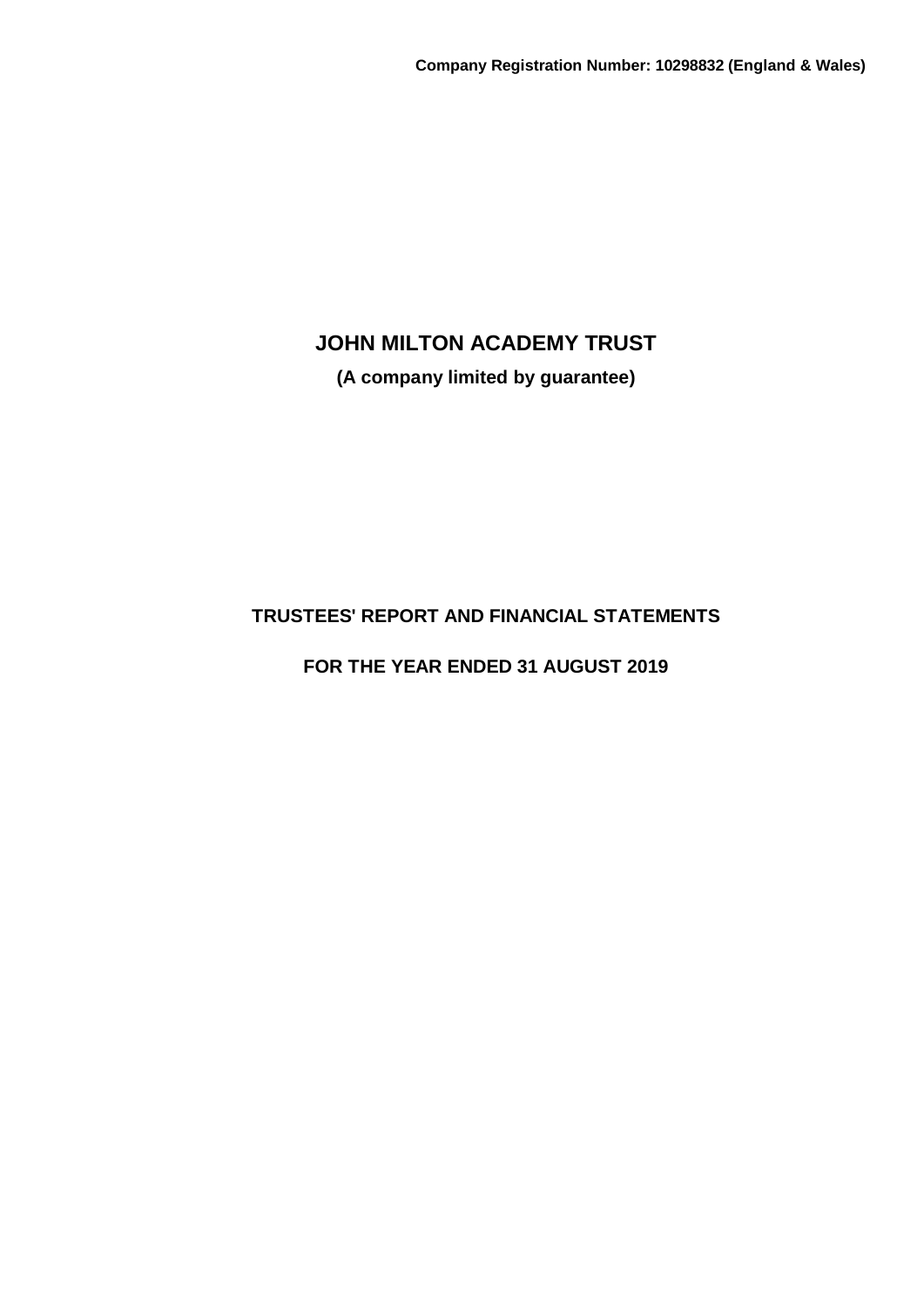**(A company limited by guarantee)**

## **CONTENTS**

|                                                                                | Page      |
|--------------------------------------------------------------------------------|-----------|
| <b>Reference and Administrative Details</b>                                    | $1 - 2$   |
| <b>Trustees' Report</b>                                                        | $3 - 14$  |
| <b>Governance Statement</b>                                                    | $15 - 19$ |
| <b>Statement on Regularity, Propriety and Compliance</b>                       | 20        |
| <b>Statement of Trustees' Responsibilities</b>                                 | 21        |
| <b>Independent Auditors' Report on the Financial Statements</b>                | $22 - 24$ |
| <b>Independent Reporting Accountant's Report on Regularity</b>                 | $25 - 26$ |
| Statement of Financial Activities Incorporating Income and Expenditure Account | $27 - 28$ |
| <b>Balance Sheet</b>                                                           | $29 - 30$ |
| <b>Statement of Cash Flows</b>                                                 | 31        |
| <b>Notes to the Financial Statements</b>                                       | $32 - 57$ |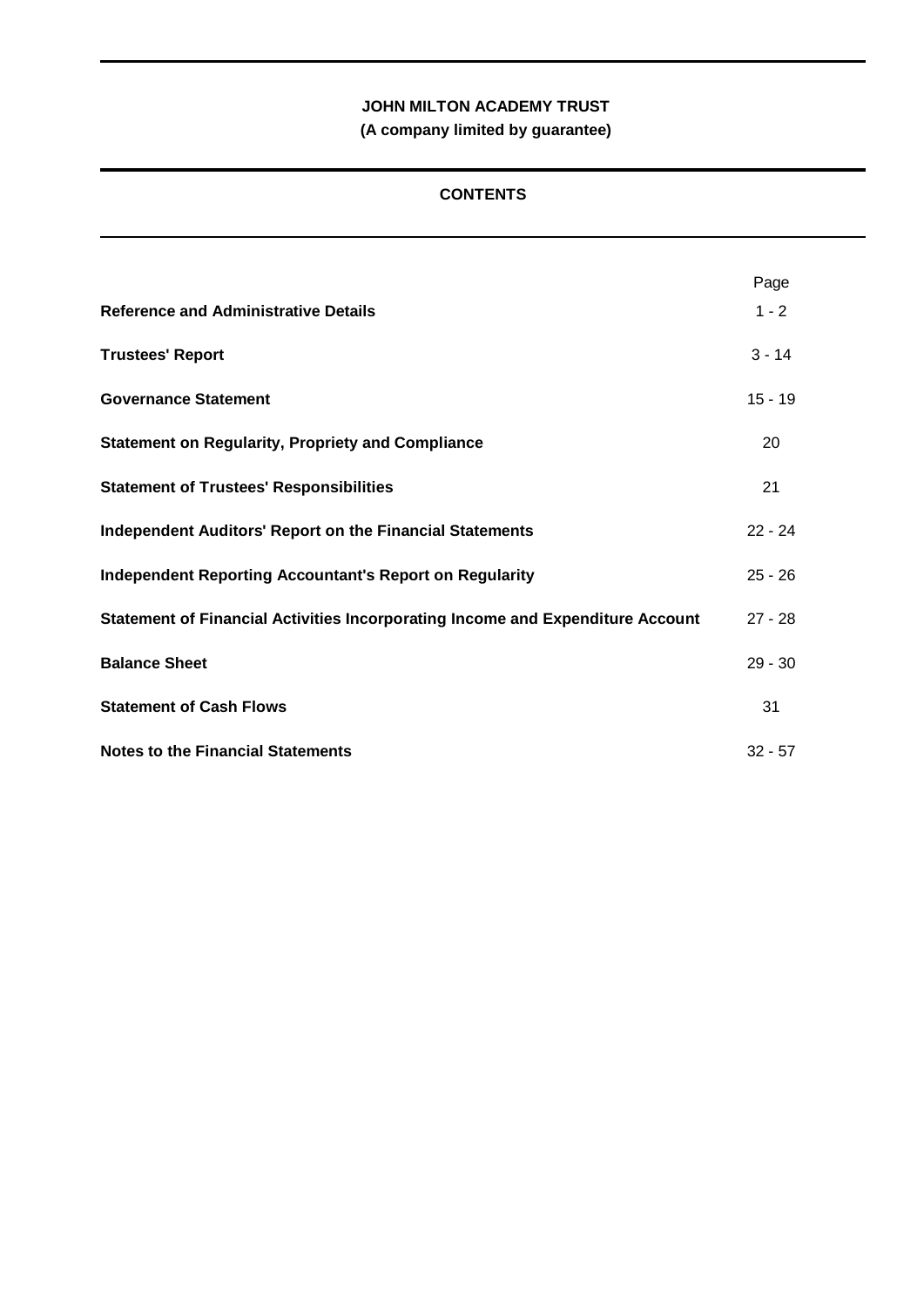### **(A company limited by guarantee)**

## **REFERENCE AND ADMINISTRATIVE DETAILS FOR THE YEAR ENDED 31 AUGUST 2019**

### **Members**

I Gallagher R Newton S Wenban A Ridealgh (resigned 14 November 2018)

## **Trustees**

T Barker, Vice Chair of the Trust / Chair of the Audit Committee and Remuneration Committee E Gibson P Thirkettle, Chair of Standards, Personnel and GDPR J Deane, Chair of Finance and Business (resigned 18 September 2019) A D Emms (resigned 4 November 2018) E L Griffiths, Chair of the Trust (resigned 16 May 2019) K D L Grimes, Chief Executive Officer A M Mayhew S Hayter (appointed 25 July 2019) D Nunn A Ridealgh, Chair of the Trust (appointed 17 May 2019 as Chairman) (appointed 14 November 2018) M Carter (appointed 18 September 2019)

## **Company registered number**

10298832

## **Company name**

John Milton Academy Trust

## **Principal and registered office**

Stowupland High School, Church Road, Stowupland, Stowmarket, Suffolk, IP14 4BQ

#### **Chief executive officer**

K D L Grimes

#### **Senior management team**

K D L Grimes, Chief Executive Officer W Baster, Headteacher, Stowupland High School (resigned 31 August 2019) P Whear, Headteacher, Stowupland High School (appointed 1 September 2019) A D Emms, Headteacher, Cedars Park Primary School G Cook, Headteacher, Bacton Primary School T Sait, Headteacher, Mendlesham Primary School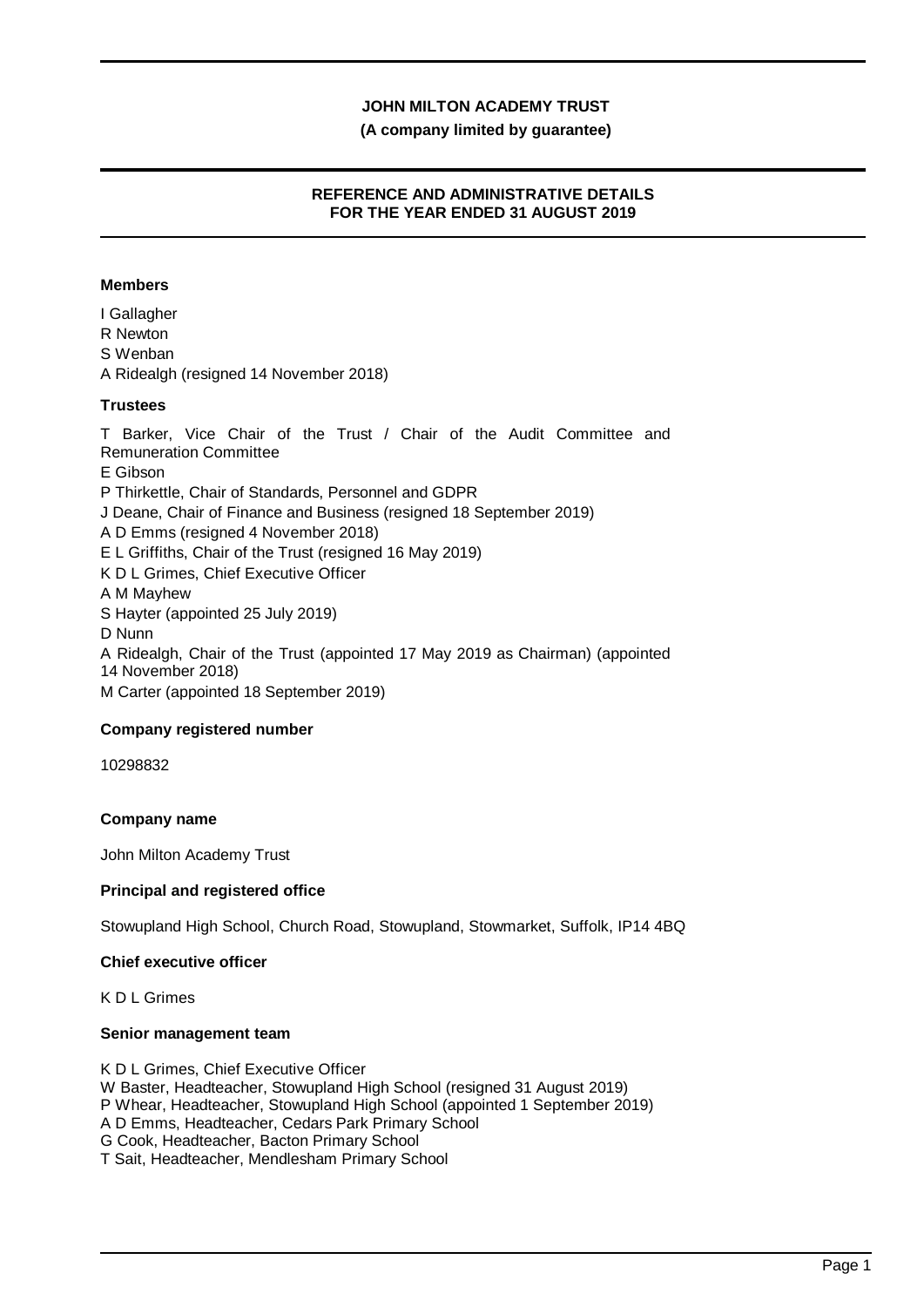## **(A company limited by guarantee)**

## **REFERENCE AND ADMINISTRATIVE DETAILS FOR THE YEAR ENDED 31 AUGUST 2019 (CONTINUED) FOR THE YEAR ENDED 31 AUGUST 2019**

## **Independent auditors**

Larking Gowen LLP, 1 Claydon Business Park, Great Blakenham, Ipswich, IP6 0NL

## **Bankers**

Lloyds Bank plc, Queen Square, Wolverhampton, WV1 1RF

## **Solicitors**

Stone King, Trinity Station Road, Cambridge, CB1 2RE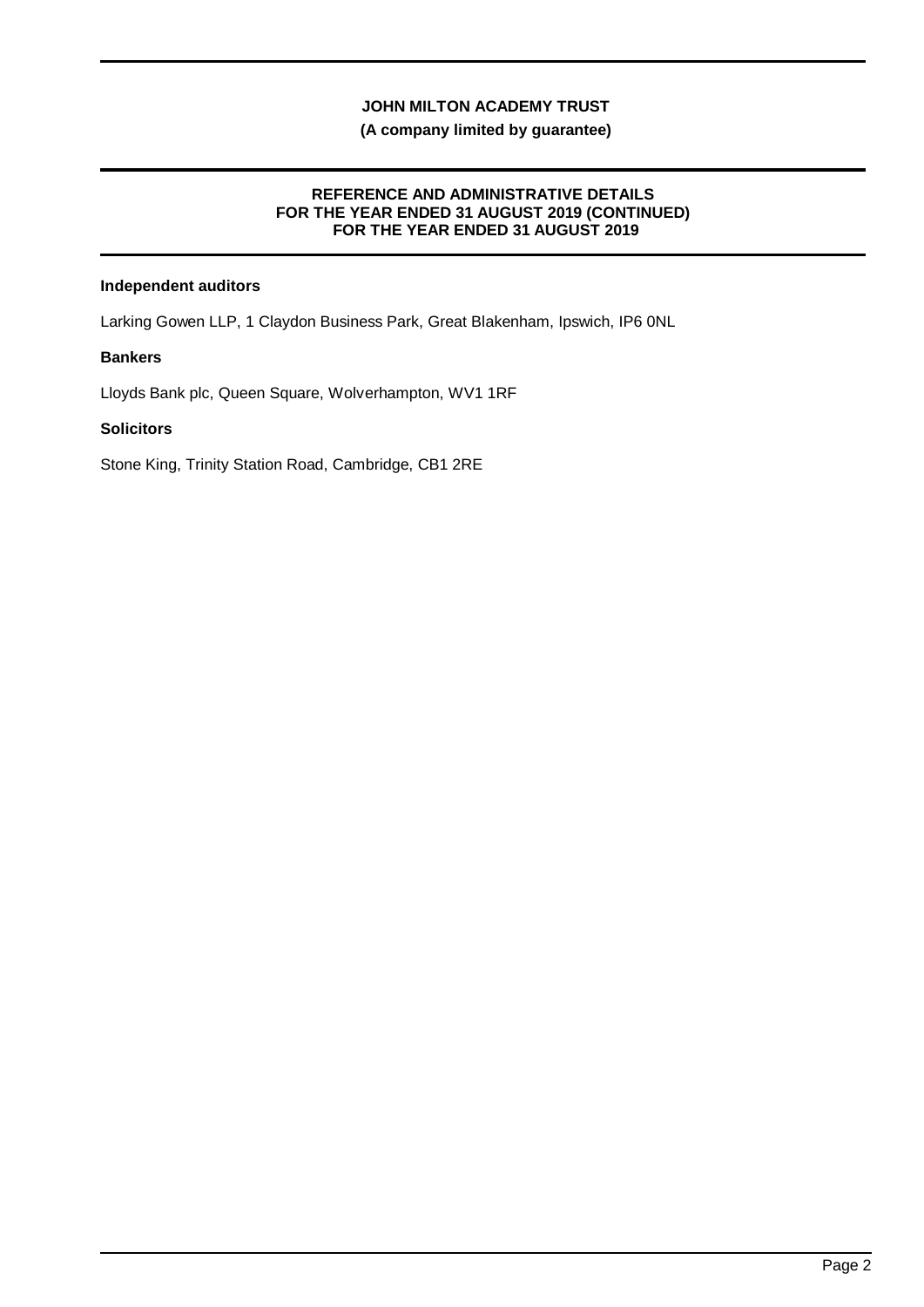#### **(A company limited by guarantee)**

## **TRUSTEES' REPORT FOR THE YEAR ENDED 31 AUGUST 2019**

The Trustees present their annual report together with the financial statements and auditor's report of the charitable company from 1 September 2018 to 31 August 2019. The annual report serves the purposes of both a Trustees' report, and a Directors' report under company law.

The Academy Trust operates three primary schools and one secondary school: Bacton Primary, Cedars Park Primary, Mendlesham Primary and Stowupland High School. It has a pupil capacity of 1,835 and a roll of 1,706 in the school census of October 2019.

#### **Structure, governance and management**

#### **a. Constitution**

The Trust is a charitable company limited by guarantee and an exempt charity.

The charitable company's memorandum and articles of association are the primary governing documents of the academy trust.

The Trustees of John Milton Academy Trust are also the directors of the charitable company for the purposes of company law.

The charitable company is known as John Milton Academy Trust.

Details of the trustees who served during the year are included in the Reference and Administrative Details on page 1.

## **b. Members' liability**

Each member of the charitable company undertakes to contribute to the assets of the charitable company in the event of it being wound up while they are a member, or within one year after they cease to be a member, such amount as may be required, not exceeding £10 as required in the academy trust's articles of association for the debts and liabilities contracted before they ceased to be a member.

#### **c. Trustees' indemnities**

The Trustees are directors of the charitable company for the purpose of the Companies Act 2006 and Trustees for the purposes of charity legislation. Governors are covered by Zurich Municipal insurance under the Trust's comprehensive policy. Details of the costs can be found in Note 13 to the accounts.

#### **d. Method of recruitment and appointment or election of Trustees**

The number of Trustees must be no less than three but is not subject to any maximum. The Members may appoint by ordinary resolution, under Article 50, up to ten Trustees. The Trust must also have a minimum of two Parent Trustees elected or appointed under Articles 53-56 in the event that no Local Governing Bodies are established under Article 100a or if no provision is made for at least two Parent Local Governors on each established Local Governing Body, and must also have a Chief Executive Officer.

The term of office for any Trustee is four years, and subject to remaining eligible to be a particular type of Trustee, any Trustee may be re-appointed or re-elected provided that no Trustee shall serve more than twelve years consecutively.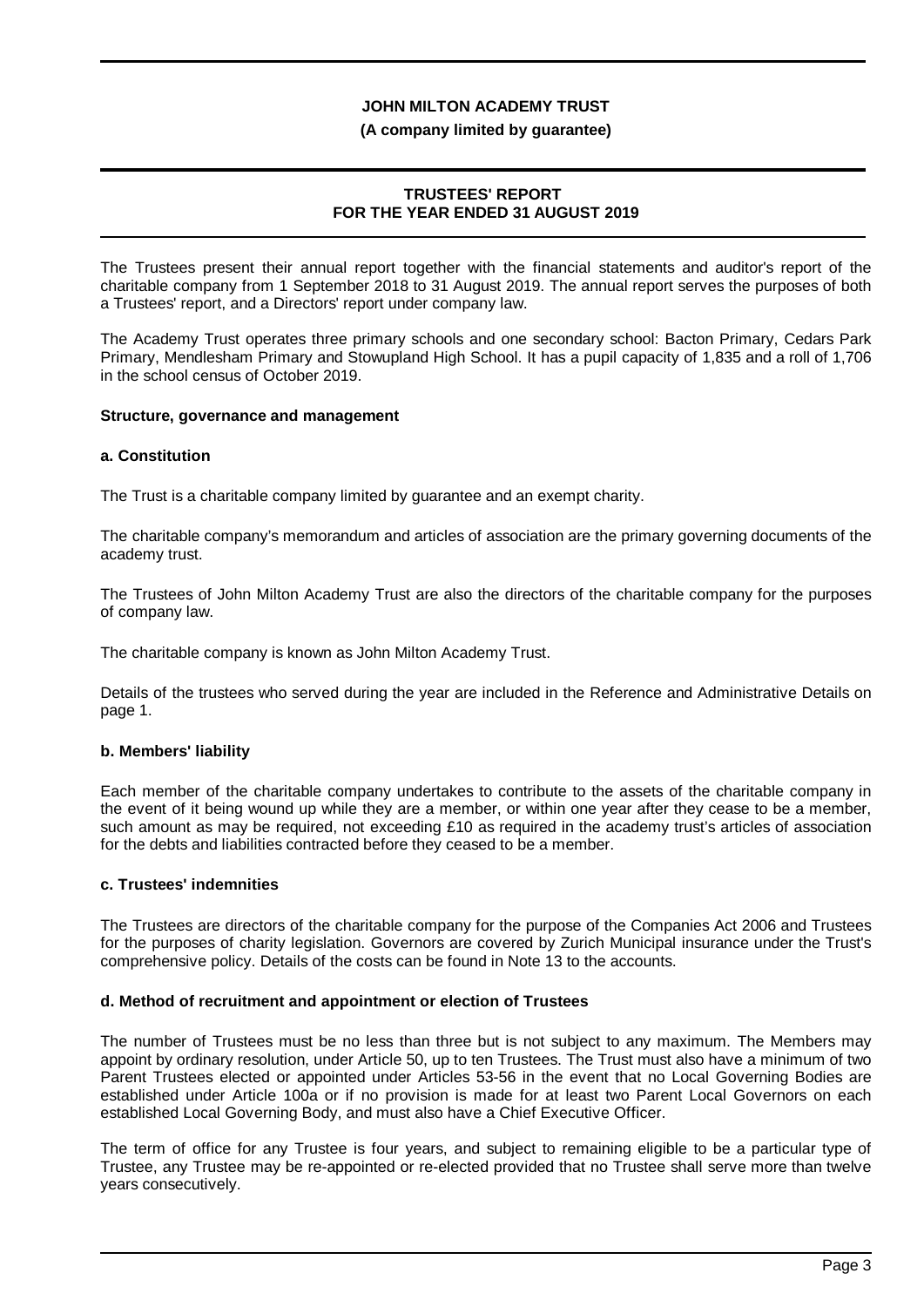#### **(A company limited by guarantee)**

### **TRUSTEES' REPORT (CONTINUED) FOR THE YEAR ENDED 31 AUGUST 2019**

#### **Structure, governance and management (continued)**

#### **e. Policies adopted for the induction and training of Trustees**

The John Milton Academy Trust oversees governance arrangements for all layers of the organisation, including the Local Governing Bodies (LGBs).

There is a Handbook for Trustees and Local Governors and the Trust uses a central portal to house all policies and resources. There is an annual audit of skill with recruitment and subsequent training linked directly to the needs of the Trust and its schools.

During the course of the year 2018/19, training sessions have been provided to both Trustees and LGBs covering a range of issues including: Governor Monitoring Visits; the role of the Pupil Discipline Committee; The role of the Staff Discipline Committee and school-specific data training.

A September conference has also been held to update Local Governors and Trustees on changes to the Financial Handbook and to Keeping Children Safe in Education for 2019, along with the new inspection framework and consideration of the wider curriculum.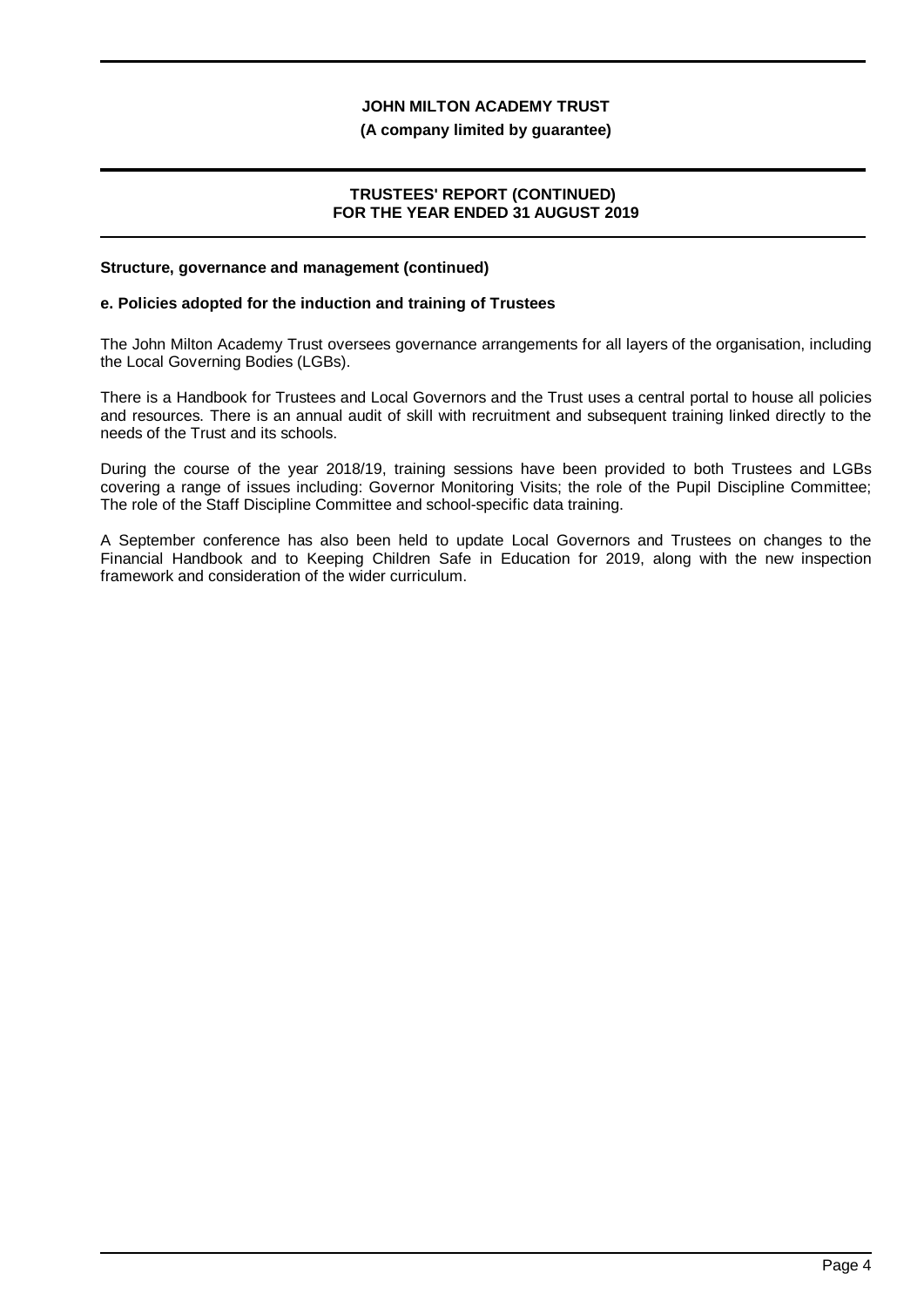#### **(A company limited by guarantee)**

## **TRUSTEES' REPORT (CONTINUED) FOR THE YEAR ENDED 31 AUGUST 2019**

#### **Structure, governance and management (continued)**

#### **f. Organisational structure**

The Trust is the body accountable to the Education and Skills Funding Agency and the Department for Education for the performance of all the schools in the Trust. The Board is expected to ensure that each school provides a good standard of education, that students are kept safe, and that the funding is deployed effectively and appropriately. The Board comprises a maximum of 10 Trustees which includes the CEO/Accounting Officer. Trustees are recommended and appointed on the basis of the skills required to provide effective support and challenge at a strategic level. The Board sets strategy and budget, ratifies policy and monitors the Trust's Improvement Plan. During 2018/19, the Board of Trustees has operated four distinct committees:

• Standards, Personnel and GDPR Committee (which approves education strategy and policy and monitors governance, safeguarding and educational standards across the MAT)

- Remuneration Committee
- Audit and Risk Committee (which reviews and monitors internal and external audit and oversees the Risk Management process)

• Finance & Business which approves strategy and policy and monitors financial and operational standards.

The Chief Executive Officer (CEO) who is also Accounting Officer, develops and implements Trust strategy with the Executive Leadership Group and is accountable for the Trust's Strategic Plan and for overall educational and financial standards.

The Executive Leadership Group comprises all headteachers who assist the CEO in the development of strategy and are also accountable for its implementation and for educational and safeguarding standards in respective schools.

The Chief Financial Officer implements MAT strategy and policy at corporate service level and is accountable to the CEO for financial and operational standards. In May 2019, this post was converted to a Director of Finance & Business. As the MAT develops its work, further restructuring to the central team is planned.

Local Governing Bodies (Committees) operate in line with the Terms of Reference and the Scheme of Delegation for the Trust. All elements not covered through the Scheme of Delegation are the responsibility of the Trust.

Local Governing Bodies have particular responsibilities in relation to their schools: monitoring learner outcomes and progress towards school targets; implementation of respective School Improvement Plans; championing the work of the respective school in the overall community and supporting the implementation of the Trust and school policies.

## **g. Pay policy for key management personnel**

The Trust's payscales at all levels are set in accordance with the national teaching and support staff payscales. The pay of all staff, including that of key management personnel, is reviewed as an integral part of an annual performance management process. The performance of headteachers is overseen by an external adviser in conjunction with the CEO and the CEO's performance management is undertaken by designated Trustees.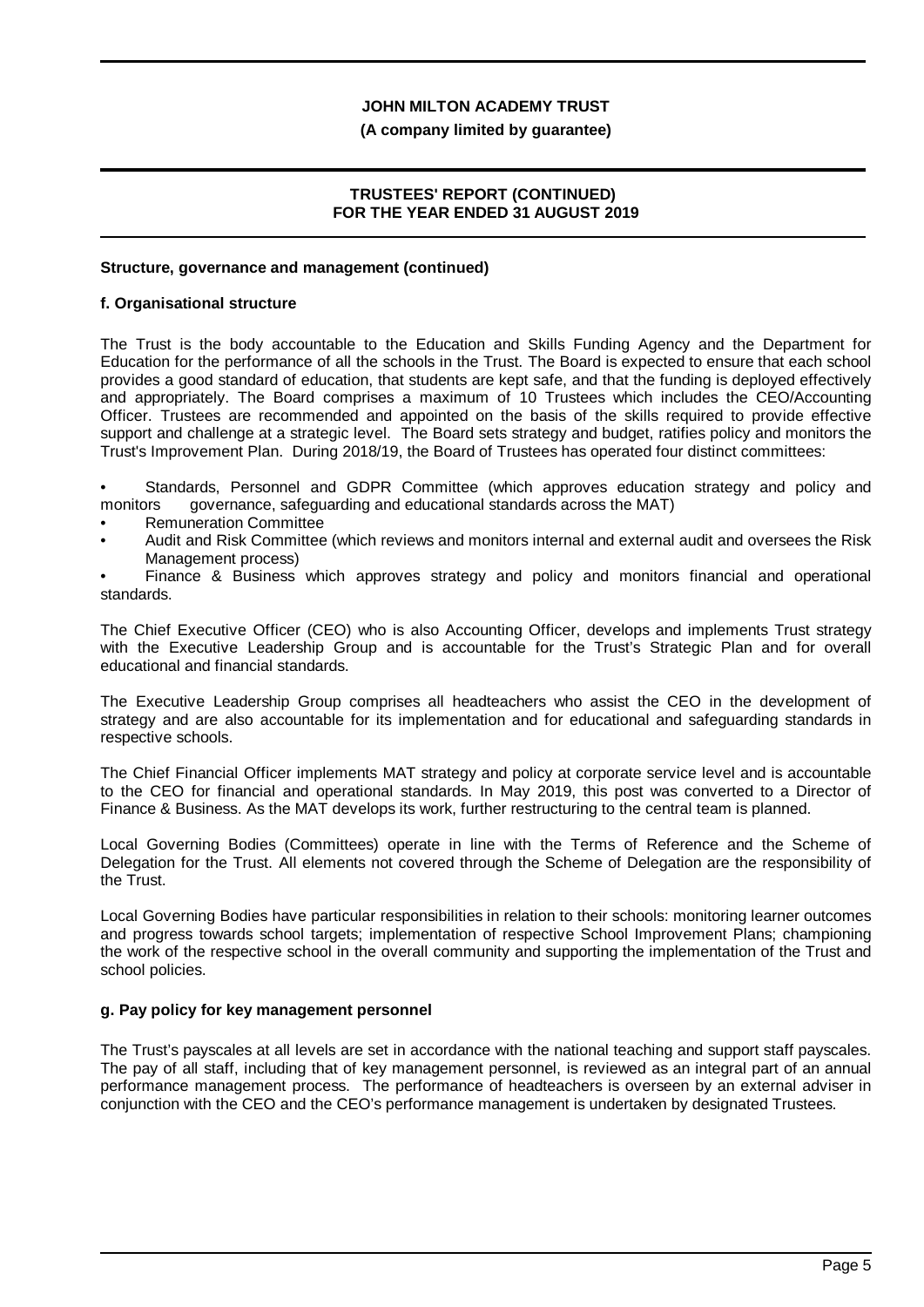## **(A company limited by guarantee)**

## **TRUSTEES' REPORT (CONTINUED) FOR THE YEAR ENDED 31 AUGUST 2019**

| Structure, governance and management (continued)                                                              |                               |   |
|---------------------------------------------------------------------------------------------------------------|-------------------------------|---|
| h. Trade union facility time                                                                                  |                               |   |
| <b>Relevant union officials</b>                                                                               |                               |   |
| Number of employees who were relevant union officials during the year<br>Full-time equivalent employee number | 1<br>1                        |   |
| Percentage of time spent on facility time                                                                     |                               |   |
| <b>Percentage of time</b>                                                                                     | <b>Number of</b><br>employees |   |
| 0%<br>1%-50%<br>51%-99%<br>100%                                                                               |                               |   |
| Percentage of pay bill spent on facility time                                                                 | £                             |   |
| Total cost of facility time<br>Total pay bill<br>Percentage of total pay bill spent on facility time          | 2,781<br>6,084,975            | % |
| Paid trade union activities                                                                                   |                               |   |
| Time spent on paid trade union activities as a percentage of total paid facility time<br>hours                |                               | % |

## **i. Connected organisations, including related party relationships**

The John Milton Academy Trust is not part of a federation and does not have any related Parties or other Connected Charities or Organisations.

However, the Academy Trust works with a number of partners for the benefit of students including: The University of Suffolk, PiXL, Hackney Learning Trust, Schools' Choice and Educator Solutions. The Trust is also a member of the Specialist Schools and Academies Trust (SSAT)

In September 2019, John Milton Academy Trust joined the steering group for Suffolk School Business Leaders as a joint procurement and collaboration network of Suffolk Schools.

Partnership work does not impact on the operating policies of the Trust.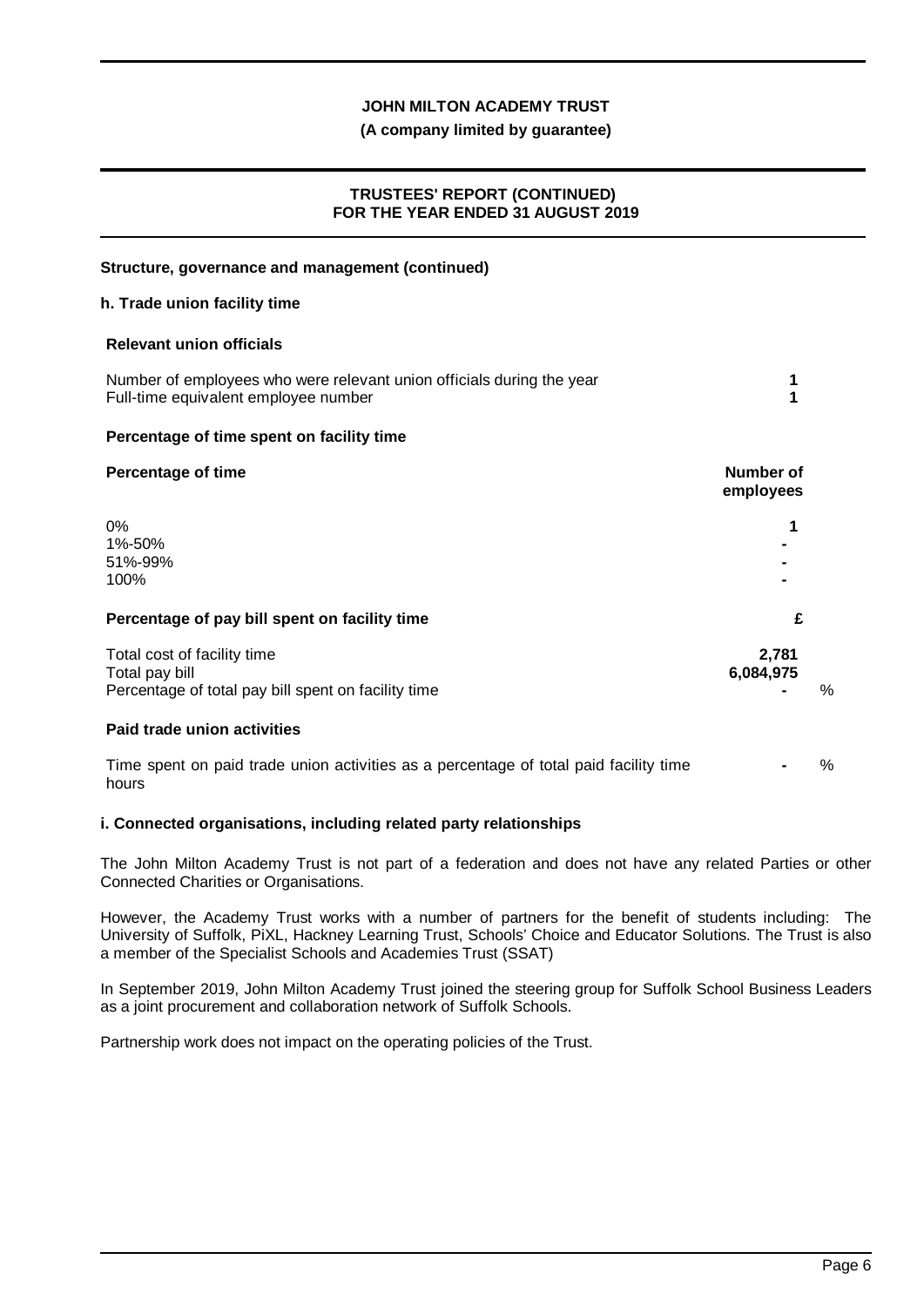#### **(A company limited by guarantee)**

## **TRUSTEES' REPORT (CONTINUED) FOR THE YEAR ENDED 31 AUGUST 2019**

#### **Structure, governance and management (continued)**

#### **Objectives and activities**

#### **a. Objects and aims**

The Trust's objects are specifically restricted to the following:

a. To advance for the public benefit education in the United Kingdom, in particular but without prejudice to the generality of the foregoing, by establishing, maintaining, carrying on, managing and developing schools offering a broad and balanced curriculum or educational institutions which are principally concerned with providing full time or part time education for children of compulsory school age who, by reason of illness, exclusion from school or otherwise, may not for any period receive suitable education unless alternative provision is made for them or 16 to 19 academies offering a curriculum appropriate to the needs of its students or schools specially organized to make special educational provision for pupils with Special Educational Needs; and

b. To promote for the benefit of the inhabitants of the areas in which the academies are situated the provision of facilities for recreation or other leisure time occupation of individuals who have need of such facilities by reason of their youth, age, infirmity or disablement, financial hardship or social and economic circumstances or for the public at large in the interests of social welfare and with the object of improving the condition of life of the said inhabitants.

All employees of the Trust, irrespective of their roles, will work to advance education for public benefit and this is reflected in the Trust's vision of Ambition, Aspiration and Excellence.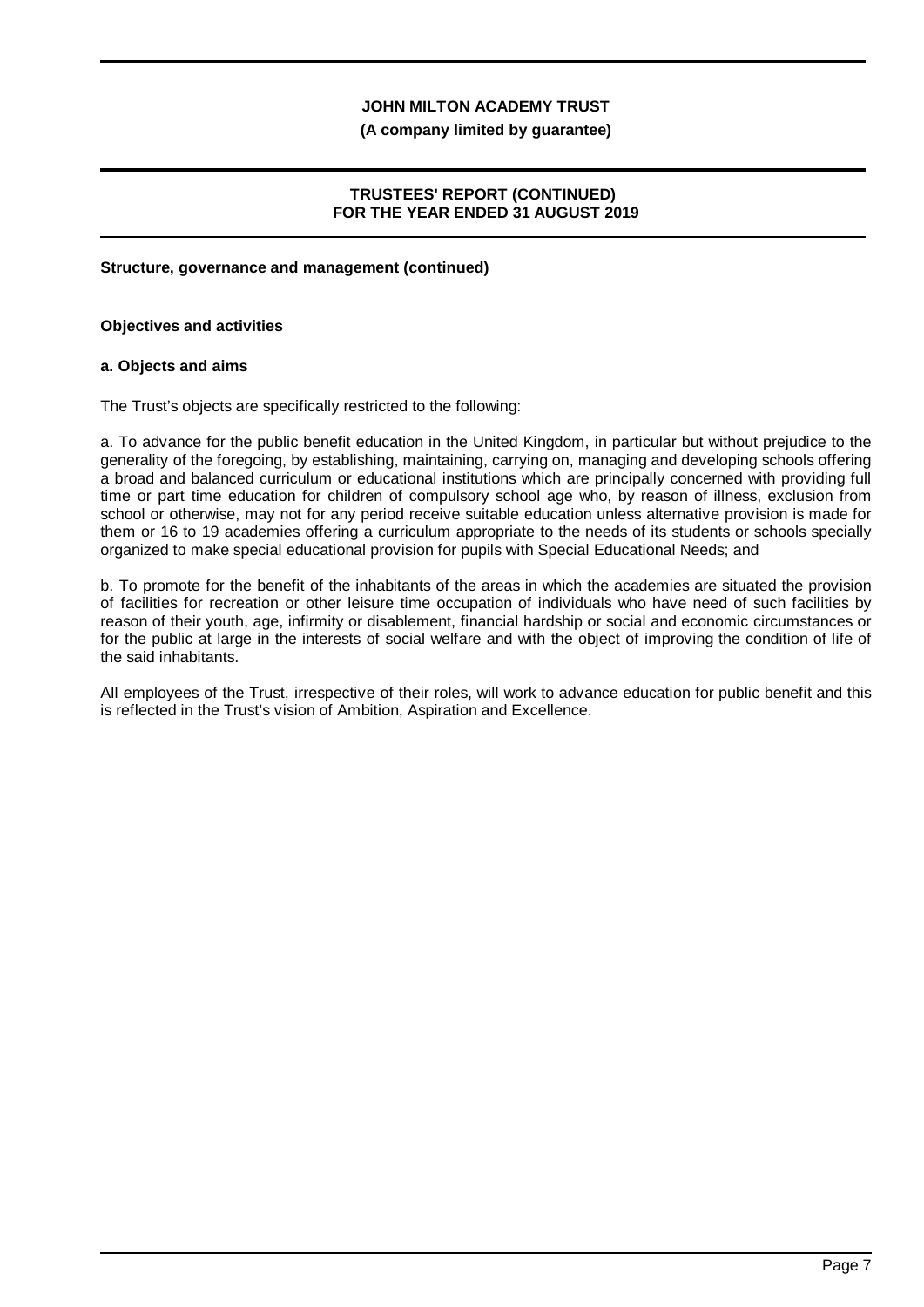#### **(A company limited by guarantee)**

## **TRUSTEES' REPORT (CONTINUED) FOR THE YEAR ENDED 31 AUGUST 2019**

#### **Objectives and activities (continued)**

#### **b. Objectives, strategies and activities**

The Trust works to a three year plan which is shaped by the following strategic objectives:

S01: Excellence in ethos and culture with a shared corporate identity and shared values;

S02: Excellence in safeguarding practices and learners' awareness of the risks they may encounter;

S03: Excellence in governance at all levels to ensure the best possible practice and appropriate levels of challenge and support across all schools;

S04: Excellence in leadership to ensure continuity, succession and the highest possible standards across all schools;

S05: Excellence in curriculum provision and delivery across all schools underpinned by "Knowledge for Learning";

S06: Excellence in post-16 provision with links to the local and wider community contributing to a unique offer in mid-Suffolk;

S07: Excellence in progress for all learners, irrespective of starting points and circumstances; and

S08: Excellence in finance and business management to secure the growth, sustainability and operational efficiency of the Academy Trust.

During the academic year 2018/19, some of the significant activities connected to these objectives have been as follows:

- successful Condition Improvement Fund (CIF) bids to undertake major capital work;
- leadership support leading to improved learner outcomes;
- strategic planning:
- financial stability across all schools;
- themed reviews to improve and enhance practice; and
- internal and external validation of key areas such as safeguarding and health and safety.

## **c. Public benefit**

The Trustees have complied with their duty to have due regard to the guidance on public benefit published by the Charity Commission in exercising their powers and duties. The Trustees consider that the Trust's activities are demonstrably to the public benefit.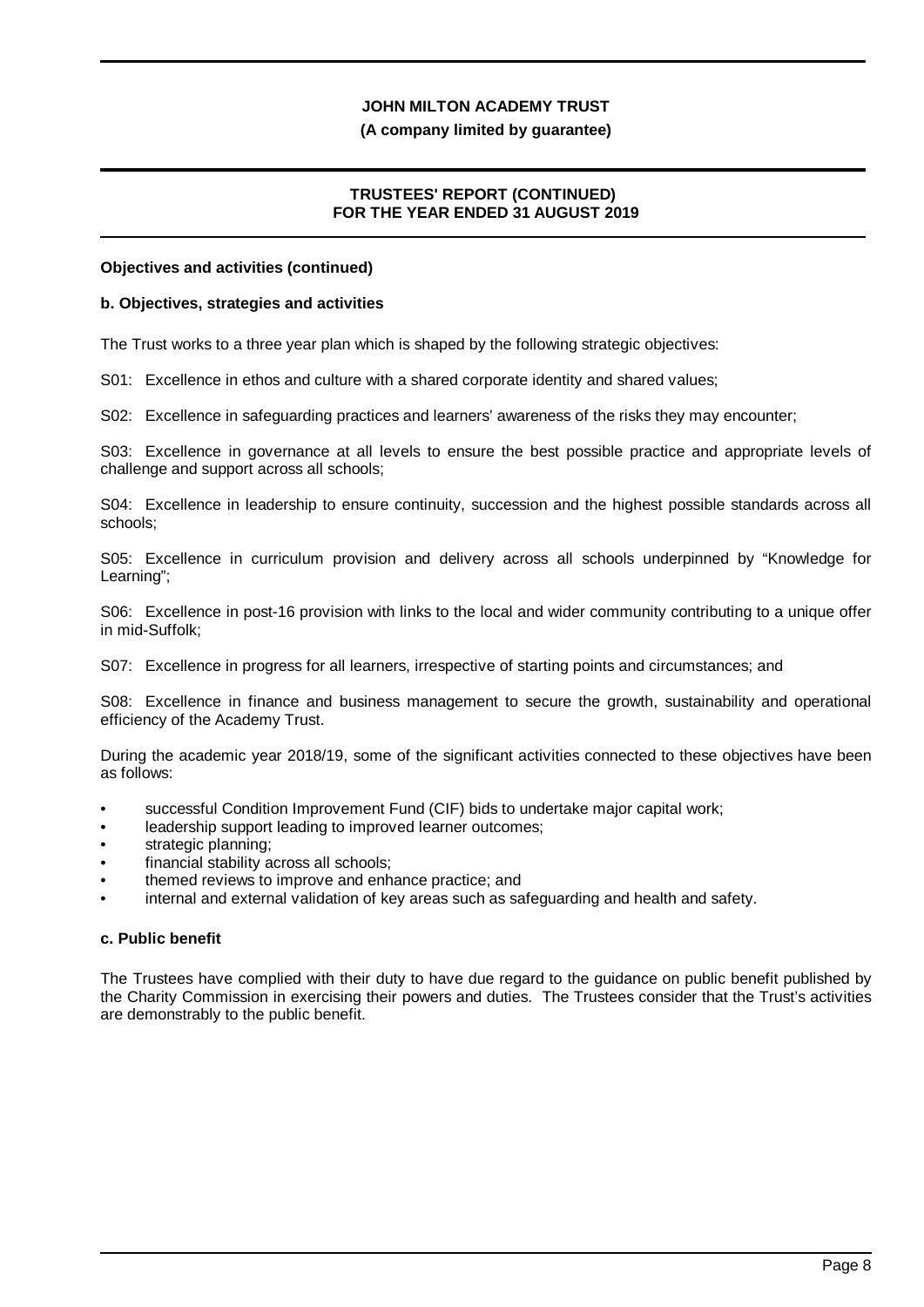#### **(A company limited by guarantee)**

## **TRUSTEES' REPORT (CONTINUED) FOR THE YEAR ENDED 31 AUGUST 2019**

#### **Strategic report**

#### **Achievements and performance**

#### **a. Key performance indicators**

Safeguarding is effective in all schools and attendance is above the national average in all schools. The Trust undertakes regular audits to support the culture of safeguarding across all schools.

Attendance remains in line with, or above, the national average in all schools and the figure for persistent absence is below the national average at both primary and secondary.

Following the results of 2018/2019, outcomes across the Trust have been reviewed. At the primary phase, there have been improvements across all Key Stage 2 attainment indicators since the schools academised in September 2016. The most significant improvements have been in mathematics - a 27.47% improvement between 2016 and 2019 and a 22.27% improvement in the combined figure for reading, writing and mathematics. However, reading, writing and all Greater Depth figures also demonstrate a significant uplift since 2016.

Performance at EYFS and Key Stage 1 is either in line with, or above the national average and there has been external moderation and validation at two primary schools in 2019.

At secondary level, Stowupland does not constrain pupil choices and this can have an adverse impact on the key indicator of Progress 8. The core curriculum is broad and balanced and the school maintains a position that remaining choices should be in a pupil's best interests and not directed by the Progress 8 measure. Pupil choice and circumstance had a particular impact in 2016/17; since that point, the Progress 8 figure has risen to be within the national average range in both 2017/18 and 2018/19. Changes to curriculum provision in September 2017 (coming to fruition in 2019) have also impacted positively on the results. English and Maths remain a strength of the school.

At Key Stage 5, achievement in vocational subjects remains high and the performance of academic subjects continues on an upwards trajectory. In 2019, student progression to Higher Education was above the national average for Russell Group Universities (18%) and above the national average for advanced apprenticeships (10%). The NEET figure for the school (not in employment, education or training) has yet to be reported, but, historically, this remains significantly below the national average.

The Board considers the financial key performance indicator of the Academy Trust to be the levels of funds held which are disclosed in the reserves policy below.

#### **b. Going concern**

After making appropriate enquiries, the Board has a reasonable expectation that the Trust has adequate resources to continue in operational existence for the foreseeable future. For this reason it continues to adopt the going concern basis in preparing the financial statements. Further details regarding the adoption of the going concern basis can be found in the Statement of Accounting Policies.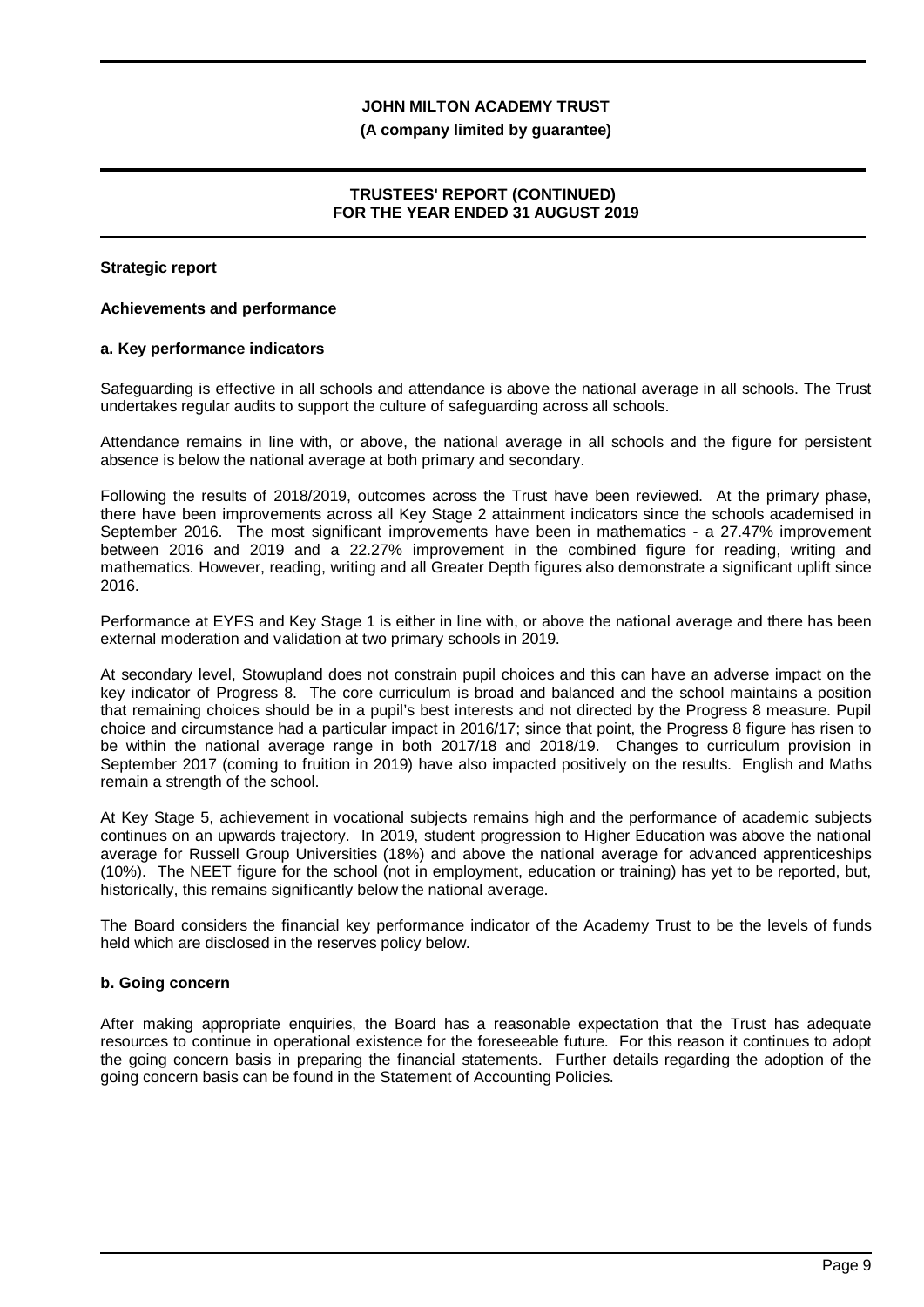#### **(A company limited by guarantee)**

## **TRUSTEES' REPORT (CONTINUED) FOR THE YEAR ENDED 31 AUGUST 2019**

#### **Strategic report (continued)**

#### **Financial review**

#### **a. Financial review**

The majority of the Trust's income is obtained via the Education and Skills Funding Agency (ESFA) by way of Educational Age Weighted Pupil Unit (AWPU) funding, and by a range of other recurrent grants such as Pupil Premium, Primary PE Grant, Y7 Catch Up Grant, and Universal Infant Free School Meals (UIFSM). The use of this income is restricted to educational purposes, and where limited to restricted funding the associated income and expenditure are shown as such in the Statement of Financial Activities for the year ending 31 August 2019.

The Trust was successful in securing a Condition Improvement Fund (CIF) bid for three of the schools in the Trust during the period and work has been carried out. Details are as follows:

| <b>Bacton Primary School</b> | £65,889 for Fencing          |
|------------------------------|------------------------------|
| Mendlesham Primary School    | £76,207 for Playground Works |
| Stowupland High School       | £180,930 for Roofing         |

In addition, the Trust was successful in securing Section 106 monies during the period and work has been carried out. Details are as follows:

Mendlesham Primary School £40,355 for classroom refurbishment

John Milton Central Services £65,000 for the conversion of a bungalow to a central office, including a training/meeting room available for use by all schools

In accordance with FRS102, the academy trust received an actuarial assessment of its Local Government Pension Scheme (LGPS) deficit. The deficit balance of £1,895,000 is included within the balance sheet as at 31 August 2019 and the notes to the financial statements.

## **b. Reserves policy**

In 2018/19, to mitigate the risk of delay or reduced funding, the Trust will maintain a free reserve equivalent at minimum to one month's payroll expenditure. To mitigate the risk of future income reduction and to provide a fund for further development, the Trust may determine further reserves are required and this will be communicated on an annual basis in the spring term. Reserves are determined with reference to the in year financial performance of each School and as an assessment of the key risks and future investment requirements.

The Trustees have determined that the level of funds retained should be at least equivalent to one month's total salary commitment to enable the Trust to react to budget changes within a manageable period without the use of cash flow advances from the ESFA. One month's salary commitment across the Trust for August 2019 was £526,702.

The total restricted and unrestricted general funds (before fixed asset fund and pension reserve) held at 31 August 2019 was £693,884. This reflects a movement in the year of a surplus of £128,627.

Total reserves at 31 August 2019 including restricted fixed asset fund and pension reserve was £20,424,477.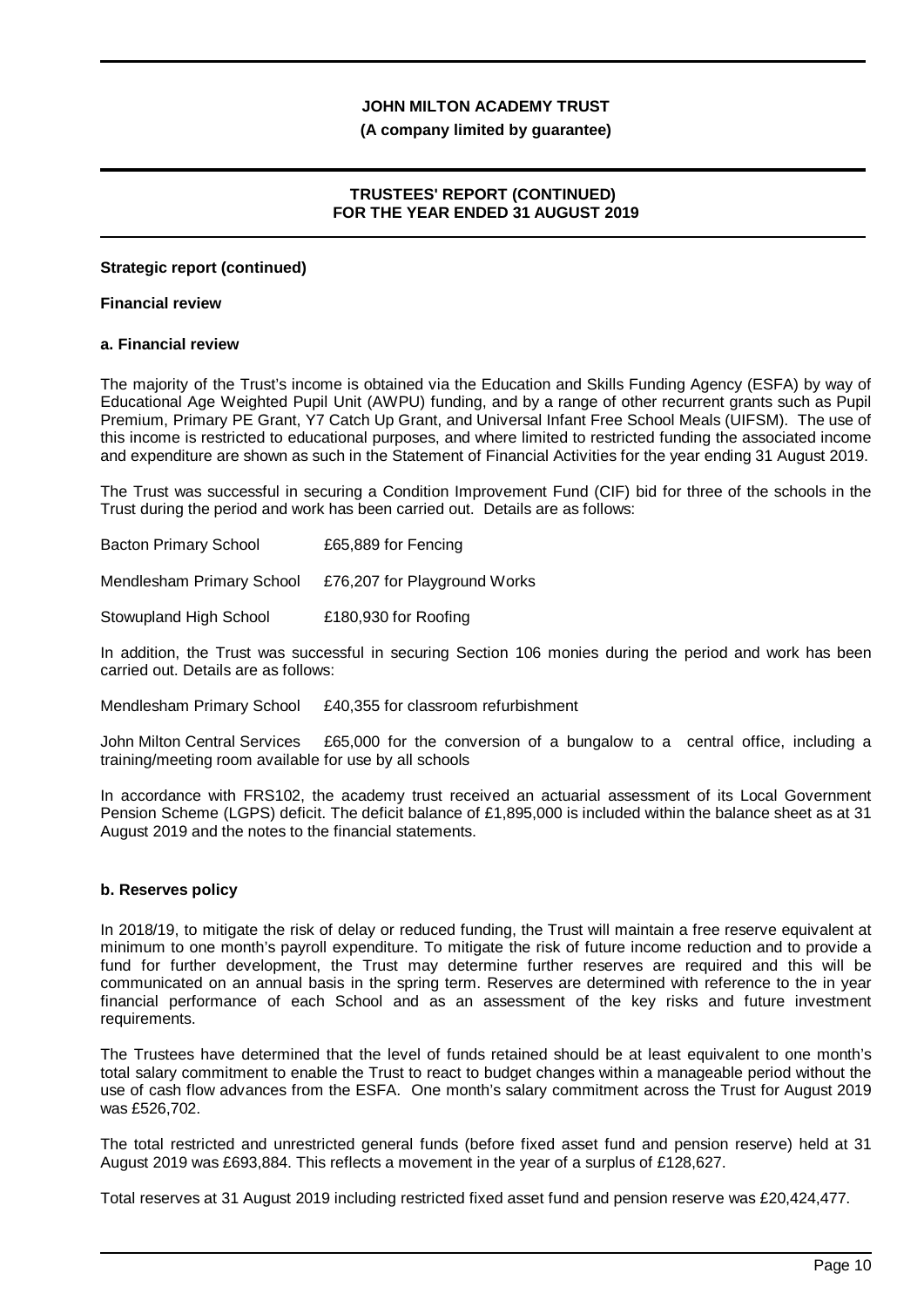#### **(A company limited by guarantee)**

## **TRUSTEES' REPORT (CONTINUED) FOR THE YEAR ENDED 31 AUGUST 2019**

**Strategic report (continued)**

### **Financial review (continued)**

#### **c. Material deposits policy**

The Trust aims to manage its cash balances to provide for the day to day financial management of all schools. Where surplus cash funds exist, the Trust seeks to optimise returns at minimal risk. Surplus funds are defined as funds in excess of those deemed to be needed to meet the day to day cash flow requirements for the financial management of schools taking into account the agreed minimum reserves level. The Chief Financial Officer will maximise investment return by investing surplus funds for up to 6 months in interest bearing accounts with High Street Banks or Building Societies.

Deposits for longer than six months, or in riskier vehicles, require the approval, in advance, of the Audit and Risk Committee.

The CFO will report each term to the Finance and Business Committee on the amounts invested, the beginning and end dates and the interest rate.

On maturity of any such investment the CFO will review the position and may re invest in line with Trust policy.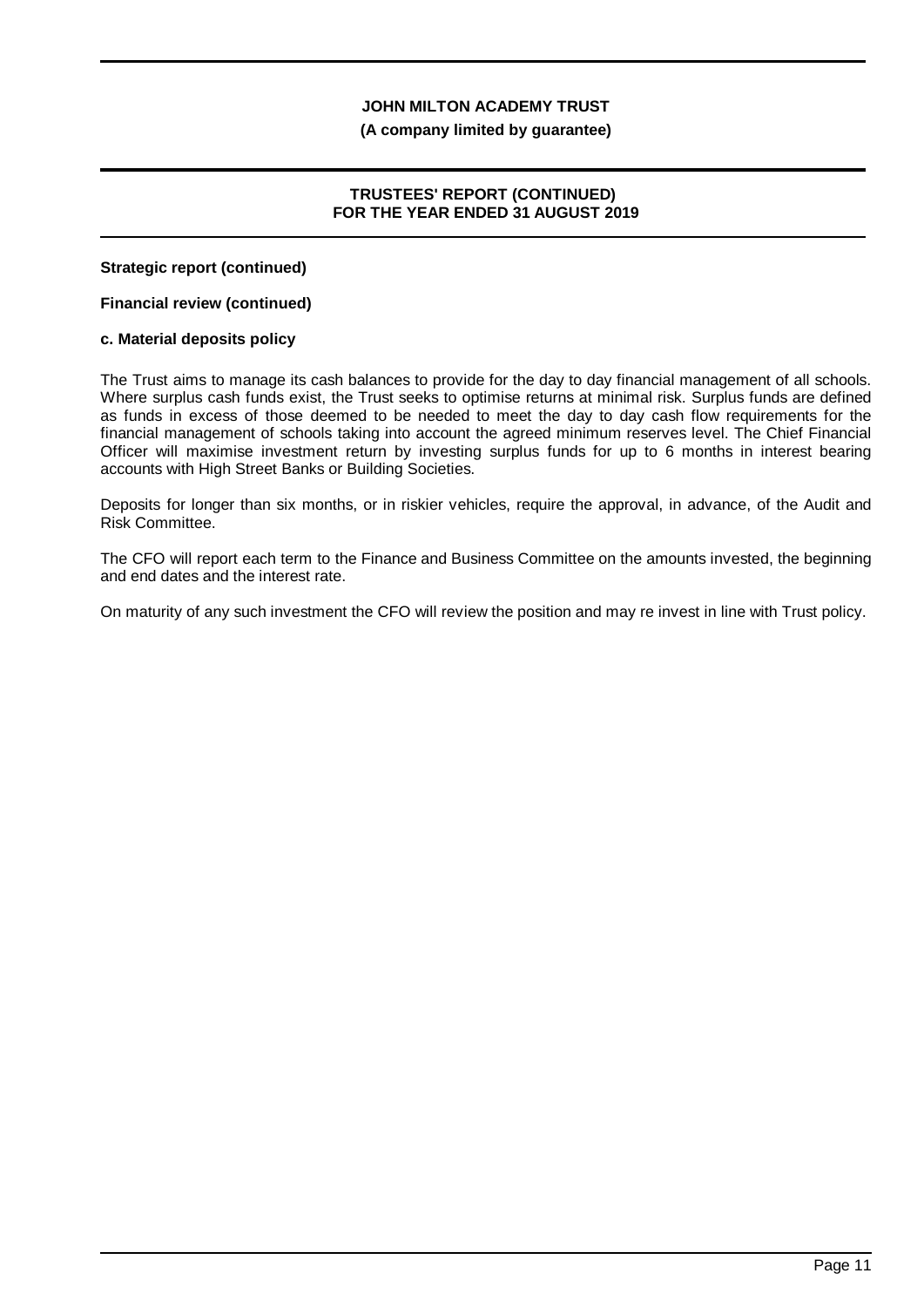#### **(A company limited by guarantee)**

## **TRUSTEES' REPORT (CONTINUED) FOR THE YEAR ENDED 31 AUGUST 2019**

#### **Strategic report (continued)**

### **Financial review (continued)**

#### **d. Principal risks and uncertainties**

Trustees have assessed the major risks to which the Trust is exposed, in particular those relating to teaching and learning, provision of facilities and other operational areas of the Trust and its finances.

The Trust wide risk register covers all risks in the following categories:

- Strategic
- Public profile
- Organisation risks linked to the Trust Board, the Executive Leadership and LGBs
- Management information
- Human resources
- **Supplier**
- Employee & environmental legislation
- Financial reporting & control
- Charities & tax legislation
- Data protection
- Welfare compliance
- Local authority & central government
- Pensions liability

All risks are categorised into bandings:

• Transfer: for some risks the best response may be to transfer them. This might be done by conventional insurance, or it might be done by paying a third party to take the risk in another way. This option is good for mitigating financial risks to assets.

• Tolerate: the exposure may be tolerable without any further action being taken. Even if it is not tolerable, ability to do anything about some risks may be limited, or the cost of taking any action may be disproportionate to the potential benefit gained. This option may be supplemented by contingency planning for handling the impacts that will arise if the risk is realised.

• Treat: by far the greater number of risks will belong to this category. The purpose of treatment is not necessarily to obviate the risk, but more likely to take control action to contain the risk to an acceptable level. Such controls can be corrective, detective, directive or preventive.

• Terminate: some risks will only be treatable, or containable to acceptable levels, by terminating the activity. It should be noted that the option of termination of activities may be severely limited in the public sector when compared to the private sector; a number of activities are conducted in the public sector because the associated risks are so great that there is no other way in which the output or outcome, which is required for the public benefit, can be achieved.

Effective risk management provides the trustees and academy with assurance that the financial responsibilities of the LGBs are being properly discharged, that resources are being managed in an efficient and effective manner whilst heeding with value for money principles, the internal financial control systems are in place and being monitored by an independent party and that financial considerations are fully taken into account in reaching decisions in line with the finance policy and scheme of delegation.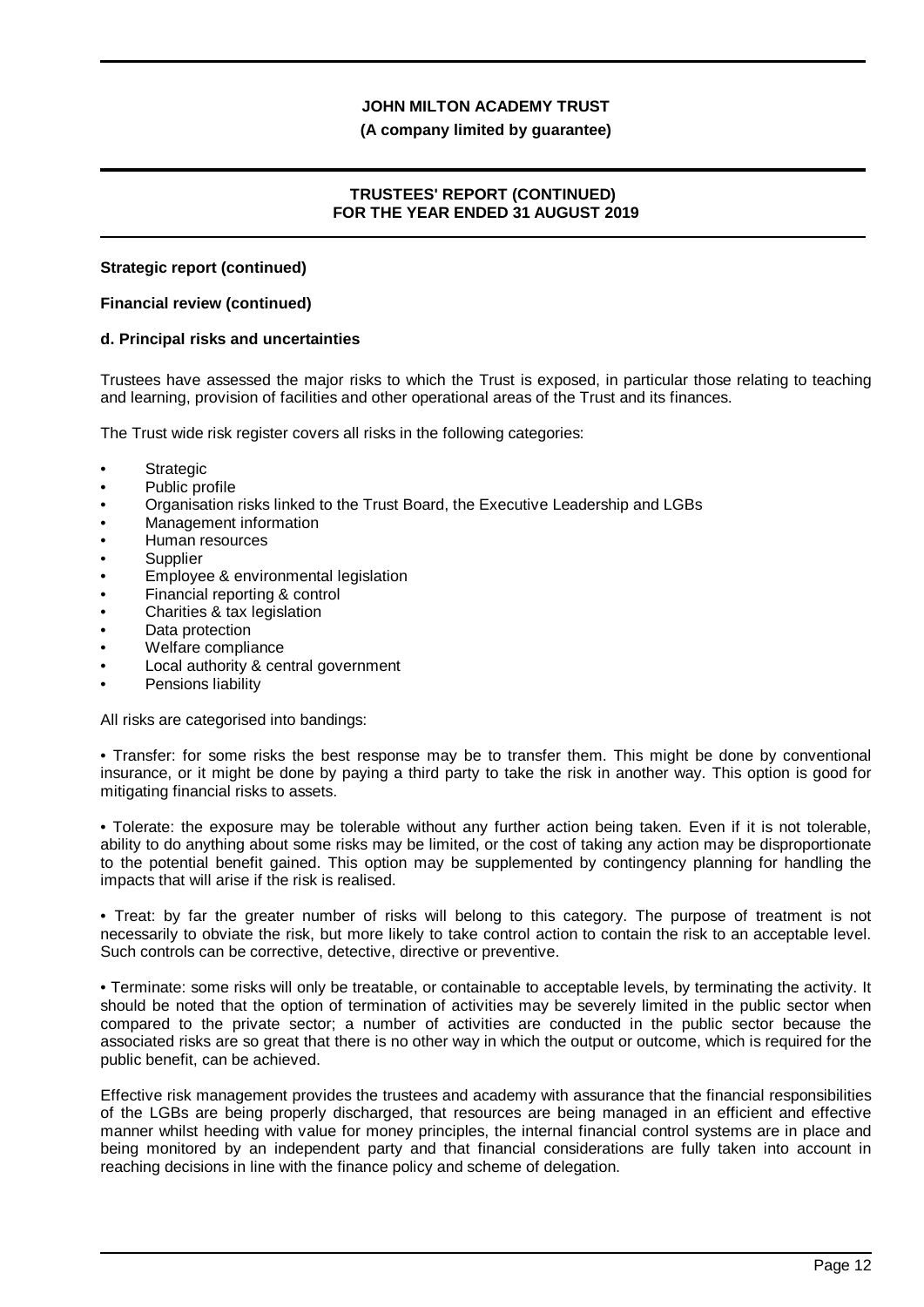#### **(A company limited by guarantee)**

## **TRUSTEES' REPORT (CONTINUED) FOR THE YEAR ENDED 31 AUGUST 2019**

#### **Strategic report (continued)**

### **Financial review (continued)**

The Trust cannot provide absolute assurance on all matters, but can provide a reasonable assurance that material errors or irregularities are either prevented or detected within a timely period. The main area of financial risk will occur around annual funding, cashflow and actuarial assessed LGB pension fund deficit, held with Suffolk County Council. The Trust understands the need to monitor the impact of cashflow, and undertakes a range of monitoring processes and reports to ensure financial stability. All budgets set in future will be based on current year plus 4 years projections based on knowledge available at the time, and by using established budget monitoring tools. All budgets are regularly reviewed by way of medium term plan and management reports to allow for in year changes, and by operating a 5 year overview any areas of future risk can be reduced or averted in a timely manner.

There is currently a deficit in the Local Government Pension Scheme of £1,895,000, as disclosed in the financial report. The Secretary of State has agreed that in the event of the trust closing, the local government pension scheme liabilities would be met by the Department for Education.

## **E. Fundraising**

Schools across the Trust engage in fundraising to support national and local charities. Students may also fundraise to subsidise social activities such as annual "Prom" events.

Fundraising does not take place in order to support delivery of the statutory curriculum.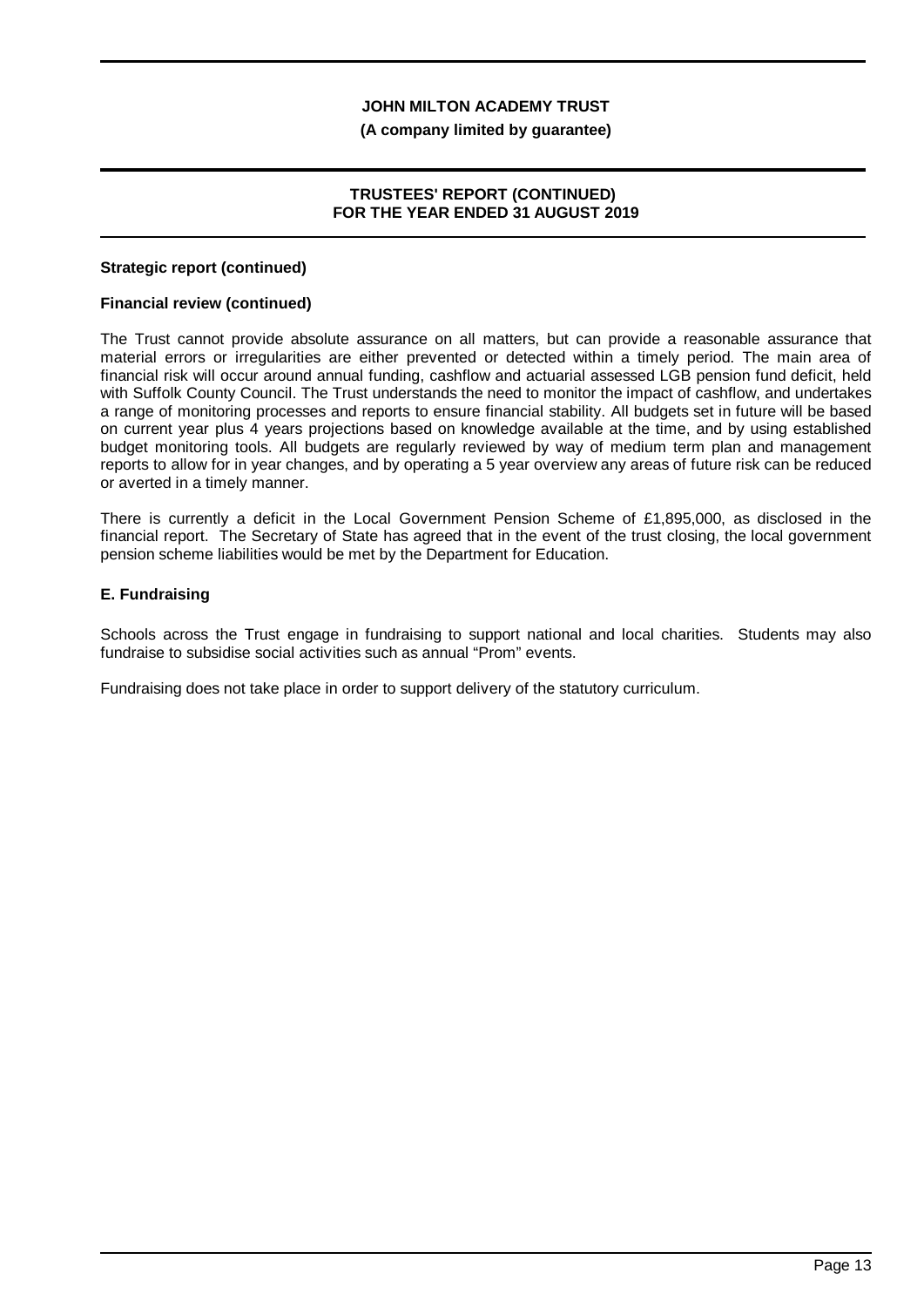### **(A company limited by guarantee)**

## **TRUSTEES' REPORT (CONTINUED) FOR THE YEAR ENDED 31 AUGUST 2019**

#### **Plans for future periods**

#### **a. Future developments**

The Trust will continue to work on delivering the best outcomes for learners through the strategic objectives identified in the Three Year Strategic Plan. There is a particular focus on:

- 1. The development and relaunching of post-16 provision as a result of the new build and partnership arrangements with the University of Suffolk
- 2. Continuing the upwards trajectory of outcomes and ensuring the progress of all groups of learners through quality-first provision from EYFS through to post-16
- 3. Embedding key curriculum initiatives and developing the wider curriculum across the Academy Trust, linked to the Academy Trust's principles for intent, implementation and impact
- 4. Providing leadership training at all levels so that all schools can develop further
- 5. Continuing the move to efficient and effective centralised functions
- 6. Focusing on income generation to support the work of all schools across the Academy Trust

#### **Funds held as custodian**

There are no funds held under this heading.

#### **Disclosure of information to auditors**

Insofar as the Trustees are aware:

- there is no relevant audit information of which the charitable company's auditors are unaware, and
- Trustees have taken all the steps that ought to have been taken as a Trustee in order to be aware of any relevant audit information and to establish that the charitable company's auditors are aware of that information.

The Trustees' Report, incorporating a strategic report, was approved by order of the Board of Trustees, as the company directors, on 18 December 2019 and signed on its behalf by:

**A Ridealgh** (Chair of Trustees)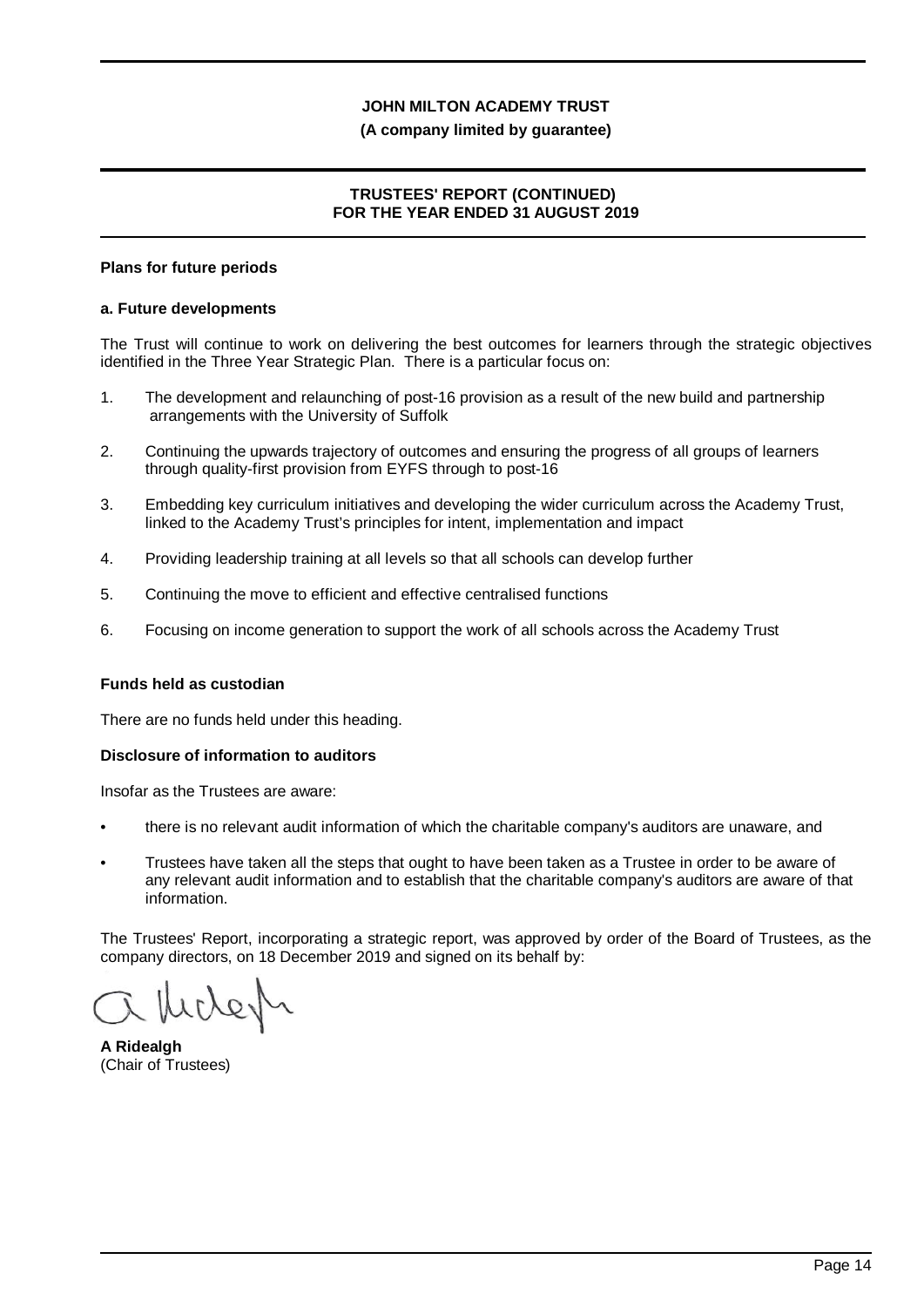### **(A company limited by guarantee)**

## **GOVERNANCE STATEMENT**

#### **Scope of responsibility**

As Trustees, we acknowledge we have overall responsibility for ensuring that John Milton Academy Trust has an effective and appropriate system of control, financial and otherwise. However such a system is designed to manage rather than eliminate the risk of failure to achieve business objectives, and can provide only reasonable and not absolute assurance against material misstatement or loss.

The Board of Trustees has delegated the day to day responsibility to the Chief Executive Officer, as Accounting Officer, for ensuring financial controls conform with the requirements of both propriety and good financial management and in accordance with the requirements and responsibilities assigned to it in the funding agreement between John Milton Academy Trust and the Secretary of State for Education. The CEO is also responsible for reporting to the Board of Trustees any material weaknesses or breakdowns in internal control.

#### **Governance**

The information on governance included here supplements that described in the Trustees' Report and in the Statement of Trustees' Responsibilities. The board of Trustees has formally met 4 times during the year.

Attendance during the year at meetings of the board of Trustees was as follows:

| Trustee                                                                                        | Meetings attended | Out of a possible |
|------------------------------------------------------------------------------------------------|-------------------|-------------------|
| K D L Grimes, Chief Executive Officer                                                          | 4                 | 4                 |
| A Ridealgh, Chair of the Trust (appointed 17<br>May 2019 as Chairman)                          | 3                 | 3                 |
| A D Emms                                                                                       |                   |                   |
| J Deane, Chair of Finance and Business                                                         |                   |                   |
| A M Mayhew                                                                                     |                   | 4                 |
| D Nunn                                                                                         | 2                 | 4                 |
| P Thirkettle, Chair of Standards, Personnel and<br><b>GDPR</b>                                 | 4                 | 4                 |
| T Barker, Vice Chair of the Trust / Chair of the<br>Audit Committee and Remuneration Committee | 4                 | 4                 |
| E Gibson                                                                                       |                   | 3                 |
| E L Griffiths, Chair of the Trust                                                              |                   | 4                 |
| S Hayter                                                                                       |                   |                   |
| M Carter                                                                                       |                   |                   |

The Trustees reflected on issues during the year using a variety of means, including:

- The framework for Trustees in the Academies Financial Handbook which outlines their **Responsibilities**
- The increased number of committees feeding into the Board
- Recruitment of Trustees linked to skills and expertise
- Development of a 3-Year Strategic Plan
- The Trust's framework for school improvement including the termly data collation, school improvement visits and the CEO report
- Use of Trust Governor to plan, implement and disseminate information to all Trustees
- Externally-commissioned services and audits including GDPR, Health and Safety, Fire-Risk and **Safeguarding**
- LGB monitoring and visits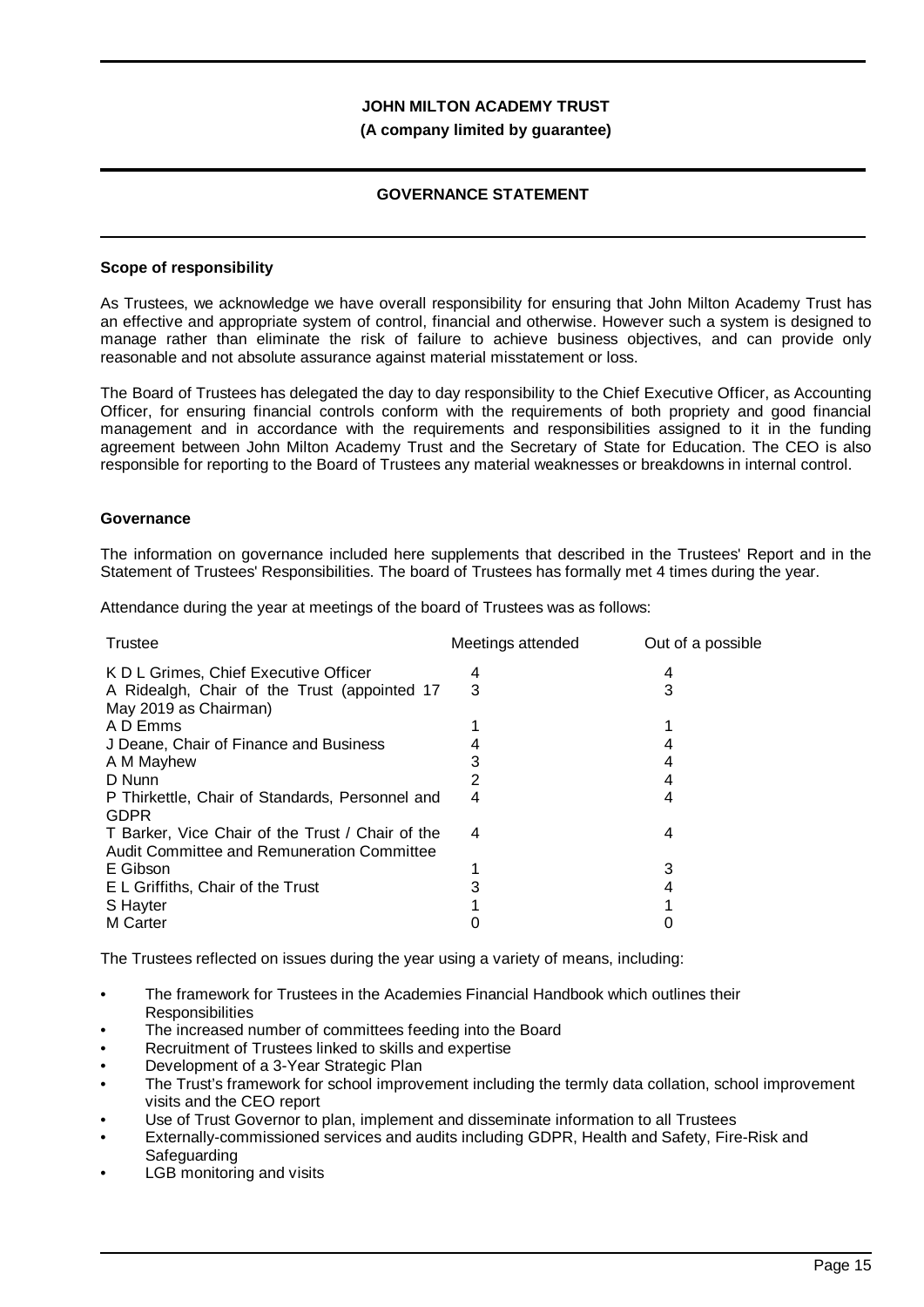### **(A company limited by guarantee)**

## **GOVERNANCE STATEMENT (CONTINUED)**

#### **Governance (continued)**

This provides the Trust Board with assurance that:

- the financial responsibilities of the Trust Board are being properly discharged;
- resources are being managed in an efficient, economical and effective manner;
- sound systems of internal financial control are being maintained; and
- financial considerations are fully taken into account in reaching decisions.

During the course of the year Trustees have regularly reviewed their meetings and management of the Academy Trust and have implemented changes to procedure to ensure that governance is effective.

In order to assess and review these areas, Board meetings through year were provided with a wide variety of source information including data and improvement reports for individual schools which identify strengths and weaknesses at local levels and financial management reports. Internal audit reports, risk assessments and analysis data from external sources were all used to aid the Trustees in assessing the effectiveness of their governance and the progress of the Trust.

The Trustees appointed Educator Solutions to carry out the Annual Internal Audit review on each of the schools in the academy trust. All visits, reports and action plans have been completed, and the next set of audit visits are scheduled for the spring 2020 term.

The Finance and Business Committee is a committee of the Board. Its purpose is to approve strategy and policy, and monitor financial and operational standards.

Attendance during the year at meetings was as follows:

| Trustee                                | Meetings attended | Out of a possible |
|----------------------------------------|-------------------|-------------------|
| J Deane, Chair of Finance and Business |                   |                   |
| D Nunn                                 |                   |                   |
| T Barker                               | 3                 | 4                 |
| KDL Grimes, Chief Executive Officer    | Δ                 |                   |

The Standards, Personnel and GDPR Committee is also a committee of the main Board of Trustees. Its purpose is to approve education strategy and policy, and monitor governance, safeguarding and educational standards across the Trust.

Attendance during the year at meetings was as follows:

| Trustee                                                   | Meetings attended | Out of a possible |
|-----------------------------------------------------------|-------------------|-------------------|
| Phil Thirkettle Chair of Standards, Personnel<br>and GDPR |                   |                   |
| K D L Grimes, Chief Executive Officer                     | 3                 | З                 |
| A Mayhew                                                  |                   | 3                 |
| E Gibson                                                  | າ                 | 3                 |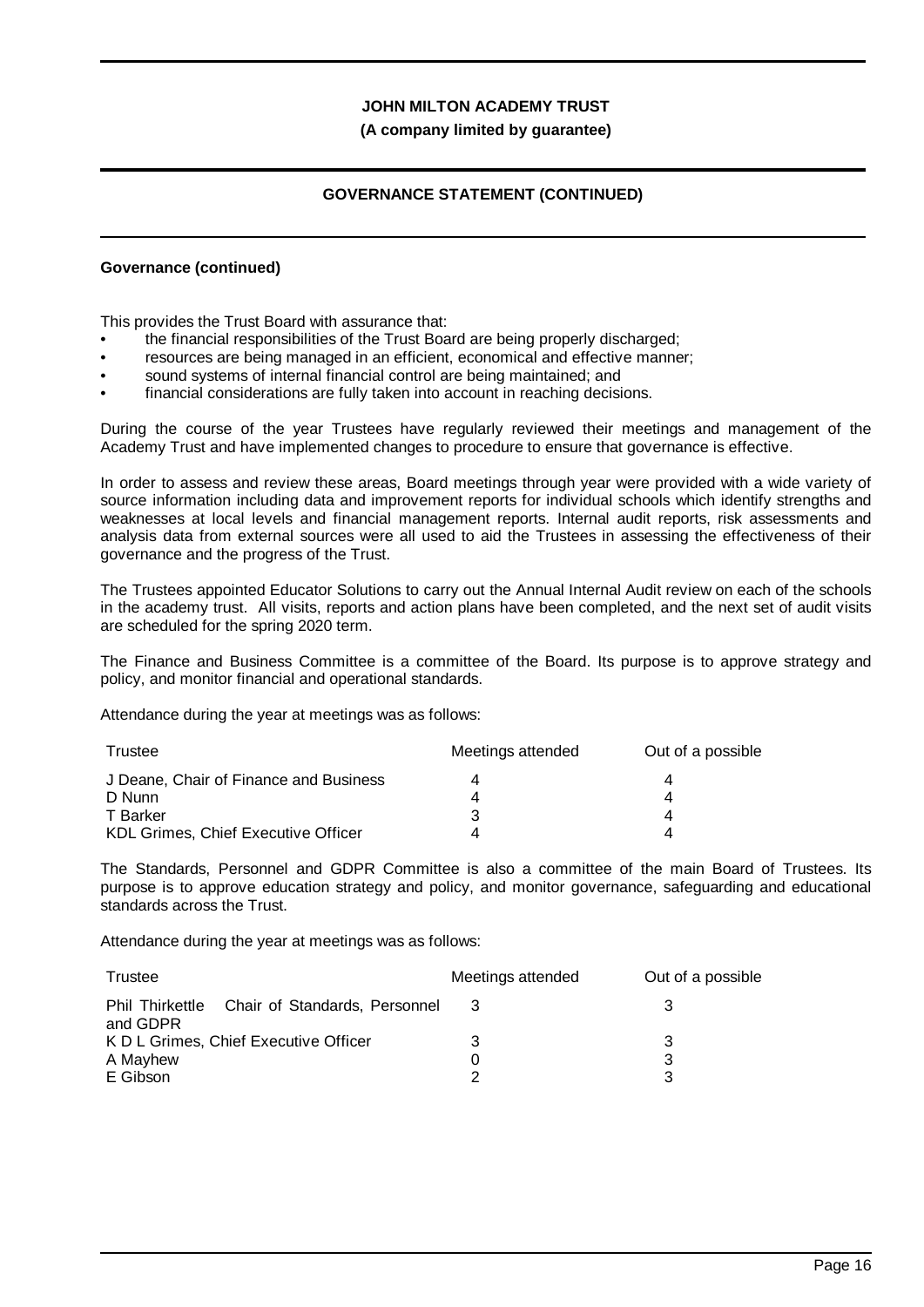## **(A company limited by guarantee)**

## **GOVERNANCE STATEMENT (CONTINUED)**

#### **Governance (continued)**

The Remuneration Committee is also a committee of the Board.

Attendance at meetings in the year was as follows:

| Trustee                                   | Meetings attended | Out of a possible |
|-------------------------------------------|-------------------|-------------------|
| T Barker, Chair of Remuneration Committee |                   |                   |
| J Deane                                   |                   |                   |
| A Mayhew                                  |                   |                   |
| E Griffiths                               |                   |                   |
| K D L Grimes, Chief Executive Officer     |                   |                   |

The Audit and Risk Committee is a further committee of the Board and its purpose is to review and monitor internal and external audit and oversee the Risk Management process.

| Trustee                                   | Meetings attended | Out of a possible |
|-------------------------------------------|-------------------|-------------------|
| T Barker, Chair of Remuneration Committee |                   |                   |
| K D L Grimes, Chief Executive Officer     |                   |                   |
| J Deane                                   |                   |                   |
| E Griffiths                               |                   |                   |

## **Review of value for money**

As Accounting Officer, the Chief Executive Officer has responsibility for ensuring that the Academy Trust delivers good value in the use of public resources. The Accounting Officer understands that value for money refers to the educational and wider societal outcomes achieved in return for the taxpayer resources received.

The Accounting Officer considers how the Academy Trust's use of its resources has provided good value for money during each academic year, and reports to the Board of Trustees where value for money can be improved, including the use of benchmarking data where appropriate. The Accounting Officer for the Trust has delivered improved value for money during the year by:

- Delivering cost effective central appointments to support school improvement. The roles of the CEO, CFO and HR have delivered legal and financial compliance across all schools enabling headteachers to focus on the quality of learning and teaching
- Providing key training for leaders to enhance curriculum development and learning and teaching
- Centralising back-office functions and services to provide a more personalised and responsive approach (the centralisation of services took effect from April 2019)
- Enhancing leadership and outcomes through cost effective partnership arrangements
- Providing high level quality assurance through Trust-wide external audits
- Ensuring high quality and consistent support for governance through Trust-wide, cost effective clerking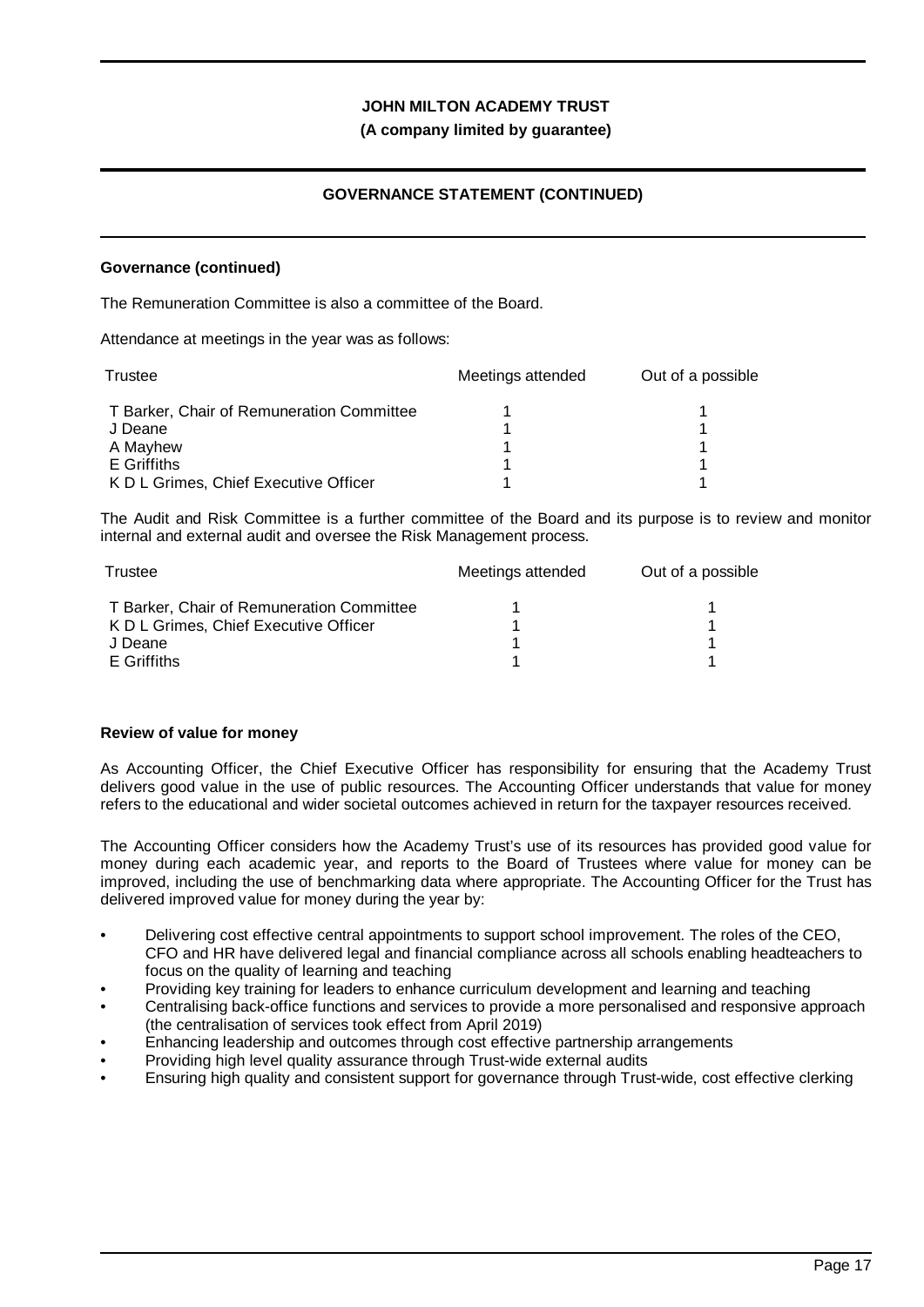### **(A company limited by guarantee)**

## **GOVERNANCE STATEMENT (CONTINUED)**

### **The purpose of the system of internal control**

The system of internal control is designed to manage risk to a reasonable level rather than to eliminate all risk of failure to achieve policies, aims and objectives; it can therefore only provide reasonable and not absolute assurance of effectiveness. The system of internal control is based on an ongoing process designed to identify and prioritise the risks to the achievement of Academy Trust policies, aims and objectives, to evaluate the likelihood of those risks being realised and the impact should they be realised, and to manage them efficiently, effectively and economically. The system of internal control has been in place for the year 1 September 2018 to 31 August 2019 and up to the date of approval of the annual report and financial statements.

#### **Capacity to handle risk**

The Board of Trustees has reviewed the key risks to which the Academy Trust is exposed together with the operating, financial and compliance controls that have been implemented to mitigate those risks. The Board of Trustees is of the view that there is a formal ongoing process for identifying, evaluating and managing the Academy Trust's significant risks, that has been in place for the year 1 September 2018 to 31 August 2019 and up to the date of approval of the annual report and financial statements. This process is regularly reviewed by the Board.

#### **The risk and control framework**

The Academy Trust's system of internal financial control is based on a framework of regular management information and administrative procedures including the segregation of duties and a system of delegation and accountability. In particular, it includes:

- comprehensive budgeting and monitoring systems with an annual budget and periodic financial reports which are reviewed and agreed by the Board of Trustees;
- regular reviews by the Board of Trustees of reports which indicate financial performance against the forecasts and of major purchase plans, capital works and expenditure programmes;
- setting targets to measure financial and other performance;
- clearly defined purchasing (asset purchase or capital investment) guidelines;
- delegation of authority and segregation of duties;
- identification and management of risks.

The Board has considered the need for a specific internal audit function and appointed Educator Solutions as internal auditor for the year 1 September 2018 to 31 August 2019. The Board has decided to appoint MHA Larking Gowen as internal auditor for the year 1 September 2019 to 31 August 2020.

The internal auditor's role includes giving advice on financial matters and performing a range of checks on the Academy Trust's financial systems. In particular, the checks carried out in the current period included:

- Purchasing process check
- Income Controls process check
- Data Security process check
- Insurance process check
- Monitoring & Review process check
- Audit process check
- Tax process check
- Purchasing transactional test
- Income Controls transactional test
- Monitoring & Review transactional test
- Payroll transactional test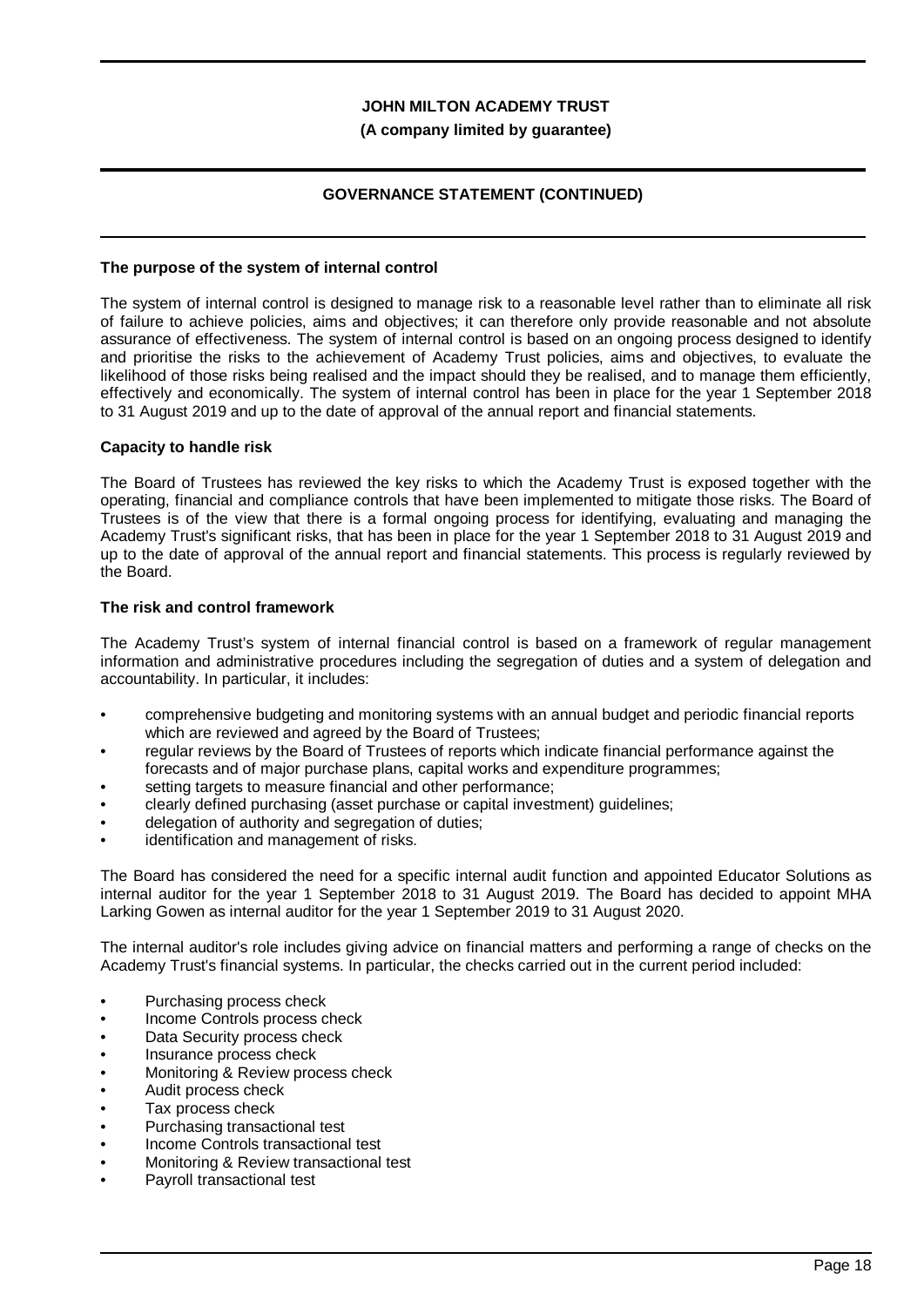#### **(A company limited by guarantee)**

## **GOVERNANCE STATEMENT (CONTINUED)**

#### **The risk and control framework (continued)**

The internal auditor reports termly to the Board on the operation of the systems of control and on the discharge of the Board's financial responsibilities.

Action plans were drawn up following the visits and these have been implemented. Further internal audit visits are scheduled for each school in each of the next two terms, to ensure any action has been embedded.

#### **Review of effectiveness**

As Accounting Officer, the Chief Executive Officer has responsibility for reviewing the effectiveness of the system of internal control. During the year in question the review has been informed by:

- the work of the internal auditors;
- the work of the external auditors;
- the financial management and governance self assessment process;
- the work of the executive managers within the Trust who have responsibility for the development and maintenance of the internal control framework.

The Accounting Officer has been advised of the implications of the result of the review of the system of internal control by the Board and a plan to address any areas of weaknesses and ensure continuous improvement of the system is in place.

Approved by order of the members of the board of Trustees on 18 December 2019 and signed on their behalf by:

Werker

**A Ridealgh** Chair of Trustees

ale D. L. Glims

**K D L Grimes** Accounting Officer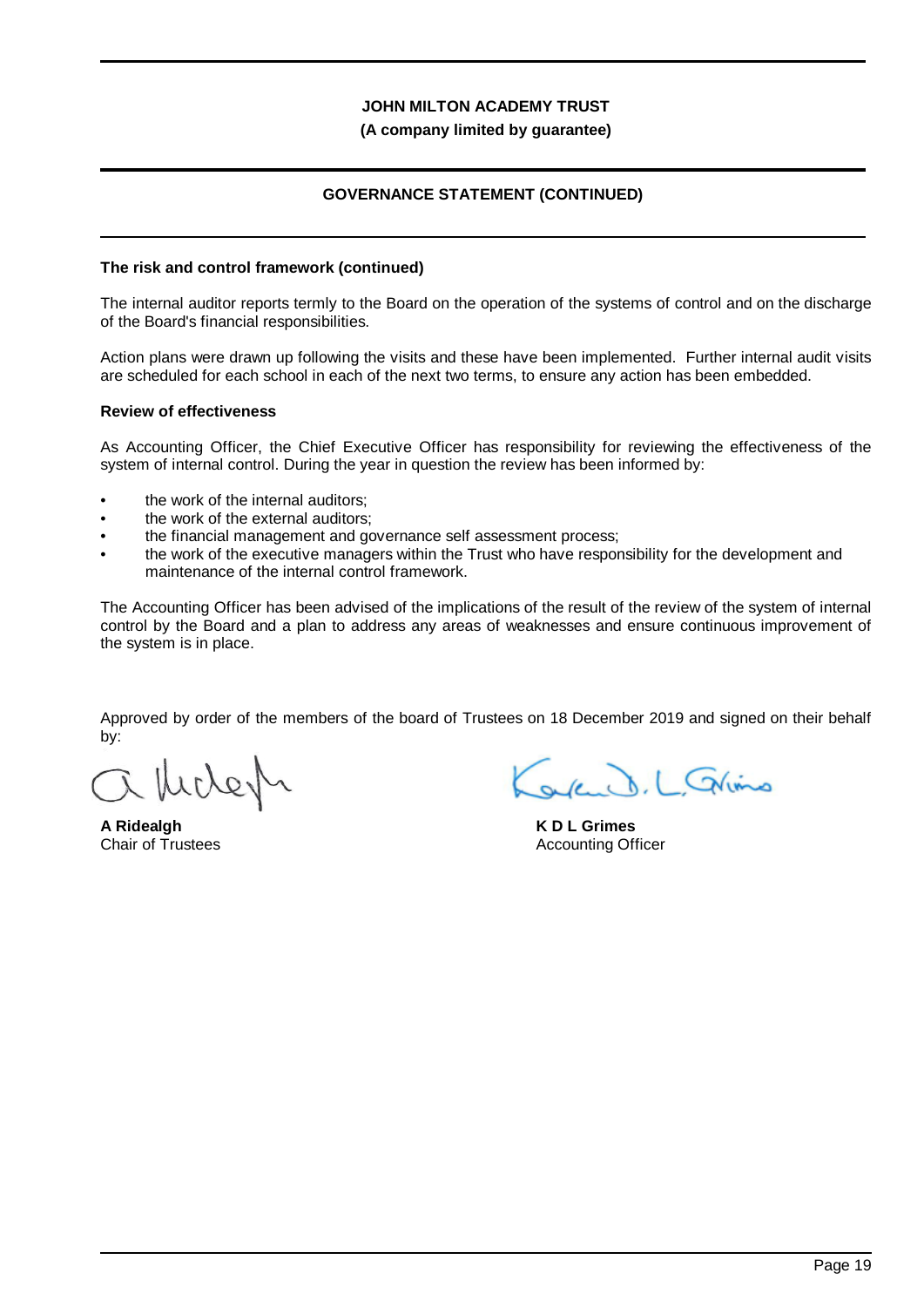**(A company limited by guarantee)**

## **STATEMENT ON REGULARITY, PROPRIETY AND COMPLIANCE**

As accounting officer of John Milton Academy Trust I have considered my responsibility to notify the academy board of Trustees and the Education & Skills Funding Agency (ESFA) of material irregularity, impropriety and non-compliance with terms and conditions of all funding received by the academy, under the funding agreement in place between the academy and the Secretary of State for Education. As part of my consideration I have had due regard to the requirements of the Academies Financial Handbook 2018.

I confirm that I and the academy board of Trustees are able to identify any material irregular or improper use of all funds by the academy, or material non-compliance with the terms and conditions of funding under the academy's funding agreement and the Academies Financial Handbook 2018.

I confirm that no instances of material irregularity, impropriety or funding non-compliance have been discovered to date. If any instances are identified after the date of this statement, these will be notified to the board of Trustees and ESFA.

Ru D. L Grines

**K D L Grimes** Accounting Officer Date: 18 December 2019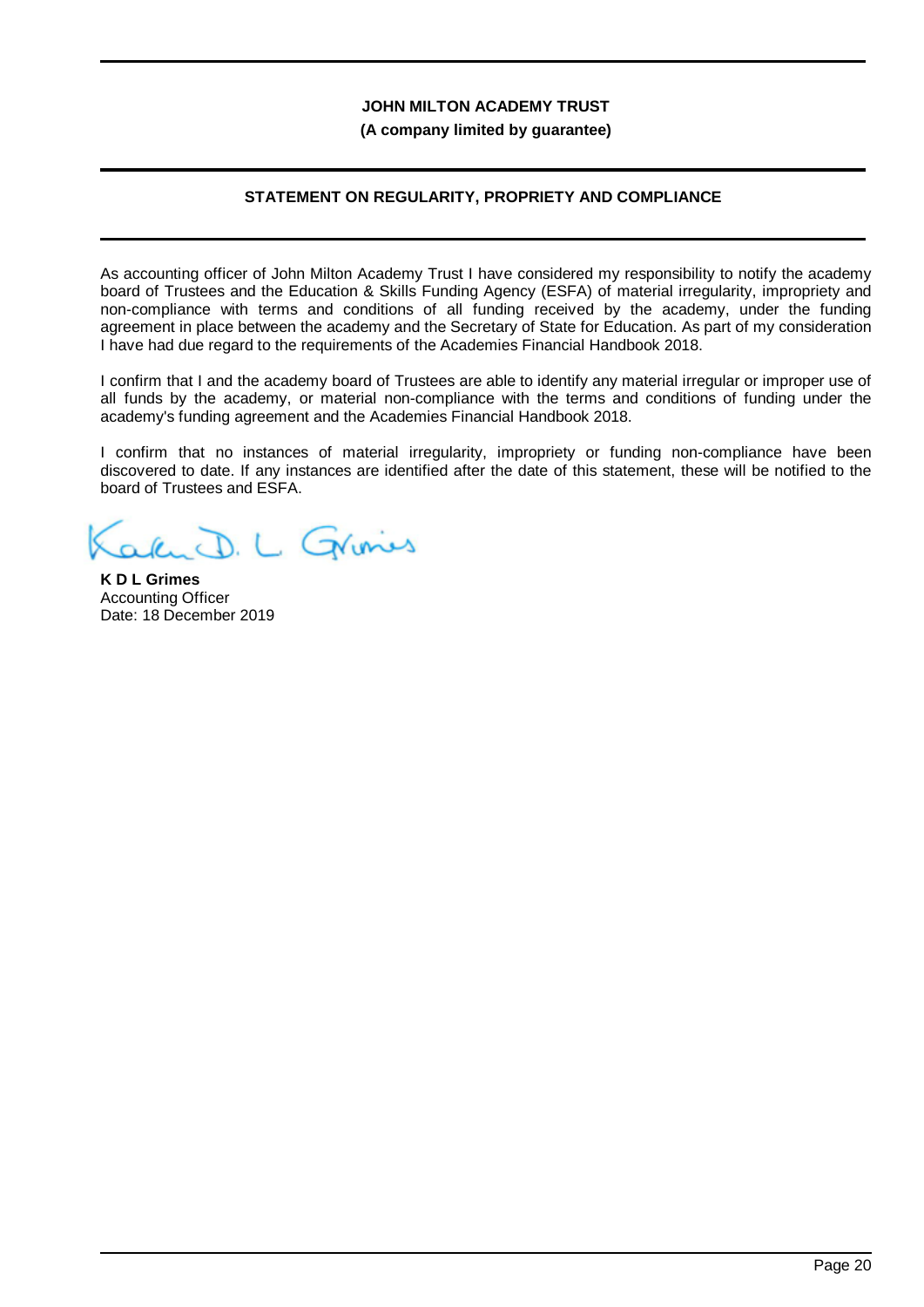#### **(A company limited by guarantee)**

## **STATEMENT OF TRUSTEES' RESPONSIBILITIES FOR THE YEAR ENDED 31 AUGUST 2019**

The Trustees (who are also the directors of the charitable company for the purposes of company law) are responsible for preparing the Trustees' Report and the financial statements in accordance with the Academies Accounts Direction published by the Education & Skills Funding Agency, United Kingdom Accounting Standards (United Kingdom Generally Accepted Accounting Practice) and applicable law and regulations.

Company law requires the Trustees to prepare financial statements for each financial year. Under company law the Trustees must not approve the financial statements unless they are satisfied that they give a true and fair view of the state of affairs of the charitable company and of its incoming resources and application of resources, including its income and expenditure, for that period. In preparing these financial statements, the Trustees are required to:

- select suitable accounting policies and then apply them consistently;
- · observe the methods and principles of the Charities SORP 2015 and the Academies Accounts Direction 2018 to 2019;
- · make judgments and accounting estimates that are reasonable and prudent;
- state whether applicable UK Accounting Standards have been followed, subject to any material departures disclosed and explained in the financial statements;
- · prepare the financial statements on the going concern basis unless it is inappropriate to presume that the charitable company will continue in business.

The Trustees are responsible for keeping adequate accounting records that are sufficient to show and explain the charitable company's transactions and disclose with reasonable accuracy at any time the financial position of the charitable company and enable them to ensure that the financial statements comply with the Companies Act 2006. They are also responsible for safeguarding the assets of the charitable company and hence for taking reasonable steps for the prevention and detection of fraud and other irregularities.

The Trustees are responsible for ensuring that in its conduct and operation the charitable company applies financial and other controls, which conform with the requirements both of propriety and of good financial management. They are also responsible for ensuring grants received from ESFA/DfE have been applied for the purposes intended.

The Trustees are responsible for the maintenance and integrity of the corporate and financial information included on the charitable company's website. Legislation in the United Kingdom governing the preparation and dissemination of financial statements may differ from legislation in other jurisdictions.

Approved by order of the members of the board of Trustees on 18 December 2019 and signed on its behalf by:

retiral

**A Ridealgh** (Chair of Trustees)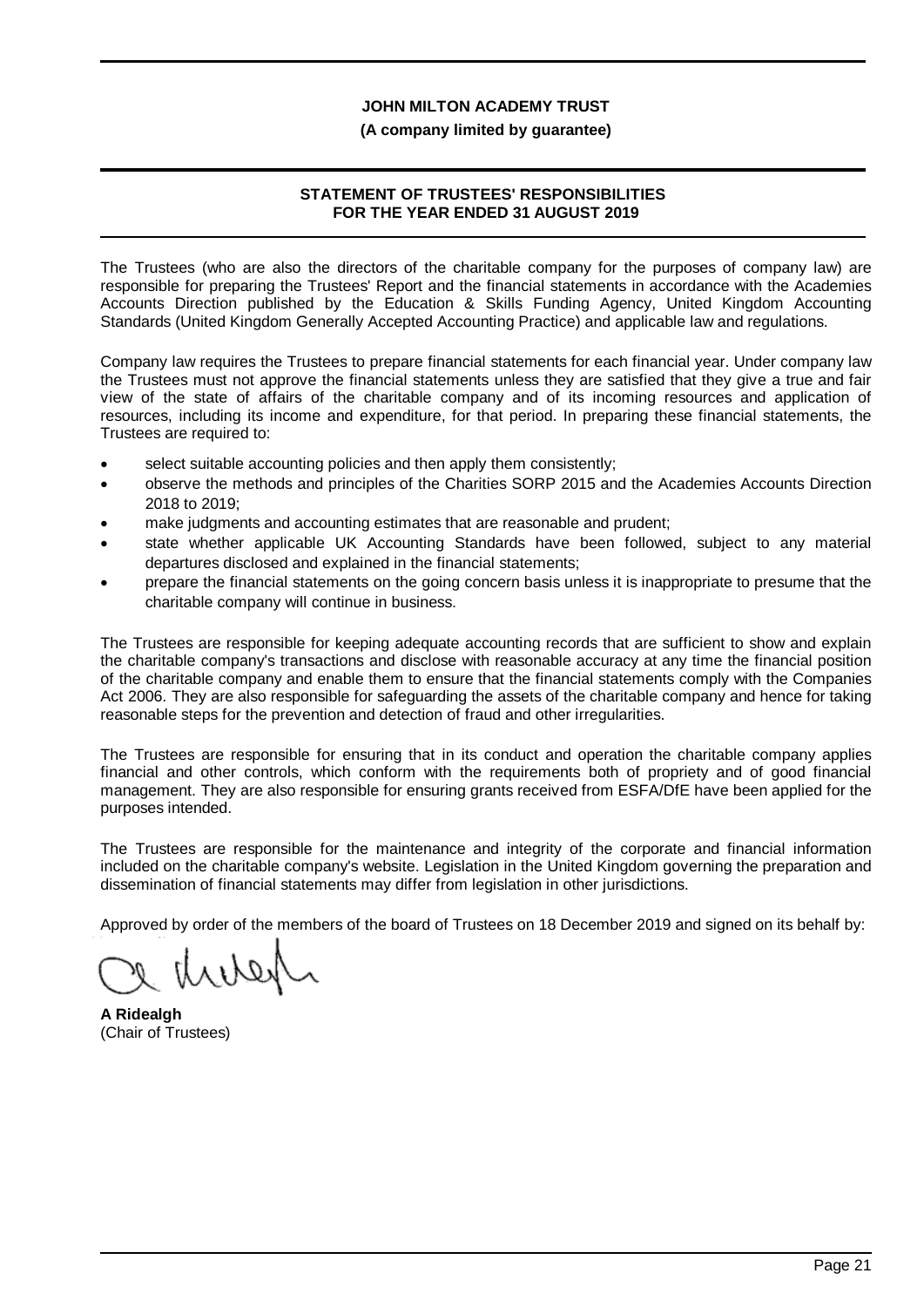### **(A company limited by guarantee)**

## **INDEPENDENT AUDITORS' REPORT ON THE FINANCIAL STATEMENTS TO THE MEMBERS OF JOHN MILTON ACADEMY TRUST**

#### **Opinion**

We have audited the financial statements of John Milton Academy Trust (the 'academy') for the year ended 31 August 2019 which comprise the Statement of Financial Activities, the Balance Sheet, the Statement of Cash Flows and the related notes, including a summary of significant accounting policies. The financial reporting framework that has been applied in their preparation is applicable law, United Kingdom Accounting Standards (United Kingdom Generally Accepted Accounting Practice), including Financial Reporting Standard 102 'The Financial Reporting Standard applicable in the UK and Republic of Ireland', the Charities SORP 2015 and the Academies Accounts Direction 2018 to 2019 issued by the Education & Skills Funding Agency.

In our opinion the financial statements:

- give a true and fair view of the state of the academy's affairs as at 31 August 2019 and of its incoming resources and application of resources, including its income and expenditure for the year then ended;
- have been properly prepared in accordance with United Kingdom Generally Accepted Accounting Practice; and
- have been prepared in accordance with the requirements of the Companies Act 2006, the Charities SORP 2015 and the Academies Accounts Direction 2018 to 2019 issued by the Education & Skills Funding Agency.

#### **Basis for opinion**

We conducted our audit in accordance with International Standards on Auditing (UK) (ISAs (UK)) and applicable law. Our responsibilities under those standards are further described in the Auditors' responsibilities for the audit of the financial statements section of our report. We are independent of the academy in accordance with the ethical requirements that are relevant to our audit of the financial statements in the United Kingdom, including the Financial Reporting Council's Ethical Standard, and we have fulfilled our other ethical responsibilities in accordance with these requirements. We believe that the audit evidence we have obtained is sufficient and appropriate to provide a basis for our opinion.

#### **Conclusions relating to going concern**

We have nothing to report in respect of the following matters in relation to which the ISAs (UK) require us to report to you where:

- · the Trustees' use of the going concern basis of accounting in the preparation of the financial statements is not appropriate; or
- the Trustees have not disclosed in the financial statements any identified material uncertainties that may cast significant doubt about the academy's ability to continue to adopt the going concern basis of accounting for a period of at least twelve months from the date when the financial statements are authorised for issue.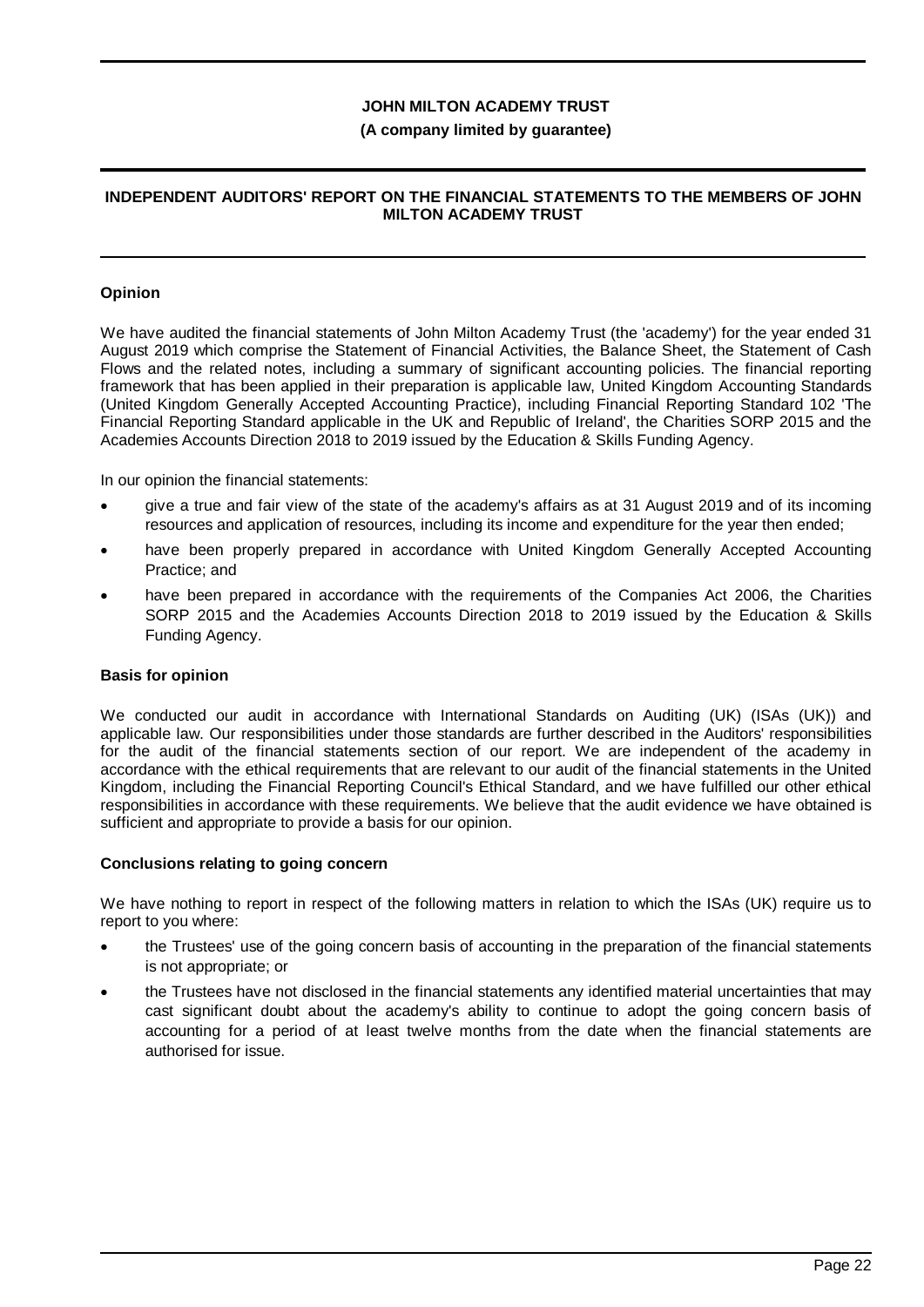#### **(A company limited by guarantee)**

## **INDEPENDENT AUDITORS' REPORT ON THE FINANCIAL STATEMENTS TO THE MEMBERS OF JOHN MILTON ACADEMY TRUST (CONTINUED)**

#### **Other information**

The Trustees are responsible for the other information. The other information comprises the information included in the Annual Report, other than the financial statements and our Auditors' Report thereon. Other information includes the Reference and Administrative Details, the Trustees' Report including the Strategic Report, and the Governance Statement. Our opinion on the financial statements does not cover the other information and, except to the extent otherwise explicitly stated in our report, we do not express any form of assurance conclusion thereon.

In connection with our audit of the financial statements, our responsibility is to read the other information and, in doing so, consider whether the other information is materially inconsistent with the financial statements or our knowledge obtained in the audit or otherwise appears to be materially misstated. If we identify such material inconsistencies or apparent material misstatements, we are required to determine whether there is a material misstatement in the financial statements or a material misstatement of the other information. If, based on the work we have performed, we conclude that there is a material misstatement of this other information, we are required to report that fact.

We have nothing to report in this regard.

#### **Opinion on other matters prescribed by the Companies Act 2006**

In our opinion, based on the work undertaken in the course of the audit:

- · the information given in the Trustees' Report including the Strategic Report for the financial year for which the financial statements are prepared is consistent with the financial statements.
- the Trustees' Report and the Strategic Report have been prepared in accordance with applicable legal requirements.

#### **Matters on which we are required to report by exception**

In the light of our knowledge and understanding of the academy and its environment obtained in the course of the audit, we have not identified material misstatements in the Trustees' Report including the Strategic Report.

We have nothing to report in respect of the following matters in relation to which the Companies Act 2006 requires us to report to you if, in our opinion:

- adequate accounting records have not been kept, or returns adequate for our audit have not been received from branches not visited by us; or
- · the financial statements are not in agreement with the accounting records and returns; or
- · certain disclosures of Trustees' remuneration specified by law are not made; or
- we have not received all the information and explanations we require for our audit.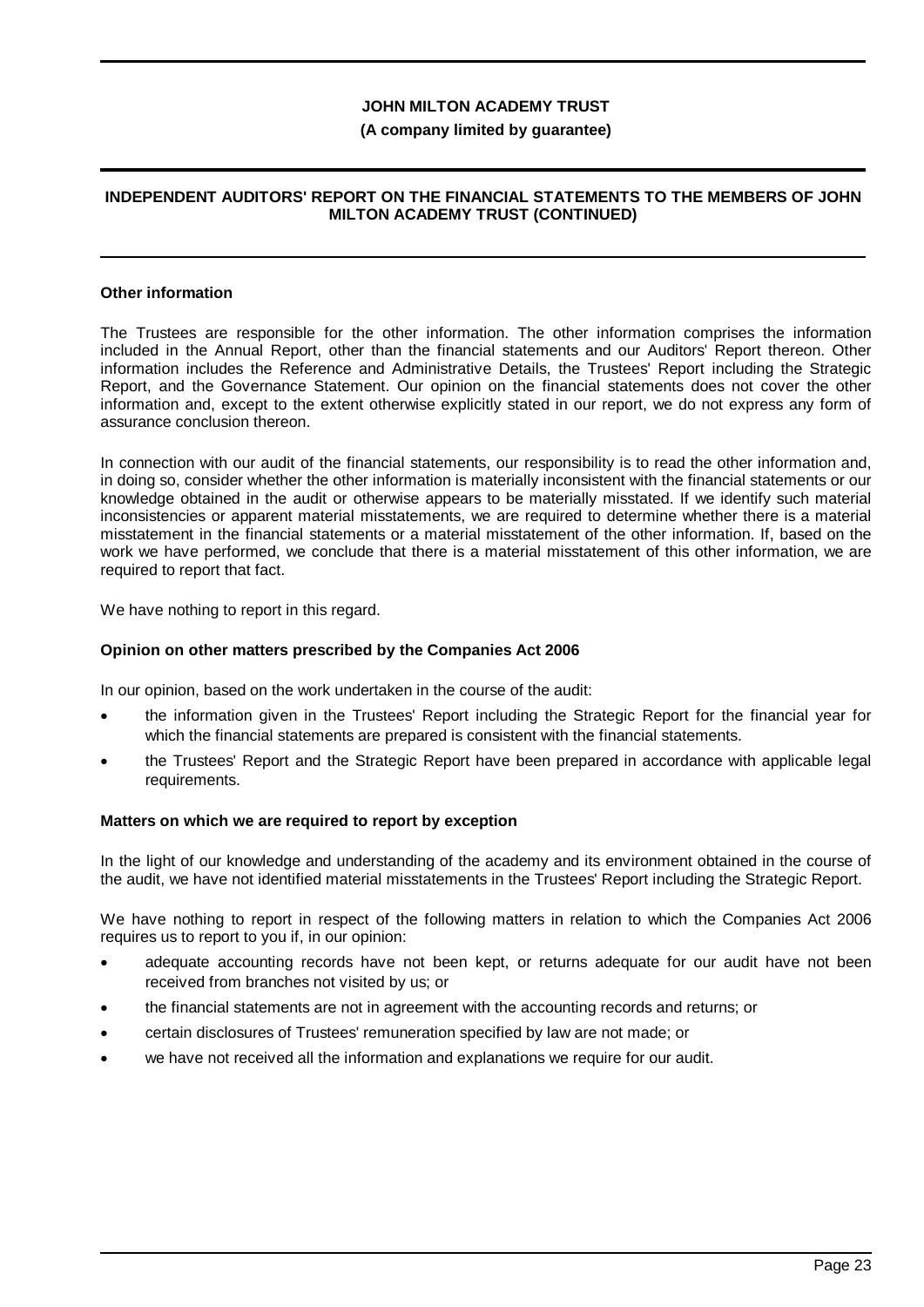#### **(A company limited by guarantee)**

## **INDEPENDENT AUDITORS' REPORT ON THE FINANCIAL STATEMENTS TO THE MEMBERS OF JOHN MILTON ACADEMY TRUST (CONTINUED)**

#### **Responsibilities of trustees**

As explained more fully in the Trustees' Responsibilities Statement, the Trustees (who are also the directors of the academy for the purposes of company law) are responsible for the preparation of the financial statements and for being satisfied that they give a true and fair view, and for such internal control as the Trustees determine is necessary to enable the preparation of financial statements that are free from material misstatement, whether due to fraud or error.

In preparing the financial statements, the Trustees are responsible for assessing the academy's ability to continue as a going concern, disclosing, as applicable, matters related to going concern and using the going concern basis of accounting unless the Trustees either intend to liquidate the academy or to cease operations, or have no realistic alternative but to do so.

#### **Auditors' responsibilities for the audit of the financial statements**

Our objectives are to obtain reasonable assurance about whether the financial statements as a whole are free from material misstatement, whether due to fraud or error, and to issue an Auditors' Report that includes our opinion. Reasonable assurance is a high level of assurance, but is not a guarantee that an audit conducted in accordance with ISAs (UK) will always detect a material misstatement when it exists. Misstatements can arise from fraud or error and are considered material if, individually or in the aggregate, they could reasonably be expected to influence the economic decisions of users taken on the basis of these financial statements.

A further description of our responsibilities for the audit of the financial statements is located on the Financial Reporting Council's website at: www.frc.org.uk/auditorsresponsibilities. This description forms part of our Auditors' Report.

#### **Use of our report**

This report is made solely to the academy's members, as a body, in accordance with Chapter 3 of Part 16 of the Companies Act 2006. Our audit work has been undertaken so that we might state to the academy's members those matters we are required to state to them in an Auditors' Report and for no other purpose. To the fullest extent permitted by law, we do not accept or assume responsibility to anyone other than the academy and its members, as a body, for our audit work, for this report, or for the opinions we have formed.

MHA Lalin Gove

**Giles Kerkham FCA DChA (Senior Statutory Auditor)** for and on behalf of **Larking Gowen LLP** 1 Claydon Business Park Great Blakenham Ipswich IP6 0NL

18 December 2019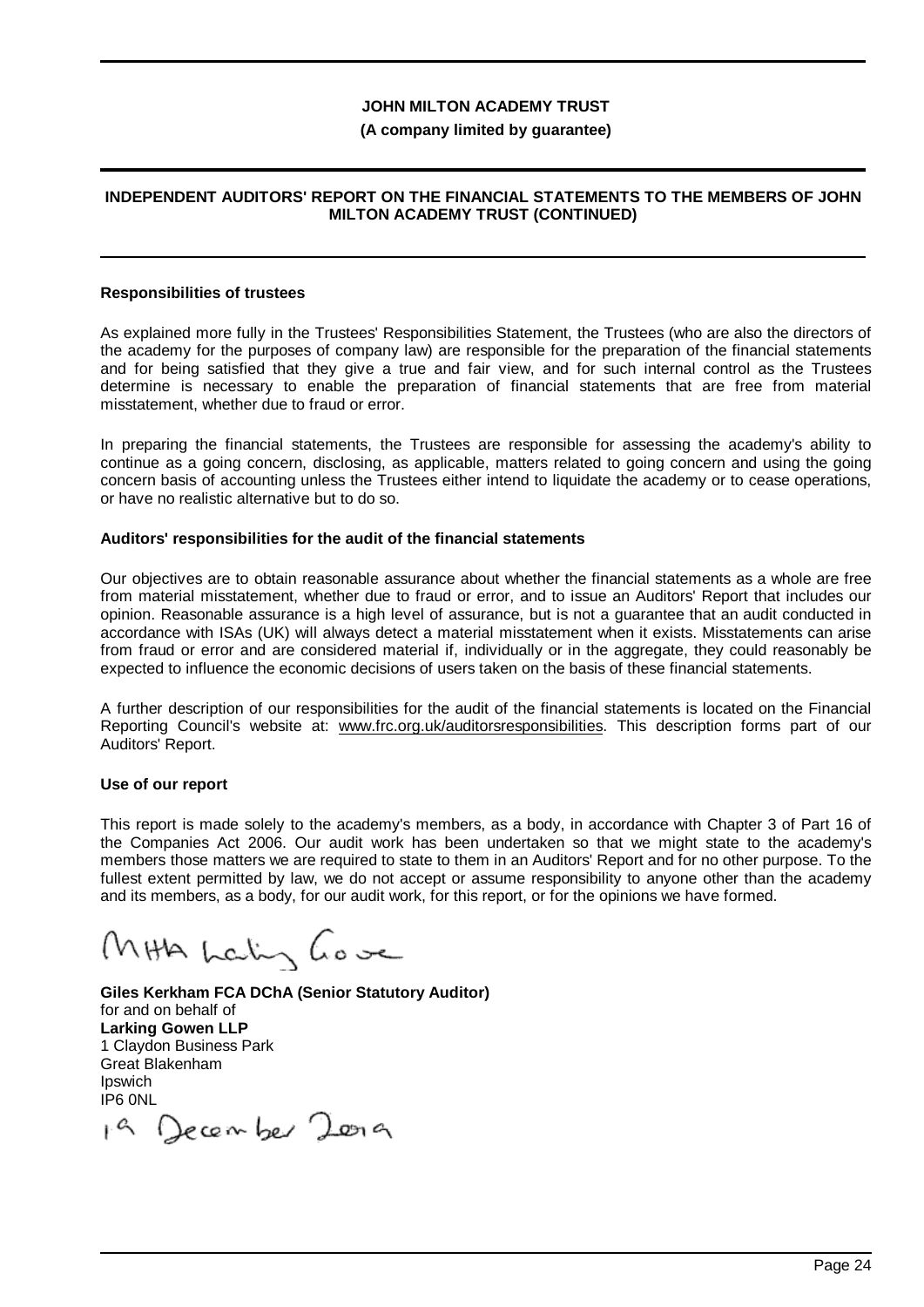#### **(A company limited by guarantee)**

### **INDEPENDENT REPORTING ACCOUNTANT'S ASSURANCE REPORT ON REGULARITY TO JOHN MILTON ACADEMY TRUST AND THE EDUCATION & SKILLS FUNDING AGENCY**

In accordance with the terms of our engagement letter dated 29 August 2018 and further to the requirements of the Education & Skills Funding Agency (ESFA) as included in the Academies Accounts Direction 2018 to 2019, we have carried out an engagement to obtain limited assurance about whether the expenditure disbursed and income received by John Milton Academy Trust during the year 1 September 2018 to 31 August 2019 have been applied to the purposes identified by Parliament and the financial transactions conform to the authorities which govern them.

This report is made solely to John Milton Academy Trust and the ESFA in accordance with the terms of our engagement letter. Our work has been undertaken so that we might state to John Milton Academy Trust and ESFA those matters we are required to state in a report and for no other purpose. To the fullest extent permitted by law, we do not accept or assume responsibility to anyone other than John Milton Academy Trust and ESFA, for our work, for this report, or for the conclusion we have formed.

#### **Respective responsibilities of John Milton Academy Trust's accounting officer and the reporting accountant**

The accounting officer is responsible, under the requirements of John Milton Academy Trust's funding agreement with the Secretary of State for Education dated 25 August 2016 and the Academies Financial Handbook, extant from 1 September 2018, for ensuring that expenditure disbursed and income received is applied for the purposes intended by Parliament and the financial transactions conform to the authorities which govern them.

Our responsibilities for this engagement are established in the United Kingdom by our profession's ethical guidance and are to obtain limited assurance and report in accordance with our engagement letter and the requirements of the Academies Accounts Direction 2018 to 2019. We report to you whether anything has come to our attention in carrying out our work which suggests that in all material respects, expenditure disbursed and income received during the year 1 September 2018 to 31 August 2019 have not been applied to purposes intended by Parliament or that the financial transactions do not conform to the authorities which govern them.

## **Approach**

We conducted our engagement in accordance with the Academies Accounts Direction 2018 to 2019 issued by ESFA. We performed a limited assurance engagement as defined in our engagement letter.

The objective of a limited assurance engagement is to perform such procedures as to obtain information and explanations in order to provide us with sufficient appropriate evidence to express a negative conclusion on regularity.

A limited assurance engagement is more limited in scope than a reasonable assurance engagement and consequently does not enable us to obtain assurance that we would become aware of all significant matters that might be identified in a reasonable assurance engagement. Accordingly, we do not express a positive opinion.

Our engagement includes examination, on a test basis, of evidence relevant to the regularity and propriety of the academy's income and expenditure.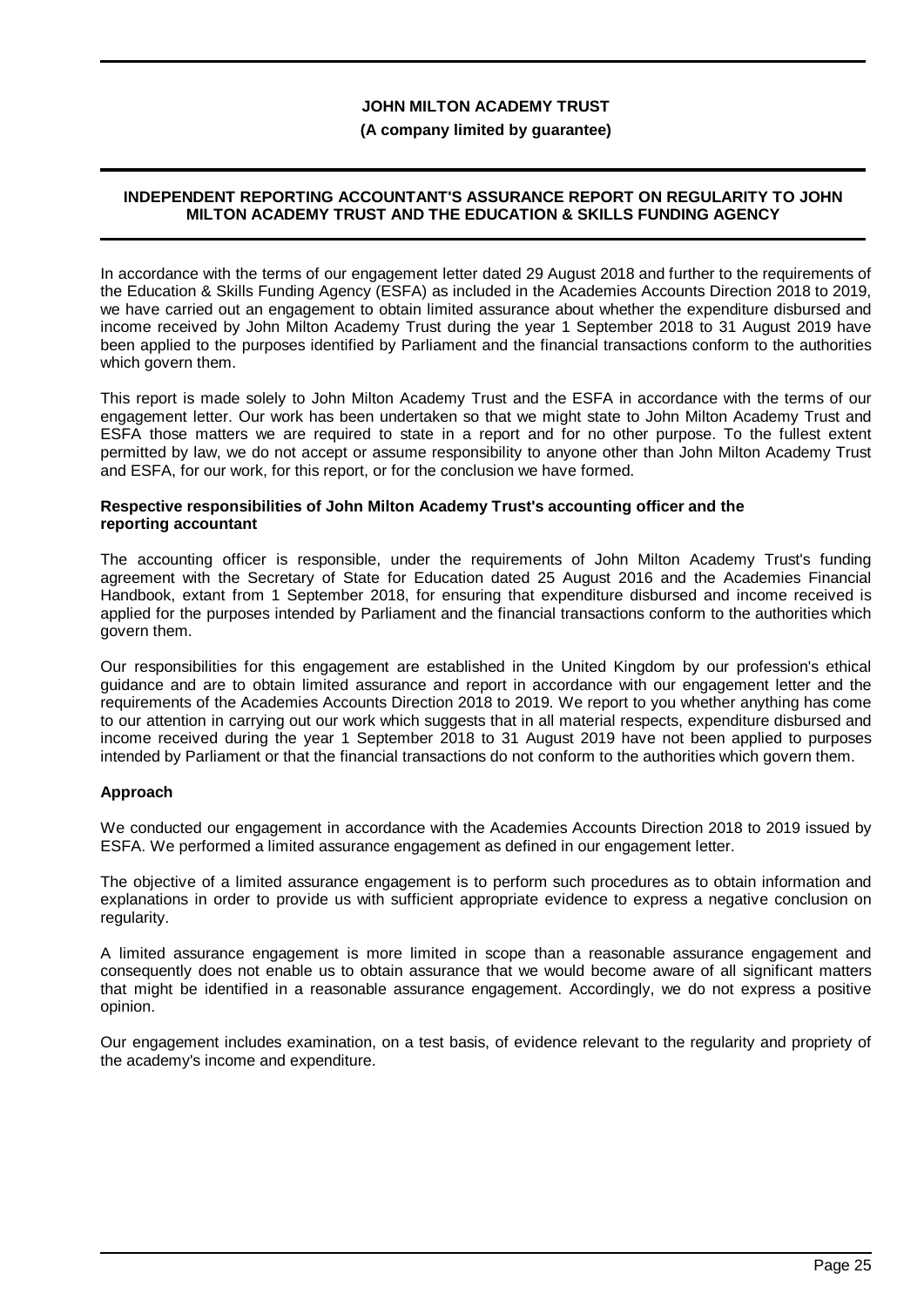## **(A company limited by guarantee)**

### **INDEPENDENT REPORTING ACCOUNTANT'S ASSURANCE REPORT ON REGULARITY TO JOHN MILTON ACADEMY TRUST AND THE EDUCATION & SKILLS FUNDING AGENCY (CONTINUED)**

### **Conclusion**

In the course of our work, nothing has come to our attention which suggest in all material respects the expenditure disbursed and income received during the year 1 September 2018 to 31 August 2019 has not been applied to purposes intended by Parliament and the financial transactions do not conform to the authorities which govern them.

Lalighous  $(MHH)$ 

**Larking Gowen LLP**

1 Claydon Business Park Great Blakenham Ipswich IP6 0NL

19 December 2009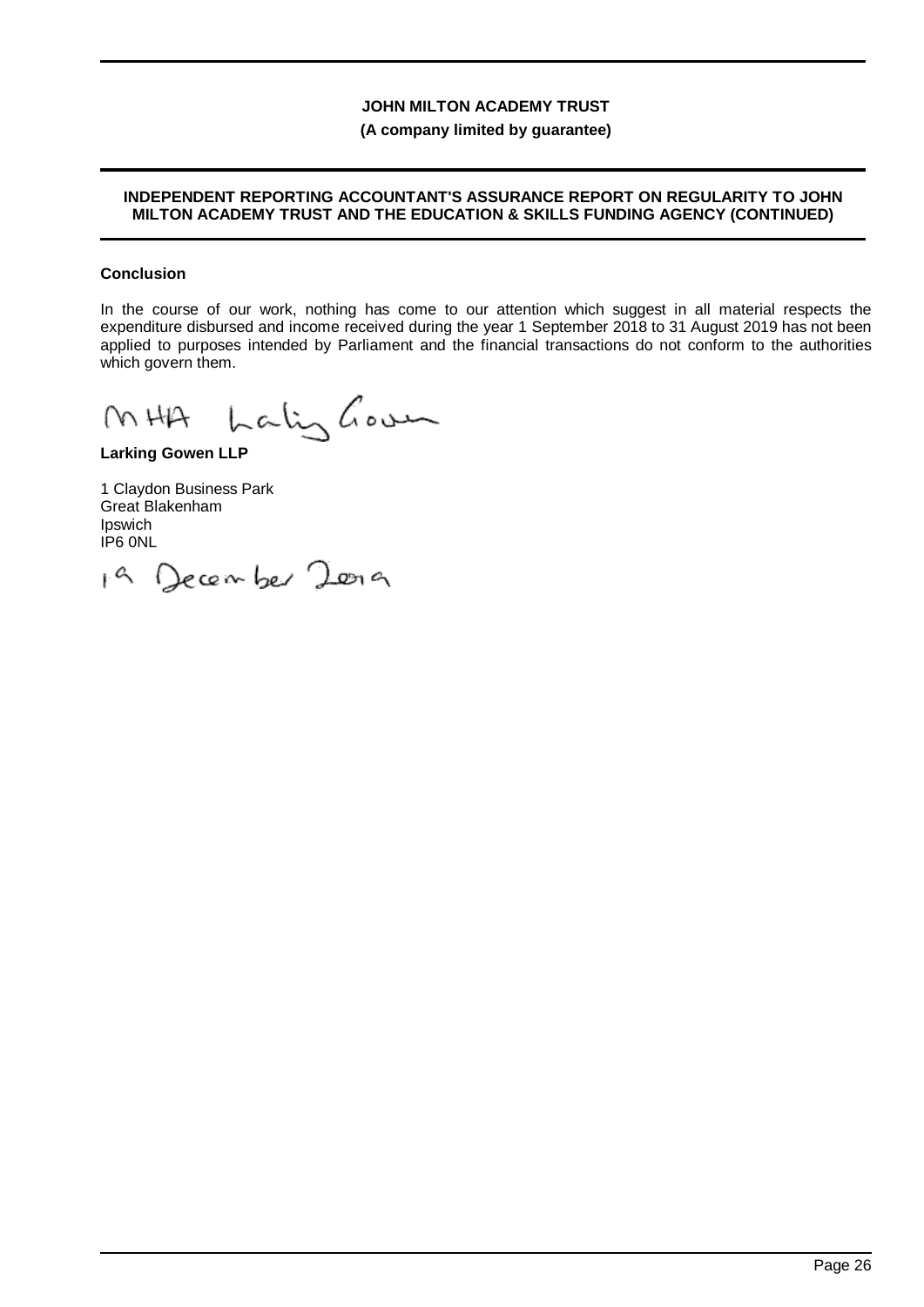#### **(A company limited by guarantee)**

## **Restricted funds 2019 Restricted fixed asset funds 2019 Unrestricted funds 2019 Total funds 2019** *Total funds 2018* **Note £ £ £ £** *£* **Income from:** Donations and capital grants 3 **- 552,457 35,481 587,938** *1,037,875* Charitable activities **7,973,843 - - 7,973,843** *7,784,234* Other trading activities **- - 433,812 433,812** *349,707* Investments 6 **- - 813 813** *693* **Total income 7,973,843 552,457 470,106 8,996,406** *9,172,509* **Expenditure on:** Charitable activities **8,240,929 517,411 226,361 8,984,701** *8,643,883* **Total expenditure 8,240,929 517,411 226,361 8,984,701** *8,643,883* **Net (expenditure)/income (267,086) 35,046 243,745 11,705** *528,626* Transfers between funds 20 **195,440 (65,968) (129,472) -** *-* **Net movement in funds before other recognised gains/(losses) (71,646) (30,922) 114,273 11,705** *528,626* **Other recognised gains/(losses):** Actuarial losses on defined benefit pension schemes 26 **- - (750,000) (750,000)** *420,000* **Net movement in funds (71,646) (30,922) (635,727) (738,295)** *948,626* **Reconciliation of funds:** Total funds brought forward **(917,150) 21,656,515 423,407 21,162,772** *20,214,146* Net movement in funds **(71,646) (30,922) (635,727) (738,295)** *948,626* **Total funds carried forward (988,796) 21,625,593 (212,320) 20,424,477** *21,162,772*

#### **STATEMENT OF FINANCIAL ACTIVITIES (INCORPORATING INCOME AND EXPENDITURE ACCOUNT) FOR THE YEAR ENDED 31 AUGUST 2019**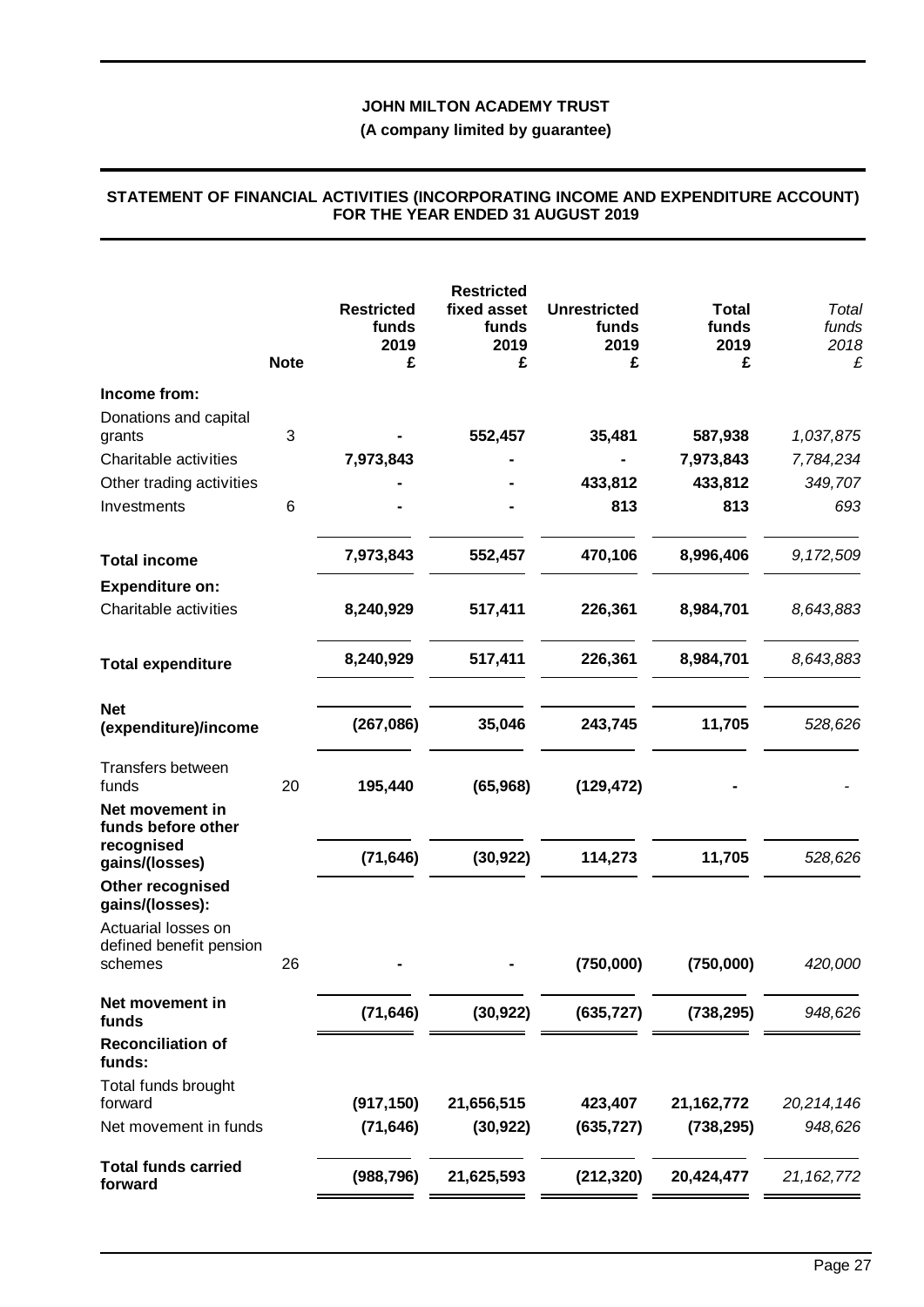## **(A company limited by guarantee)**

#### **STATEMENT OF FINANCIAL ACTIVITIES (INCORPORATING INCOME AND EXPENDITURE ACCOUNT) (CONTINUED) FOR THE YEAR ENDED 31 AUGUST 2019**

The Statement of Financial Activities includes all gains and losses recognised in the year.

The notes on pages 32 to 57 form part of these financial statements.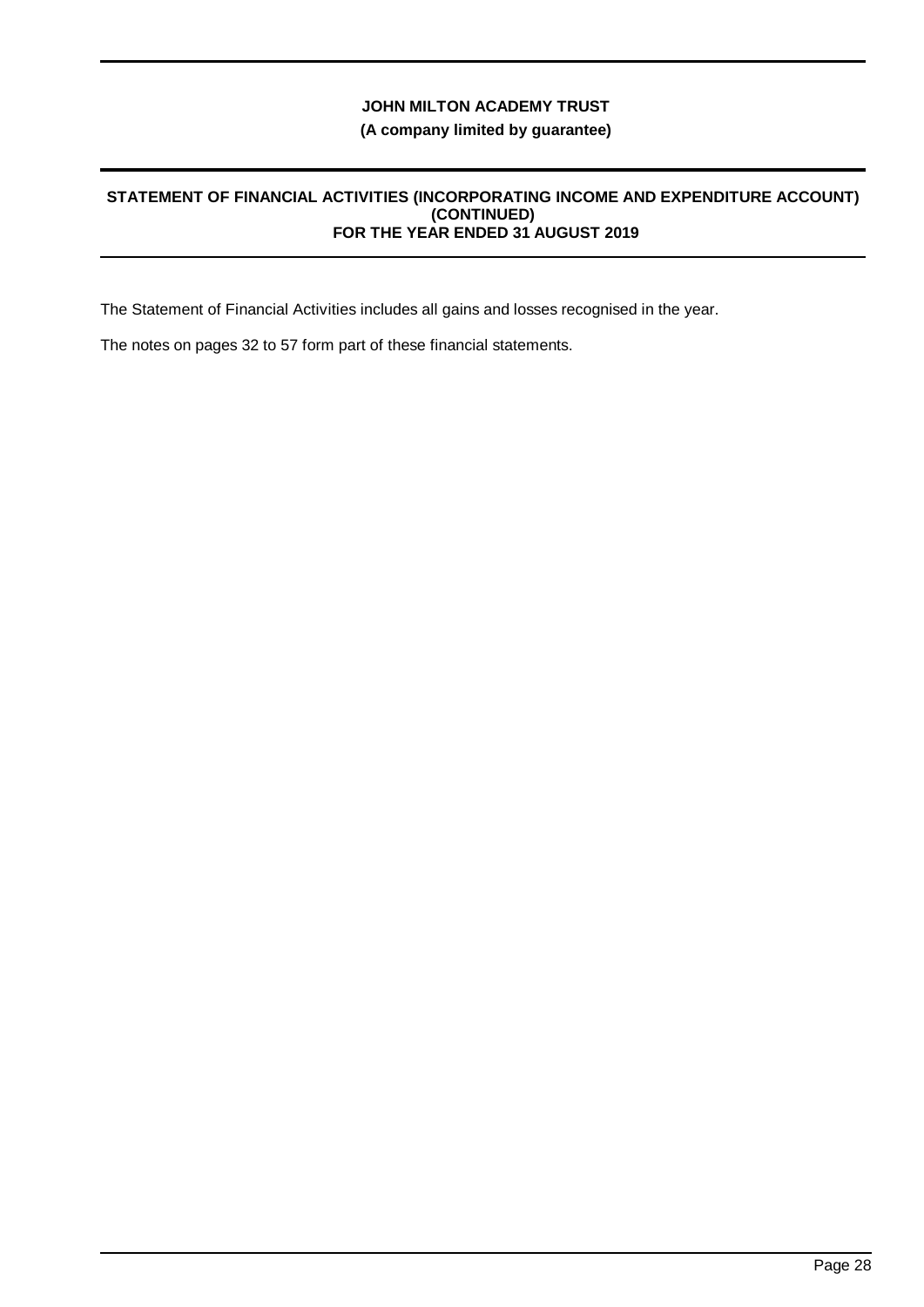## **JOHN MILTON ACADEMY TRUST (A company limited by guarantee) REGISTERED NUMBER:10298832**

## **BALANCE SHEET FOR THE YEAR ENDED 31 AUGUST 2019**

| <b>Note</b><br><b>Fixed assets</b><br>Intangible assets<br>14<br>Tangible assets<br>15<br>21,481,802<br>21,481,802<br><b>Current assets</b><br>16<br><b>Stocks</b><br>7,585<br>3,575<br><b>Debtors</b><br>17<br>586,540<br>471,761 | 1,066<br>20,822,925<br>20,823,991 |
|------------------------------------------------------------------------------------------------------------------------------------------------------------------------------------------------------------------------------------|-----------------------------------|
|                                                                                                                                                                                                                                    |                                   |
|                                                                                                                                                                                                                                    |                                   |
|                                                                                                                                                                                                                                    |                                   |
|                                                                                                                                                                                                                                    |                                   |
|                                                                                                                                                                                                                                    |                                   |
|                                                                                                                                                                                                                                    |                                   |
|                                                                                                                                                                                                                                    |                                   |
| Cash at bank and in hand<br>945,789<br>1,587,048                                                                                                                                                                                   |                                   |
| 1,539,914<br>2,062,384                                                                                                                                                                                                             |                                   |
| Creditors: amounts falling due within one<br>18<br>(702, 239)<br>(662, 714)<br>year                                                                                                                                                |                                   |
| 837,675<br><b>Net current assets</b>                                                                                                                                                                                               | 1,399,670                         |
| <b>Total assets less current liabilities</b><br>22,319,477                                                                                                                                                                         | 22,223,661                        |
| Creditors: amounts falling due after more<br>19<br>than one year                                                                                                                                                                   | (1,889)                           |
| Net assets excluding pension liability<br>22,319,477                                                                                                                                                                               | 22,221,772                        |
| Defined benefit pension scheme liability<br>26<br>(1,895,000)                                                                                                                                                                      | (1,059,000)                       |
| <b>Total net assets</b><br>20,424,477                                                                                                                                                                                              | 21, 162, 772                      |
| Funds of the academy<br><b>Restricted funds:</b>                                                                                                                                                                                   |                                   |
| Fixed asset funds<br>21,625,593<br>20<br>21,656,515                                                                                                                                                                                |                                   |
| Restricted income funds<br>20<br>156,204<br>141,850                                                                                                                                                                                |                                   |
| 21,781,797<br>Restricted funds excluding pension asset<br>20<br>21,798,365                                                                                                                                                         |                                   |
| (1,895,000)<br>(1,059,000)<br>Pension reserve<br>20                                                                                                                                                                                |                                   |
| <b>Total restricted funds</b><br>19,886,797<br>20                                                                                                                                                                                  | 20,739,365                        |
| <b>Unrestricted income funds</b><br>20<br>537,680                                                                                                                                                                                  | 423,407                           |
| <b>Total funds</b><br>20,424,477                                                                                                                                                                                                   | 21, 162, 772                      |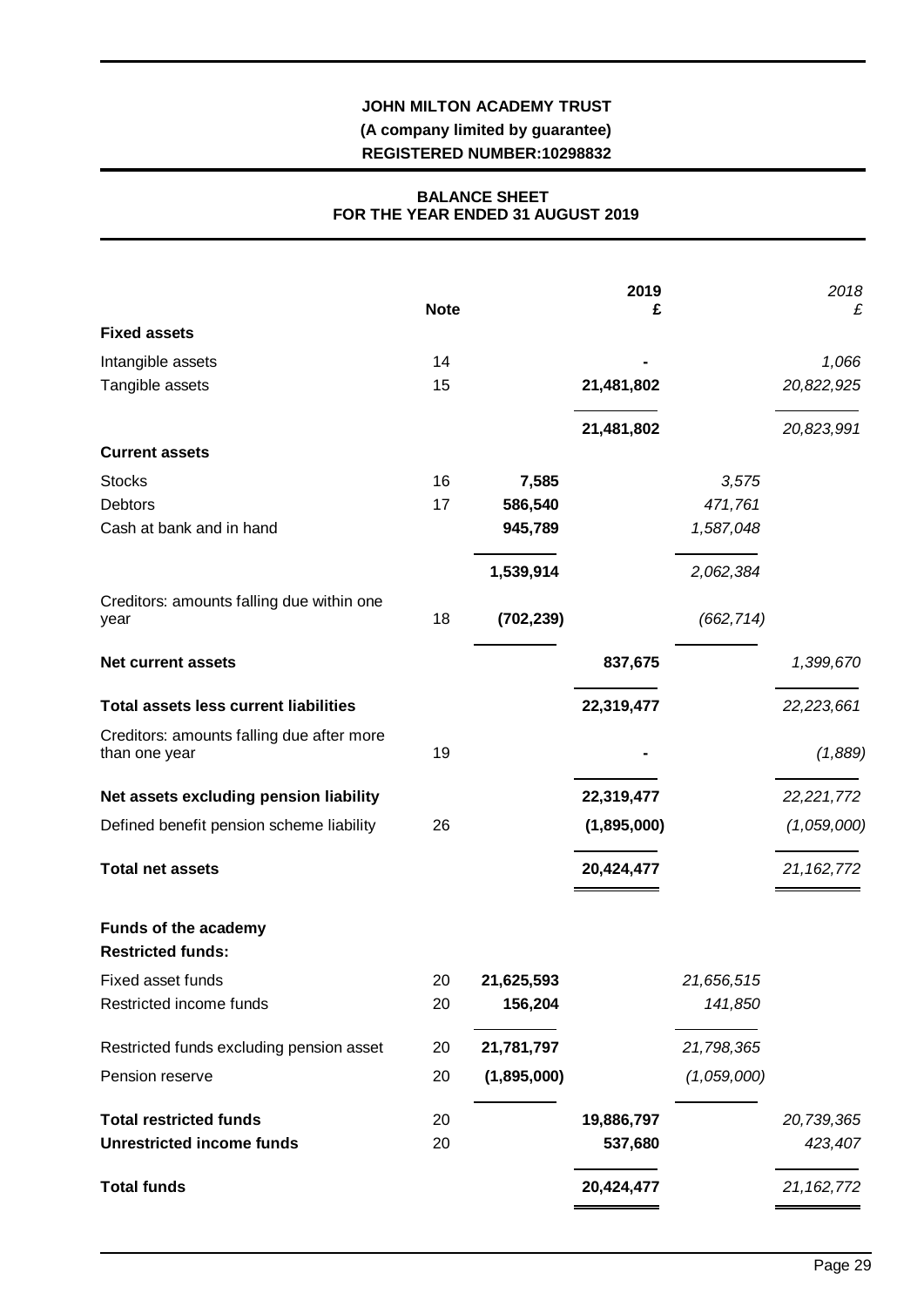## **JOHN MILTON ACADEMY TRUST (A company limited by guarantee) REGISTERED NUMBER:10298832**

## **BALANCE SHEET (CONTINUED) FOR THE YEAR ENDED 31 AUGUST 2019**

The financial statements on pages 27 to 57 were approved by the Trustees, and authorised for issue on 18 December 2019 and are signed on their behalf, by:

**A Ridealgh** Chair of Trustees Date: 18 December 2019

The notes on pages 32 to 57 form part of these financial statements.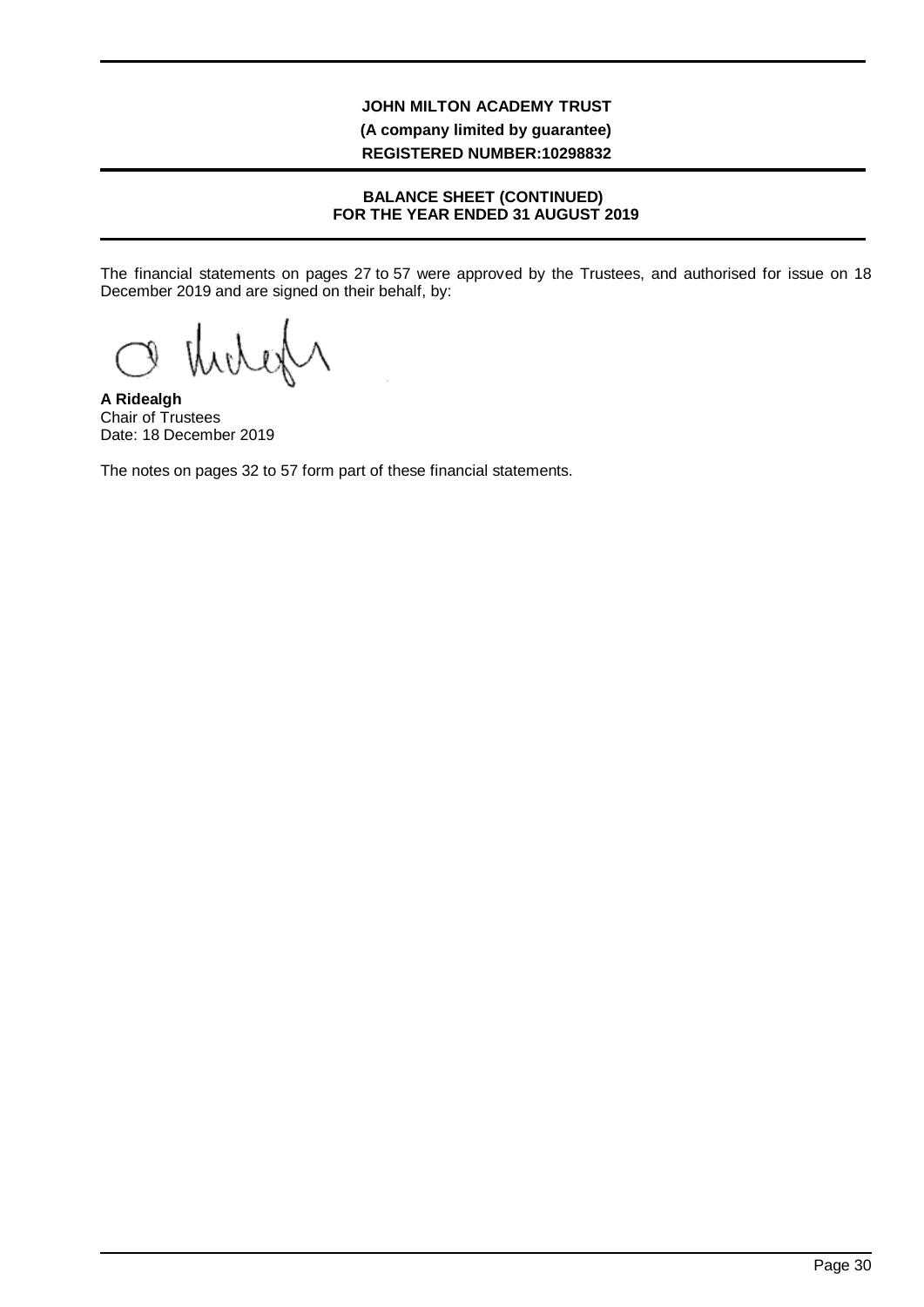**(A company limited by guarantee)**

## **STATEMENT OF CASH FLOWS FOR THE YEAR ENDED 31 AUGUST 2019**

|                                                        | <b>Note</b> | 2019<br>£  | 2018<br>£ |
|--------------------------------------------------------|-------------|------------|-----------|
| Cash flows from operating activities                   |             |            |           |
| Net cash (used in)/provided by operating activities    | 22          | (18, 494)  | 128,543   |
| Cash flows from investing activities                   | 23          | (622, 765) | 495,482   |
|                                                        |             |            |           |
| Change in cash and cash equivalents in the year        |             | (641, 259) | 624,025   |
| Cash and cash equivalents at the beginning of the year |             | 1,587,048  | 963,023   |
| Cash and cash equivalents at the end of the year       | 24          | 945,789    | 1,587,048 |

The notes on pages 32 to 57 from part of these financial statements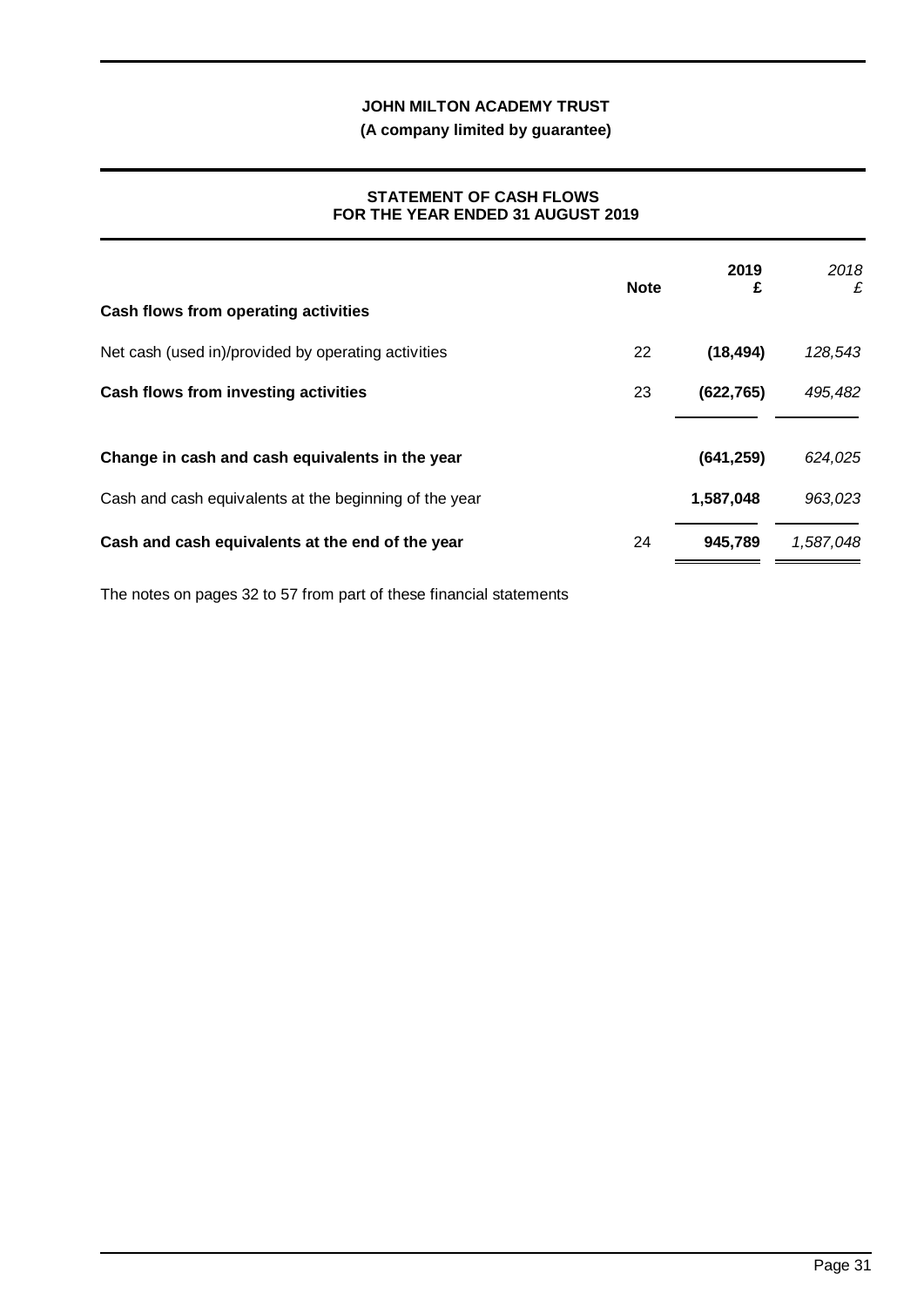#### **(A company limited by guarantee)**

### **NOTES TO THE FINANCIAL STATEMENTS FOR THE YEAR ENDED 31 AUGUST 2019**

#### **1. Accounting policies**

John Milton Academy Trust is a company incorporated in England and Wales, registered number 10298832, limited by guarantee. The registered office is Stowupland High School, Church Road, Stowupland, Stowmarket, Suffolk, IP14 4BQ.

A summary of the principal accounting policies adopted (which have been applied consistently, except where noted), judgments and key sources of estimation uncertainty, is set out below.

#### **1.1 Basis of preparation of financial statements**

The financial statements of the academy, which is a public benefit entity under FRS 102, have been prepared under the historic cost convention in accordance with the Financial Reporting Standard Applicable in the UK and Republic of Ireland (FRS 102), the Accounting and Reporting by Charities: Statement of Recommended Practice applicable to charities preparing their accounts in accordance with the Financial Reporting Standard applicable in the UK and Republic of Ireland (FRS 102) (Charities SORP (FRS 102)), the Academies Accounts Direction 2018 to 2019 issued by ESFA, the Charities Act 2011 and the Companies Act 2006.

John Milton Academy Trust meets the definition of a public benefit entity under FRS 102.

The financial statements are presented in  $(E)$  Sterling and are rounded to the nearest  $E$ .

## **1.2 Going concern**

The Trustees assess whether the use of going concern is appropriate i.e. whether there are any material uncertainties related to events or conditions that may cast significant doubt on the ability of the academy to continue as a going concern. The Trustees make this assessment in respect of a period of at least one year from the date of authorisation for issue of the financial statements and have concluded that the academy has adequate resources to continue in operational existence for the foreseeable future and there are no material uncertainties about the academy's ability to continue as a going concern, thus they continue to adopt the going concern basis of accounting in preparing the financial statements.

## **1.3 Income**

All incoming resources are recognised when the academy has entitlement to the funds, the receipt is probable and the amount can be measured reliably.

## · **Grants**

Grants are included in the Statement of Financial Activities on a receivable basis. The balance of income received for specific purposes but not expended during the period is shown in the relevant funds on the Balance Sheet. Where income is received in advance of meeting any performancerelated conditions there is not unconditional entitlement to the income and its recognition is deferred and included in creditors as deferred income until the performance-related conditions are met. Where entitlement occurs before income is received, the income is accrued.

General Annual Grant is recognised in full in the Statement of Financial Activities in the year for which it is receivable and any abatement in respect of the year is deducted from income and recognised as a liability.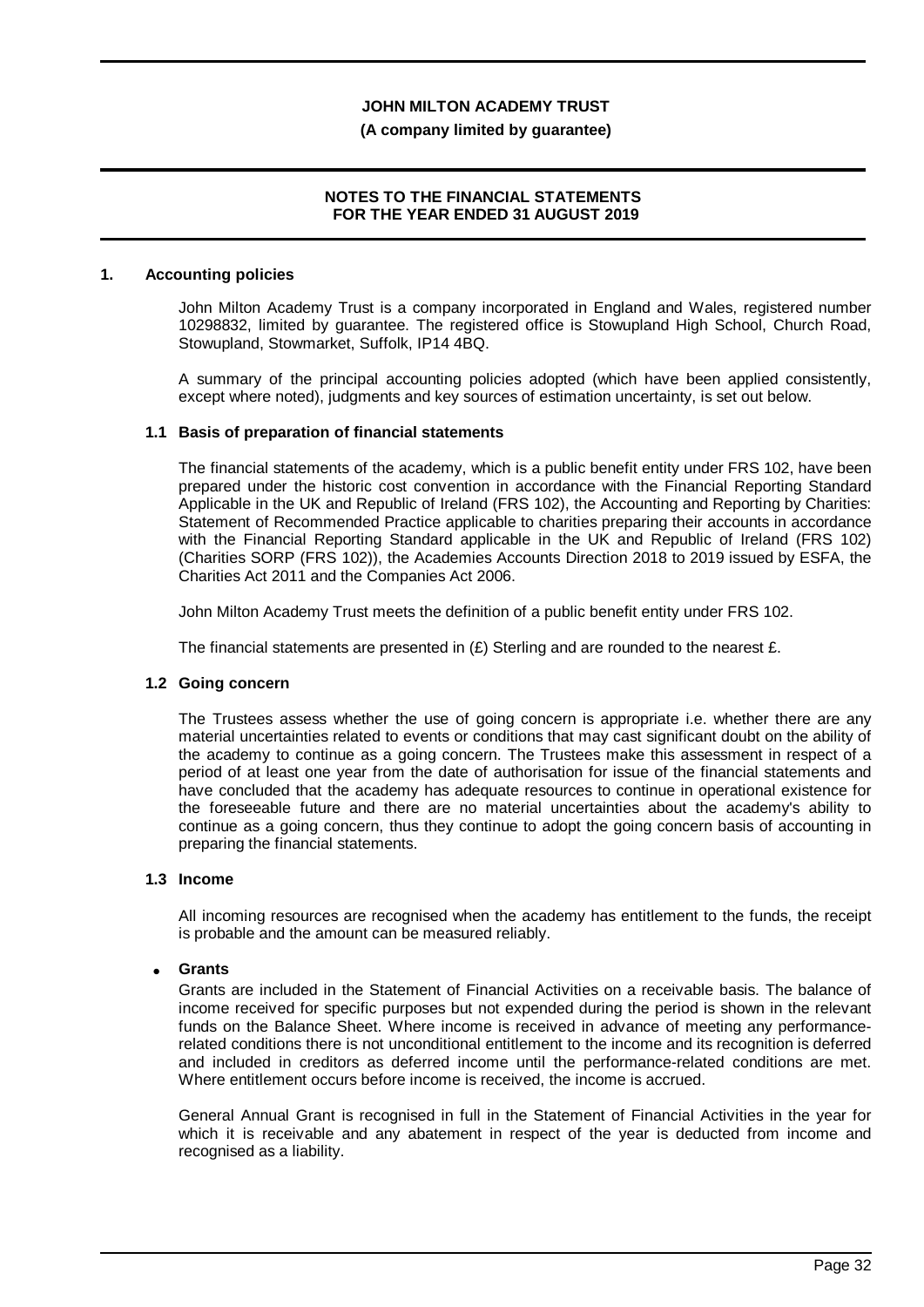#### **(A company limited by guarantee)**

## **NOTES TO THE FINANCIAL STATEMENTS FOR THE YEAR ENDED 31 AUGUST 2019**

#### **1. Accounting policies (continued)**

#### **1.3 Income (continued)**

Capital grants are recognised in full when there is an unconditional entitlement to the grant. Unspent amounts of capital grants are reflected in the Balance Sheet in the restricted fixed asset fund. Capital grants are recognised when there is entitlement and are not deferred over the life of the asset on which they are expended.

#### · **Sponsorship income**

Sponsorship income provided to the academy which amounts to a donation is recognised in the Statement of Financial Activities in the year in which it is receivable (where there are no performance-related conditions) where receipt is probable and it can be measured reliably.

#### · **Donations**

Donations are recognised on a receivable basis (where there are no performance-related conditions) where the receipt is probable and the amount can be reliably measured.

## · **Other income**

Other income, including the hire of facilities, is recognised in the year it is receivable and to the extent the academy has provided the goods or services.

#### **1.4 Expenditure**

Expenditure is recognised once there is a legal or constructive obligation to transfer economic benefit to a third party, it is probable that a transfer of economic benefits will be required in settlement and the amount of the obligation can be measured reliably. Expenditure is classified by activity. The costs of each activity are made up of the total of direct costs and shared costs, including support costs involved in undertaking each activity. Direct costs attributable to a single activity are allocated directly to that activity. Shared costs which contribute to more than one activity and support costs which are not attributable to a single activity are apportioned between those activities on a basis consistent with the use of resources. Central staff costs are allocated on the basis of time spent, and depreciation charges allocated on the portion of the asset's use.

#### · **Charitable activities**

These are costs incurred on the academy's educational operations, including support costs and costs relating to the governance of the academy apportioned to charitable activities.

All resources expended are inclusive of irrecoverable VAT and exclusive of recoverable VAT.

#### **1.5 Interest receivable**

Interest on funds held on deposit is included when receivable and the amount can be measured reliably by the academy; this is normally upon notification of the interest paid or payable by the institution with whom the funds are deposited.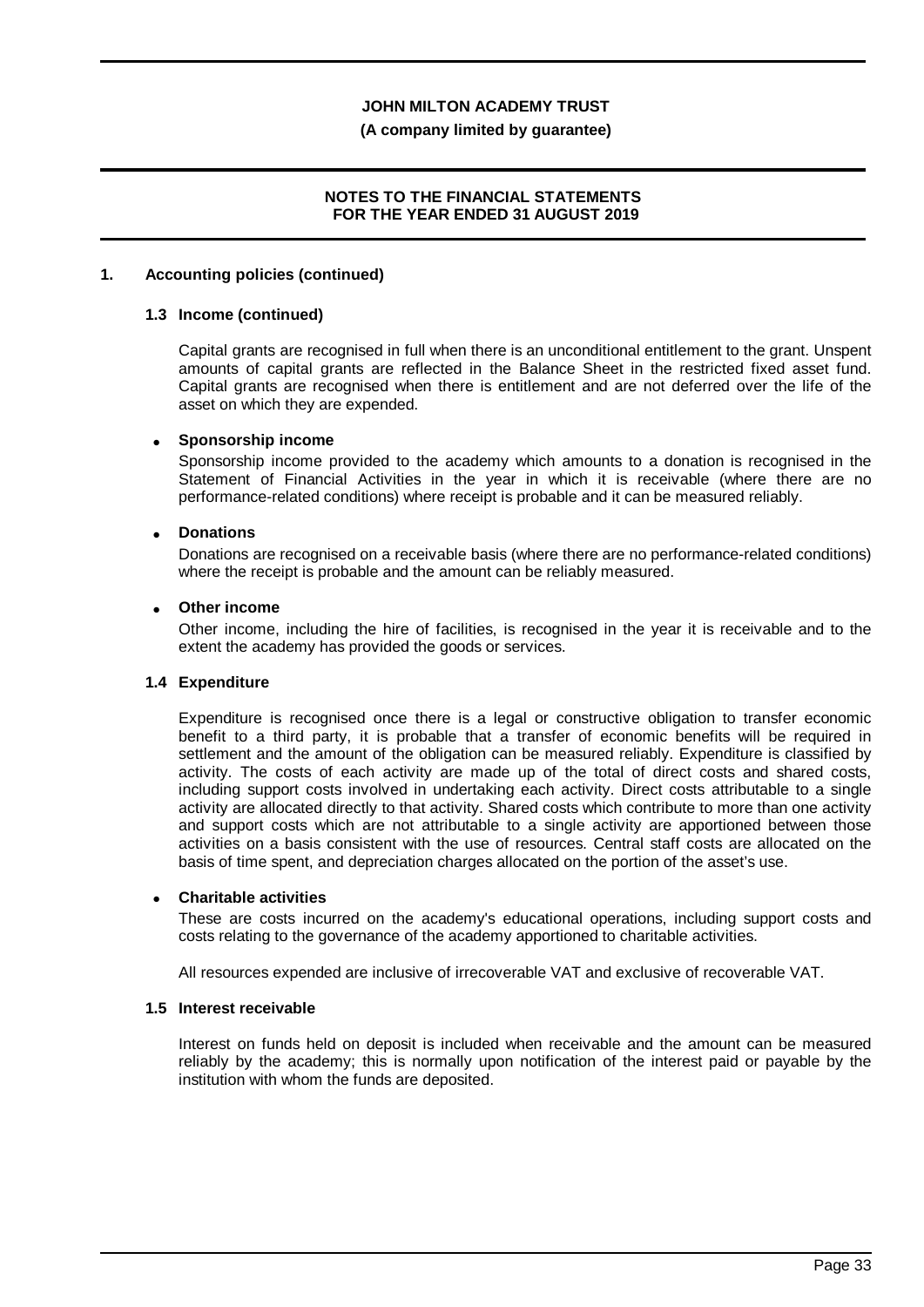#### **(A company limited by guarantee)**

## **NOTES TO THE FINANCIAL STATEMENTS FOR THE YEAR ENDED 31 AUGUST 2019**

#### **1. Accounting policies (continued)**

#### **1.6 Taxation**

The academy is considered to pass the tests set out in Paragraph 1 Schedule 6 of the Finance Act 2010 and therefore it meets the definition of a charitable company for UK corporation tax purposes.

Accordingly, the academy is potentially exempt from taxation in respect of income or capital gains received within categories covered by Part 11, chapter 3 of the Corporation Tax Act 2010 or Section 256 of the Taxation of Chargeable Gains Act 1992, to the extent that such income or gains are applied exclusively to charitable purposes.

#### **1.7 Intangible assets**

Intangible assets costing £1,000 or more are capitalised and recognised when future economic benefits are probable and the cost or value of the asset can be measured reliably.

Intangible assets are initially recognised at cost and are subsequently measured at cost net of amortisation and any provision for impairment.

Amortisation is provided on intangible assets at rates calculated to write off the cost of each asset on a straight-line basis over its expected useful life.

The estimated useful lives are as follows:

Amortisation is provided on the following basis:

Computer software - 50 % straight line

## **1.8 Tangible fixed assets**

Assets costing £1,000 or more are capitalised as tangible fixed assets and are carried at cost, net of depreciation and any provision for impairment.

Where tangible fixed assets have been acquired with the aid of specific grants, either from the government or from the private sector, they are included in the Balance Sheet at cost and depreciated over their expected useful economic life. Where there are specific conditions attached to the funding requiring the continued use of the asset, the related grants are credited to a restricted fixed asset fund in the Statement of Financial Activities and carried forward in the Balance Sheet. Depreciation on the relevant assets is charged directly to the restricted fixed asset fund in the Statement of Financial Activities. Where tangible fixed assets have been acquired with unrestricted funds, depreciation on such assets is charged to the unrestricted fund.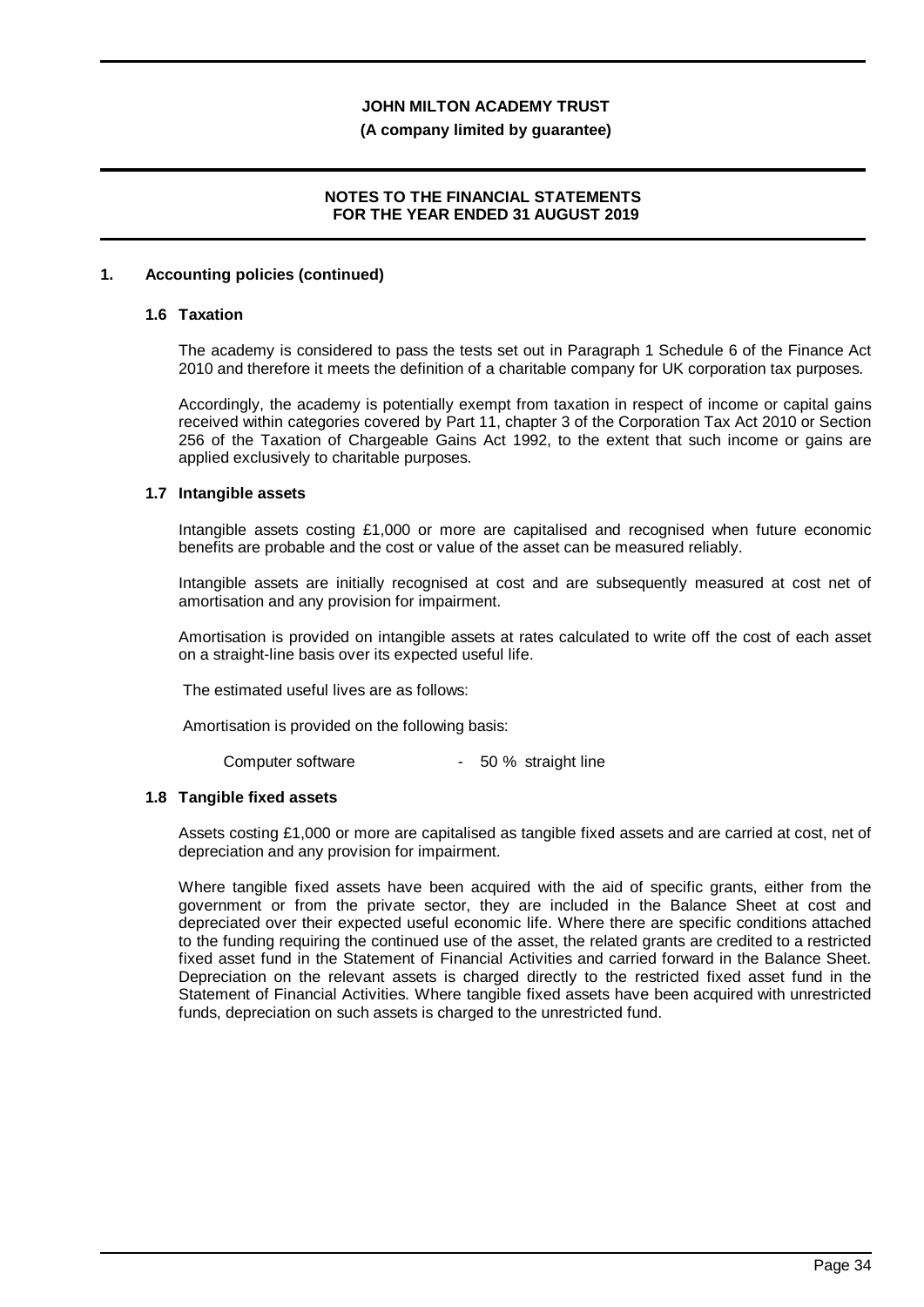#### **(A company limited by guarantee)**

### **NOTES TO THE FINANCIAL STATEMENTS FOR THE YEAR ENDED 31 AUGUST 2019**

#### **1. Accounting policies (continued)**

### **1.8 Tangible fixed assets (continued)**

Depreciation is provided on all tangible fixed assets other than freehold land and assets under construction, at rates calculated to write off the cost of these assets, less their estimated residual value, over their expected useful lives on the followings bases:

| Freehold property            | - 2% straight line           |
|------------------------------|------------------------------|
| Long-term leasehold property | $-0.8\% - 2\%$ straight line |
| Furniture and equipment      | - 20% straight line          |
| Computer equipment           | - 20% straight line          |

A review for impairment of a fixed asset is carried out if events or changes in circumstances indicate that the carrying value of any fixed asset may not be recoverable. Shortfalls between the carrying value of fixed assets and their recoverable amounts are recognised as impairments. Impairment losses are recognised in the Statement of Financial Activities.

#### **1.9 Stocks**

Stocks are valued at the lower of cost and net realisable value after making due allowance for obsolete and slow-moving stocks. Cost includes all direct costs and an appropriate proportion of fixed and variable overheads.

## **1.10 Debtors**

Trade and other debtors are recognised at the settlement amount after any trade discount offered. Prepayments are valued at the amount prepaid net of any trade discounts due.

#### **1.11 Cash at bank and in hand**

Cash at bank and in hand includes cash and short-term highly liquid investments with a short maturity of three months or less from the date of acquisition or opening of the deposit or similar account.

## **1.12 Liabilities**

Liabilities are recognised when there is an obligation at the Balance Sheet date as a result of a past event, it is probable that a transfer of economic benefit will be required in settlement, and the amount of the settlement can be estimated reliably. Liabilities are recognised at the amount that the academy anticipates it will pay to settle the debt or the amount it has received as advanced payments for the goods or services it must provide. Provisions are measured at the best estimate of the amounts required to settle the obligation. Where the effect of the time value of money is material, the provision is based on the present value of those amounts, discounted at the pre-tax discount rate that reflects the risks specific to the liability. The unwinding of the discount is recognised within interest payable and similar charges.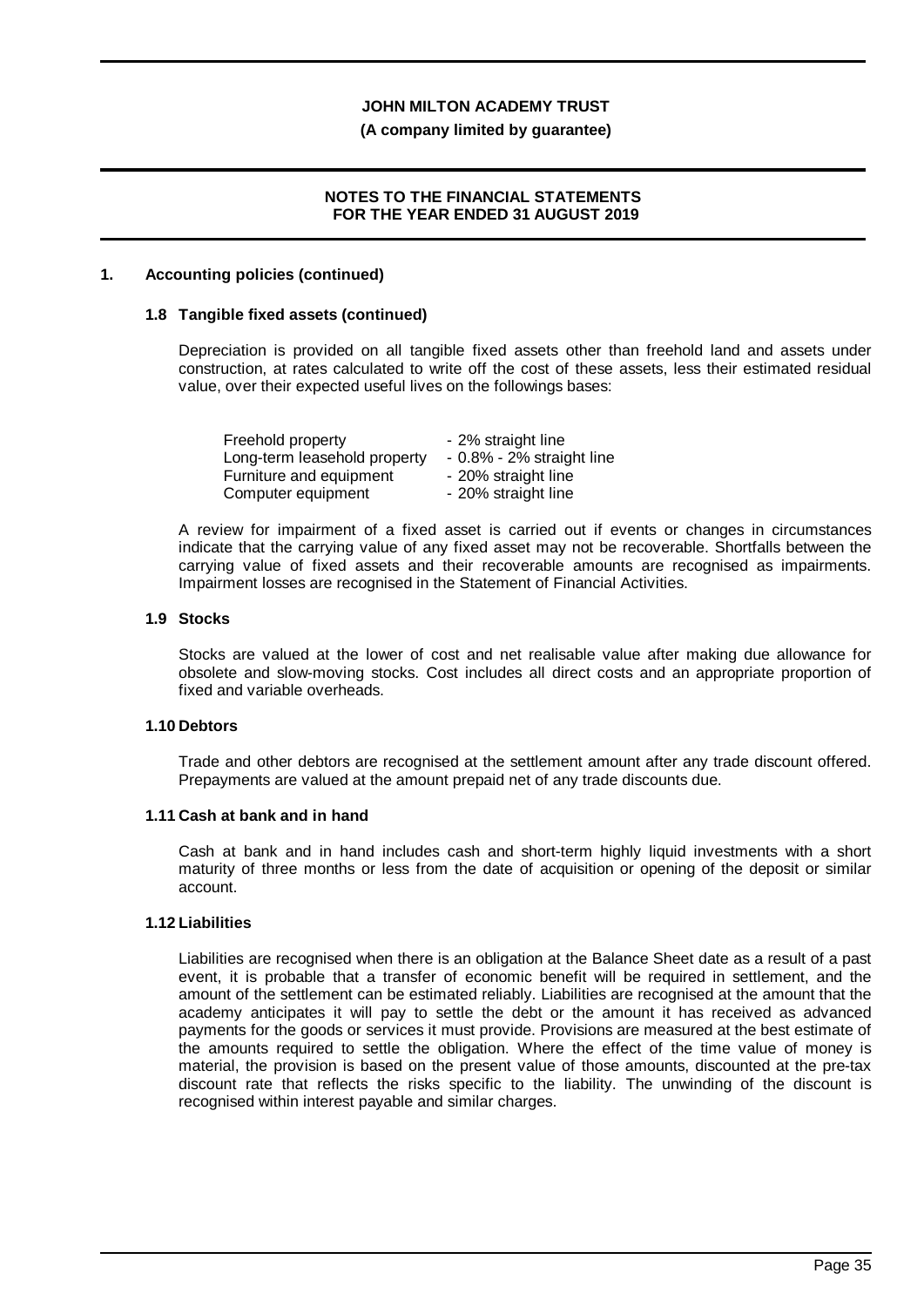#### **(A company limited by guarantee)**

## **NOTES TO THE FINANCIAL STATEMENTS FOR THE YEAR ENDED 31 AUGUST 2019**

#### **1. Accounting policies (continued)**

## **1.13 Financial instruments**

The academy only has financial assets and financial liabilities of a kind that qualify as basic financial instruments. Basic financial instruments are initially recognised at transaction value and subsequently measured at their settlement value with the exception of bank loans which are subsequently measured at amortised cost using the effective interest method.

#### **1.14 Operating leases**

Rentals paid under operating leases are charged to the Statement of Financial Activities on a straight line basis over the lease term.

#### **1.15 Pensions**

Retirement benefits to employees of the academy are provided by the Teachers' Pension Scheme ("TPS") and the Local Government Pension Scheme ("LGPS"). These are defined benefit schemes.

The TPS is an unfunded scheme and contributions are calculated so as to spread the cost of pensions over employees' working lives with the academy in such a way that the pension cost is a substantially level percentage of current and future pensionable payroll. The contributions are determined by the Government Actuary on the basis of quadrennial valuations using a prospective unit credit method. TPS is an unfunded multi-employer scheme with no underlying assets to assign between employers. Consequently, the TPS is treated as a defined contribution scheme for accounting purposes and the contributions recognised in the period to which they relate.

The LGPS is a funded multi-employer scheme and the assets are held separately from those of the academy in separate trustee administered funds. Pension scheme assets are measured at fair value and liabilities are measured on an actuarial basis using the projected unit credit method and discounted at a rate equivalent to the current rate of return on a high quality corporate bond of equivalent term and currency to the liabilities. The actuarial valuations are obtained at least triennially and are updated at each Balance Sheet date. The amounts charged to operating surplus are the current service costs and the costs of scheme introductions, benefit changes, settlements and curtailments. They are included as part of staff costs as incurred. Net interest on the net defined benefit liability/asset is also recognised in the Statement of Financial Activities and comprises the interest cost on the defined benefit obligation and interest income on the scheme assets, calculated by multiplying the fair value of the scheme assets at the beginning of the period by the rate used to discount the benefit obligations. The difference between the interest income on the scheme assets and the actual return on the scheme assets is recognised in other recognised gains and losses.

Actuarial gains and losses are recognised immediately in other recognised gains and losses.

## **1.16 Fund accounting**

Unrestricted income funds represent those resources which may be used towards meeting any of the charitable objects of the academy at the discretion of the Trustees.

Restricted fixed asset funds are resources which are to be applied to specific capital purposes imposed by the funders where the asset acquired or created is held for a specific purpose.

Restricted general funds comprise all other restricted funds received with restrictions imposed by the funder/donor and include grants from the Department for Education Group.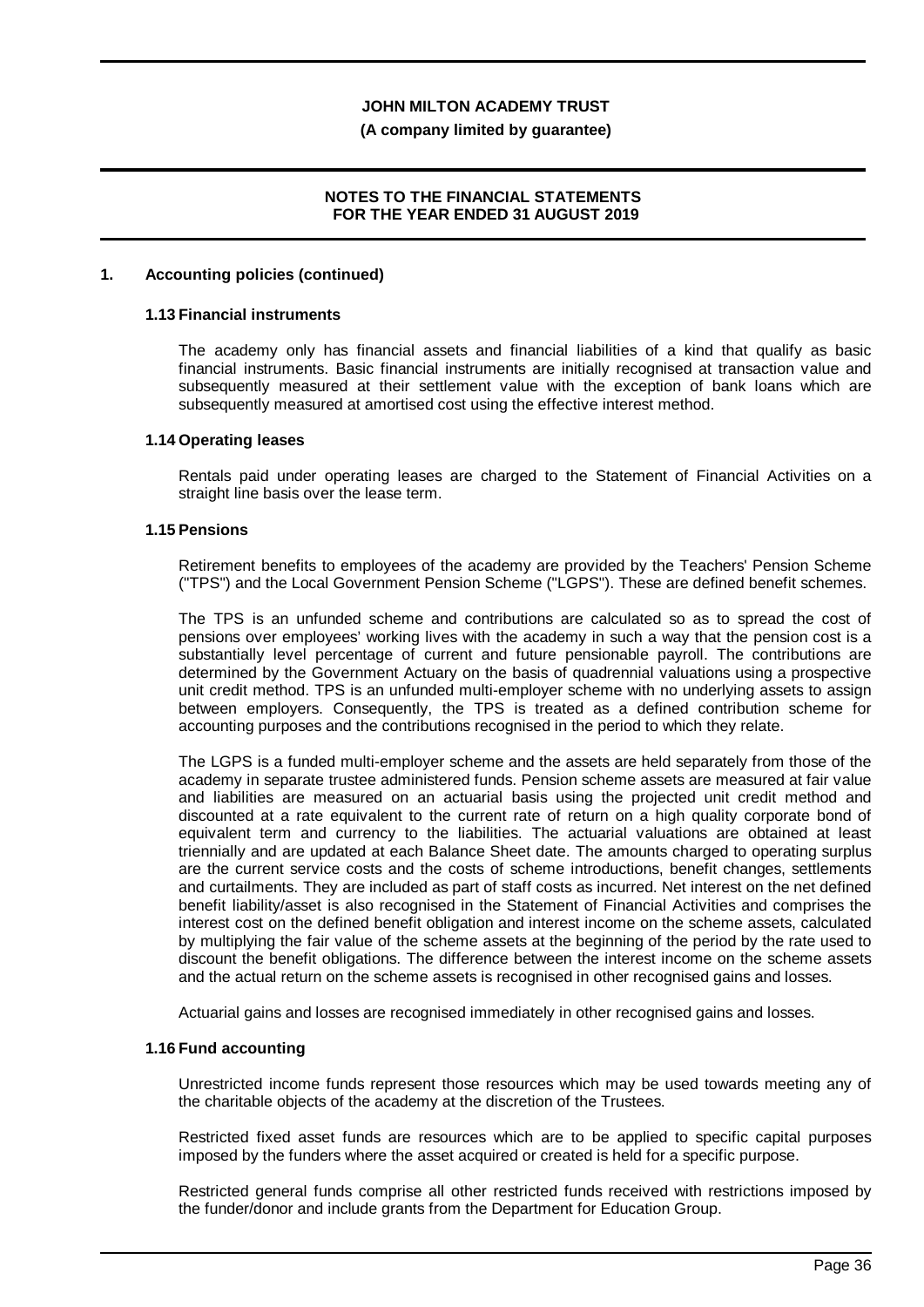#### **(A company limited by guarantee)**

### **NOTES TO THE FINANCIAL STATEMENTS FOR THE YEAR ENDED 31 AUGUST 2019**

#### **2. Critical accounting estimates and areas of judgment**

Estimates and judgments are continually evaluated and are based on historical experience and other factors, including expectations of future events that are believed to be reasonable under the circumstances.

Critical accounting estimates and assumptions:

The academy trust makes estimates and assumptions concerning the future. The resulting accounting estimates and assumptions will, by definition, seldom equal the related actual results. The estimates and assumptions that have a significant risk of causing a material adjustment to the carrying amounts of assets and liabilities within the next financial year are discussed below.

#### **Pension Scheme**

The present value of the Local Government Pension Scheme defined benefit liability depends on a number of factors that are determined on an actuarial basis using a variety of assumptions. The assumptions used in determining the net cost or income for pensions include the discount rate. Any changes in these assumptions, which are disclosed in note 26, will impact the carrying amount of the pension liability. Furthermore a roll forward approach which projects results from the latest full actuarial valuation performed at 31 March 2016 has been used by the actuary in valuing the pensions liability at 31 August 2019. Any differences between the figures derived from the roll forward approach and a full actuarial valuation would impact on the carrying amount of the pension liability.

## **Depreciation**

The annual depreciation charge for tangible fixed assets is sensitive to changes in the estimated useful economic lives and residual values of the assets. The useful economic lives and residual values are reassessed annually. They are amended when necessary to reflect current estimates, based on technological advancement, future investments, economic utilisation and the physical condition of the assets. See note 15 for the carrying amount of the tangible assets, and note 1.8 for the depreciation rates.

## **3. Income from donations and capital grants**

|                   | <b>Restricted</b><br>funds<br>2019<br>£ | fixed asset Unrestricted<br>funds<br>2019<br>£ | Total<br>funds<br>2019<br>£ | Total<br>funds<br>2018<br>£ |
|-------------------|-----------------------------------------|------------------------------------------------|-----------------------------|-----------------------------|
| Donations         |                                         | 35,481                                         | 35,481                      | 30,921                      |
| Capital grants    | 552,457                                 |                                                | 552,457                     | 1,006,954                   |
| <b>Total 2019</b> | 552,457                                 | 35,481                                         | 587,938                     | 1,037,875                   |
| <b>Total 2018</b> | 1,006,954                               | 30,921                                         | 1,037,875                   |                             |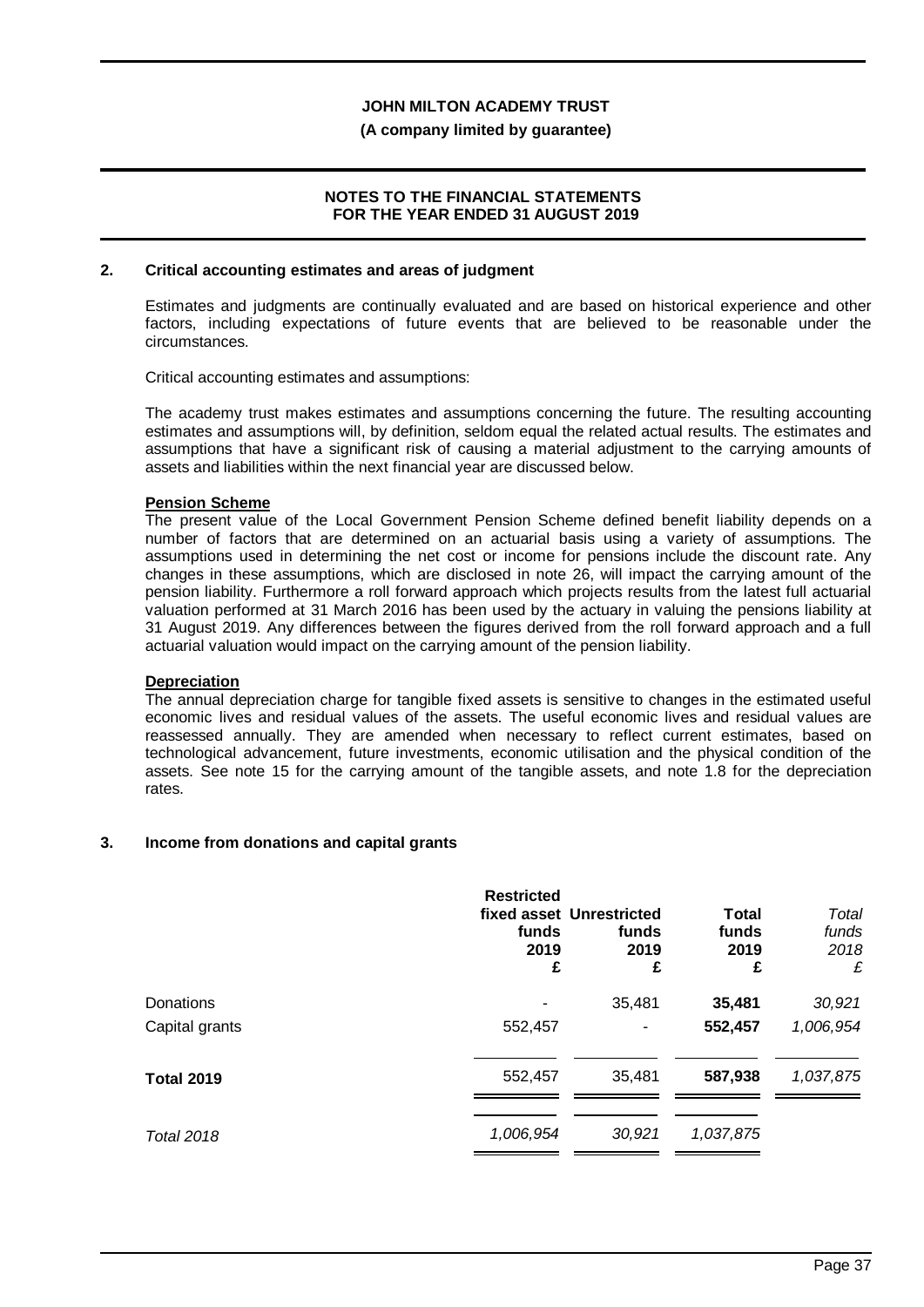**(A company limited by guarantee)**

## **NOTES TO THE FINANCIAL STATEMENTS FOR THE YEAR ENDED 31 AUGUST 2019**

## **4. Funding for the academy's educational operations**

|                               | funds<br>2019<br>£ | <b>Restricted Unrestricted</b><br>funds<br>2019<br>£ | <b>Total</b><br>funds<br>2019<br>£ | Total<br>funds<br>2018<br>£ |
|-------------------------------|--------------------|------------------------------------------------------|------------------------------------|-----------------------------|
| DfE/ESFA grants               |                    |                                                      |                                    |                             |
| General Annual Grants (GAG)   | 7,314,505          |                                                      | 7,314,505                          | 7,164,469                   |
| Pupil premium                 | 354,624            |                                                      | 354,624                            | 356,173                     |
| Other DFE/ESFA revenue grants | 244,588            |                                                      | 244,588                            | 192,411                     |
|                               | 7,913,717          |                                                      | 7,913,717                          | 7,713,053                   |
| Other government grants       |                    |                                                      |                                    |                             |
| <b>SEN</b> funding            | 60,126             |                                                      | 60,126                             | 46,981                      |
|                               | 60,126             |                                                      | 60,126                             | 46,981                      |
| <b>Other funding</b>          |                    |                                                      |                                    |                             |
| Other incoming resources      |                    |                                                      |                                    | 24,200                      |
|                               |                    |                                                      |                                    | 24,200                      |
| <b>Total 2019</b>             | 7,973,843          |                                                      | 7,973,843                          | 7,784,234                   |
| <b>Total 2018</b>             | 7,778,634          | 5,600                                                | 7,784,234                          |                             |

## **5. Other trading activities**

|                                          | <b>Unrestricted</b><br>funds<br>2019<br>£ | <b>Total</b><br>funds<br>2019<br>£ | Total<br>funds<br>2018<br>£ |
|------------------------------------------|-------------------------------------------|------------------------------------|-----------------------------|
| Letting income                           | 55,311                                    | 55,311                             | 53,361                      |
| Income from ancillary trading activities | 378,501                                   | 378,501                            | 296,346                     |
| <b>Total 2019</b>                        | 433,812                                   | 433,812                            | 349,707                     |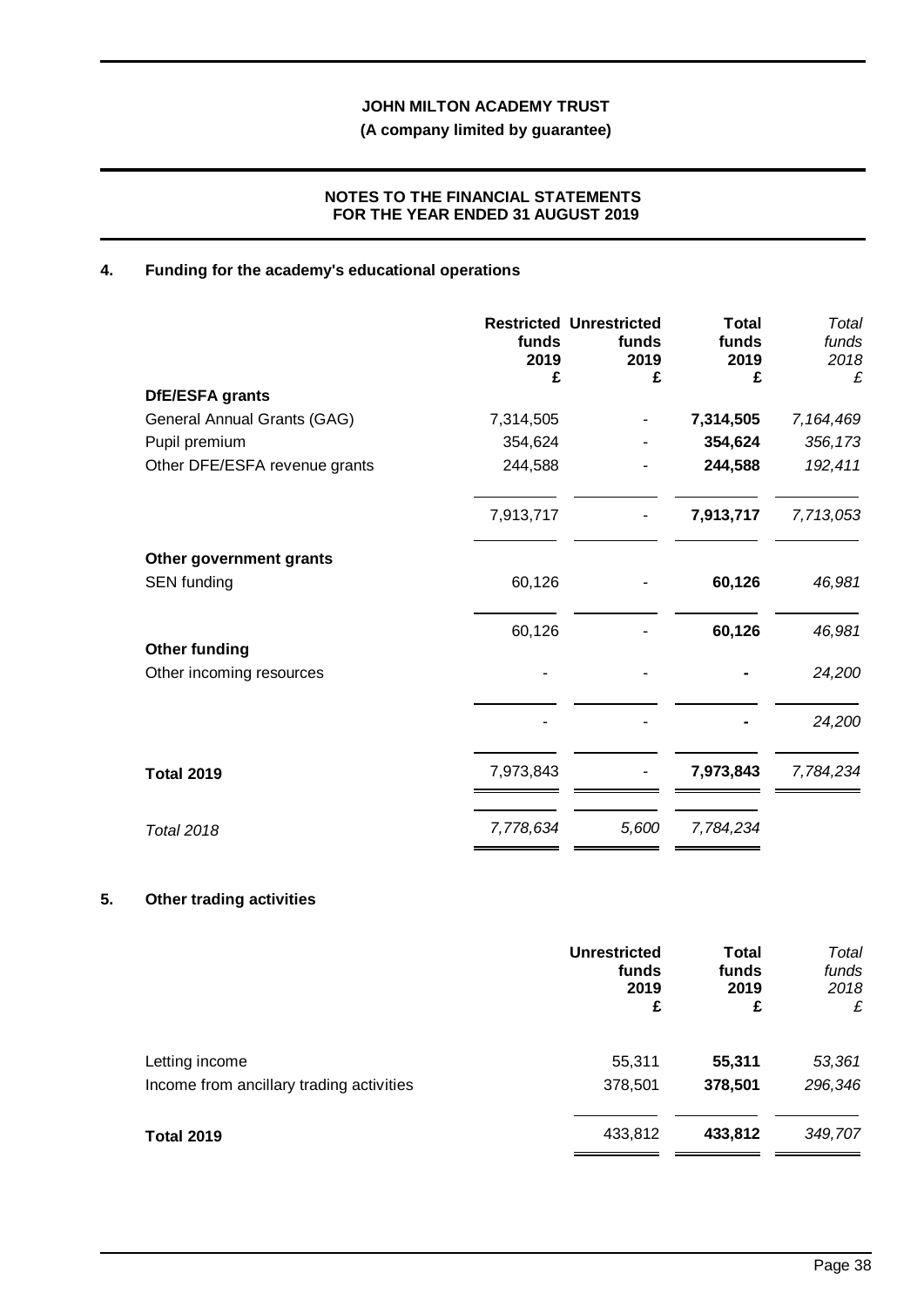## **(A company limited by guarantee)**

## **NOTES TO THE FINANCIAL STATEMENTS FOR THE YEAR ENDED 31 AUGUST 2019**

## **6. Investment income**

|                   | <b>Unrestricted</b> | Total | Total |
|-------------------|---------------------|-------|-------|
|                   | funds               | funds | funds |
|                   | 2019                | 2019  | 2018  |
|                   | £                   | £     | £     |
| Investment income | 813                 | 813   | 693   |

## **7. Expenditure**

|                                       | <b>Staff Costs</b><br>2019<br>£ | <b>Premises</b><br>2019<br>£ | Other<br>2019<br>£ | <b>Total</b><br>2019<br>£ | Total<br>2018<br>£ |
|---------------------------------------|---------------------------------|------------------------------|--------------------|---------------------------|--------------------|
| Academies' educational<br>operations: |                                 |                              |                    |                           |                    |
| Direct costs                          | 5,568,917                       |                              | 1,351,087          | 6,920,004                 | 6,643,848          |
| Support costs                         | 946,151                         | 460,269                      | 658,277            | 2,064,697                 | 2,000,035          |
|                                       | 6,515,068                       | 460,269                      | 2,009,364          | 8,984,701                 | 8,643,883          |
| <b>Total 2018</b>                     | 6,347,625                       | 554,673                      | 1,741,585          | 8,643,883                 |                    |

## **8. Analysis of expenditure by activities**

|                                   | <b>Activities</b><br>undertaken<br>directly<br>2019<br>£ | <b>Support</b><br>costs<br>2019<br>£ | Total<br>funds<br>2019<br>£ | Total<br>funds<br>2018<br>£ |
|-----------------------------------|----------------------------------------------------------|--------------------------------------|-----------------------------|-----------------------------|
| Academies' educational operations | 6,920,004                                                | 2,064,697                            | 8,984,701                   | 8,643,883                   |
| <b>Total 2018</b>                 | 6,643,848                                                | 2,000,035                            | 8,643,883                   |                             |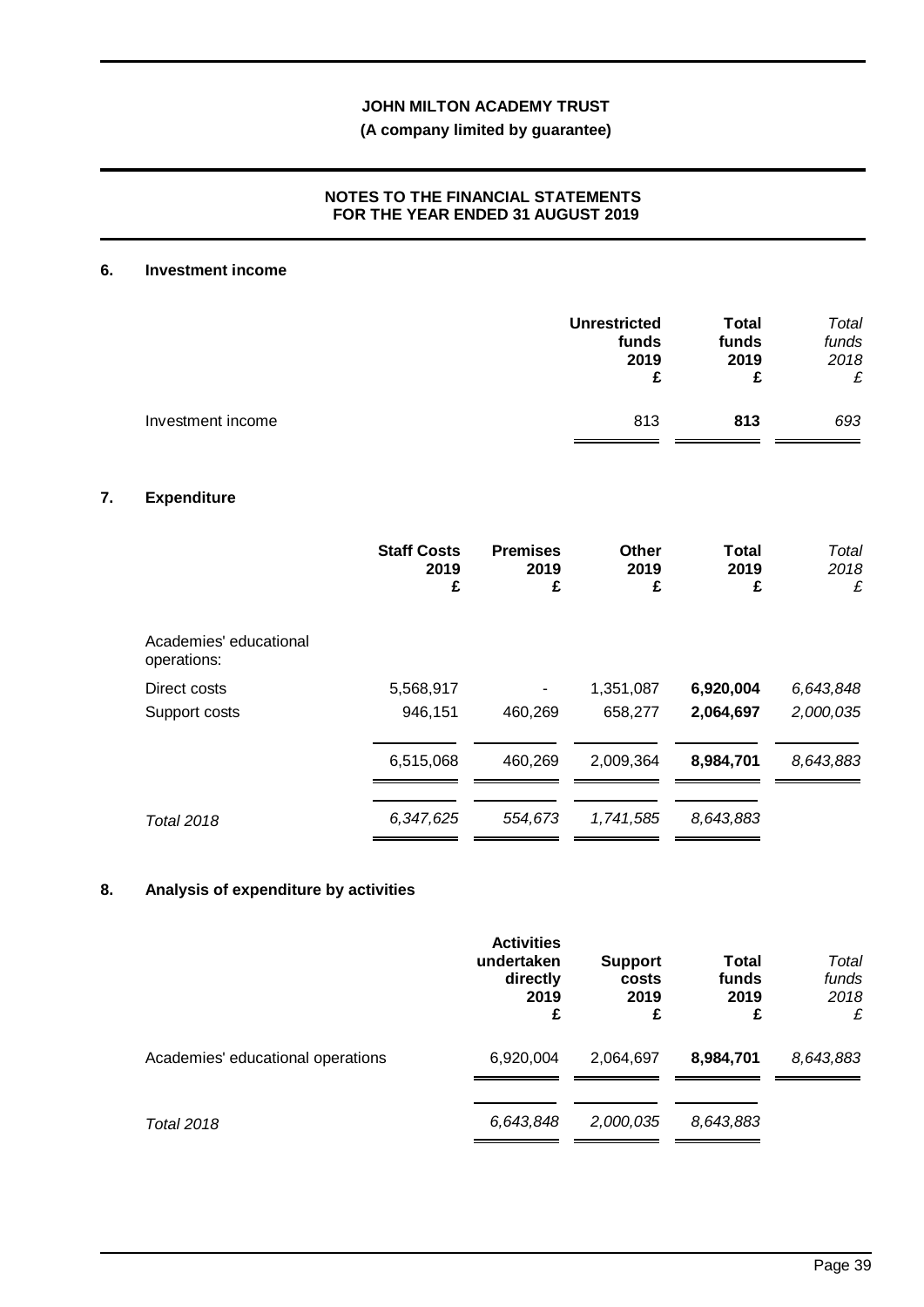## **(A company limited by guarantee)**

## **NOTES TO THE FINANCIAL STATEMENTS FOR THE YEAR ENDED 31 AUGUST 2019**

## **8. Analysis of expenditure by activities (continued)**

## **Analysis of support costs**

|                             | <b>Educational</b><br><b>Operations</b><br>2019 | Total<br>funds<br>2019 | Total<br>funds<br>2018 |
|-----------------------------|-------------------------------------------------|------------------------|------------------------|
|                             | £                                               | £                      | £                      |
| Staff costs                 | 946,151                                         | 946,151                | 859,597                |
| Amortisation                | 1,066                                           | 1,066                  | 11,800                 |
| Technology costs            | 64,222                                          | 64,222                 | 44,293                 |
| Recruitment and support     | 9,324                                           | 9,324                  | 11,315                 |
| Maintenance                 | 200,589                                         | 200,589                | 224,007                |
| Cleaning                    | 71,210                                          | 71,210                 | 77,062                 |
| Rent and rates              | 33,988                                          | 33,988                 | 38,407                 |
| Energy                      | 133,691                                         | 133,691                | 120,538                |
| Water and sewage            | 20,791                                          | 20,791                 | 30,020                 |
| Insurance                   | 47,571                                          | 47,571                 | 69,753                 |
| Catering                    | 216,689                                         | 216,689                | 212,329                |
| Bank interest and charges   | 1,058                                           | 1,058                  | 859                    |
| Other support costs         | 99,581                                          | 99,581                 | 210,624                |
| Legal and professional fees | 218,766                                         | 218,766                | 89,431                 |
|                             | 2,064,697                                       | 2,064,697              | 2,000,035              |

During the year ended 31 August 2019, the academy incurred the following Governance costs:

£19,288 (*2018 - £18,280*) included within the table above in respect of internal and external auditor remuneration.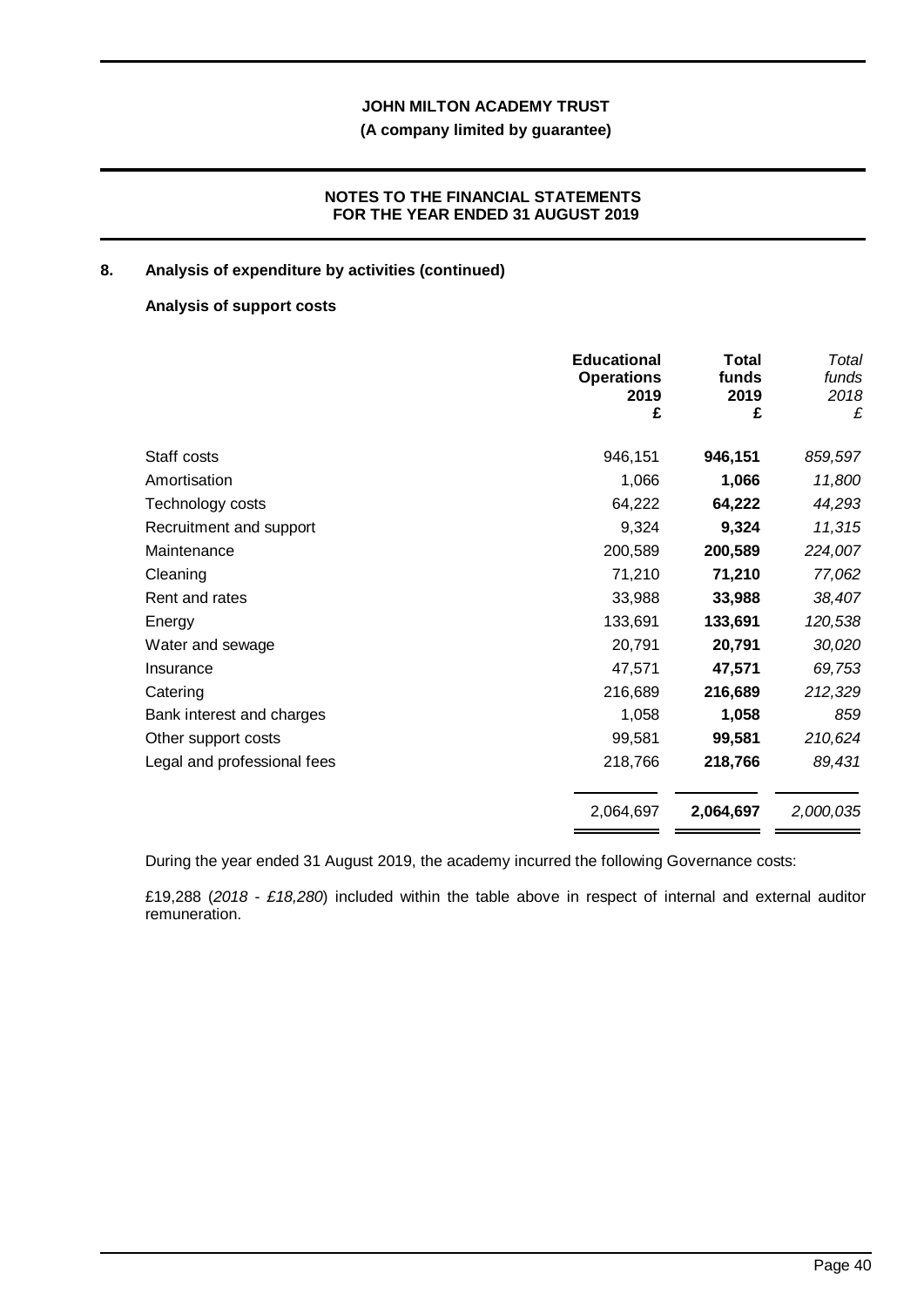## **(A company limited by guarantee)**

## **NOTES TO THE FINANCIAL STATEMENTS FOR THE YEAR ENDED 31 AUGUST 2019**

## **9. Net (expenditure)/income**

Net (expenditure)/income for the year includes:

|                                       | 2019<br>£ | 2018<br>£ |
|---------------------------------------|-----------|-----------|
| Depreciation of tangible fixed assets | 516,345   | 388,716   |
| Amortisation of intangible assets     | 1,066     | 11,800    |
| <b>Operating Lease Rentals</b>        | 9,436     | 7,684     |
| Fees paid to auditors for:            |           |           |
| - audit                               | 11,500    | 11,150    |
| - other services                      | 4,500     | 4,500     |
|                                       |           |           |

## **10. Staff costs**

## **a. Staff costs**

Staff costs during the year were as follows:

|                       | 2019<br>£ | 2018<br>£ |
|-----------------------|-----------|-----------|
| Wages and salaries    | 4,872,621 | 4,761,201 |
| Social security costs | 458,513   | 427,508   |
| Pension costs         | 989,286   | 1,037,303 |
|                       | 6,320,420 | 6,226,012 |
| Agency staff costs    | 194,648   | 121,613   |
|                       | 6,515,068 | 6,347,625 |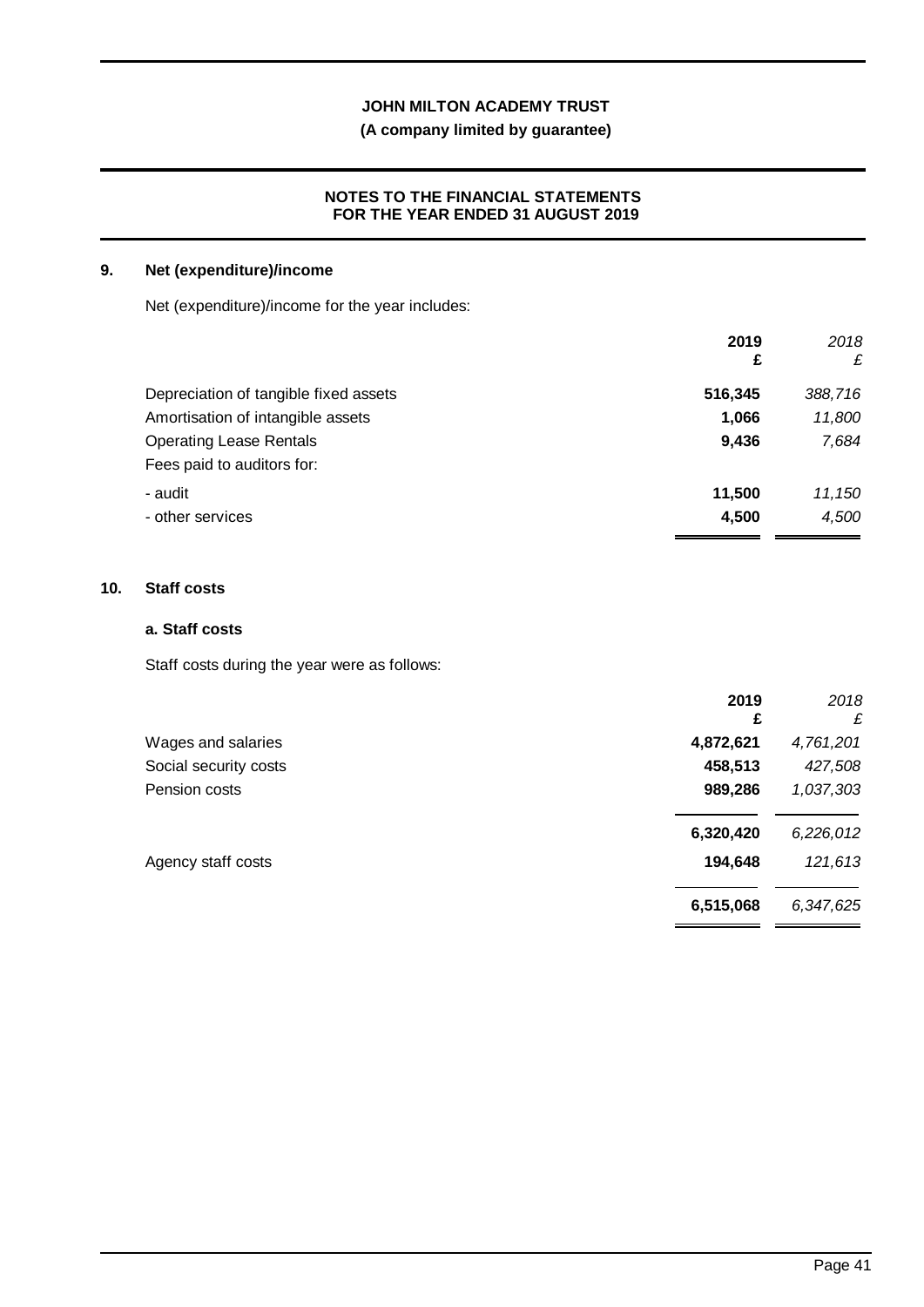## **(A company limited by guarantee)**

## **NOTES TO THE FINANCIAL STATEMENTS FOR THE YEAR ENDED 31 AUGUST 2019**

#### **10. Staff costs (continued)**

## **b. Staff numbers**

The average number of persons employed by the academy during the year was as follows:

|                            | 2019<br>No. | 2018<br>No. |
|----------------------------|-------------|-------------|
| <b>Teachers</b>            | 84          | 90          |
| Administration and support | 145         | 134         |
| Management                 | 17          | 13          |
|                            | 246         | 237         |

#### **c. Higher paid staff**

The number of employees whose employee benefits (excluding employer pension costs) exceeded £60,000 was:

|                               | 2019<br>No. | 2018<br>No. |
|-------------------------------|-------------|-------------|
| In the band £60,001 - £70,000 |             |             |
| In the band £70,001 - £80,000 |             |             |
| In the band £80,001 - £90,000 |             |             |

## **d. Key management personnel**

The key management personnel of the academy trust comprise the senior management as listed on page 1. The total amount of employee benefits (including employer pension contributions) received by key management personnel for their services to the academy trust was £443,609 (2018 - £364,871).

This increase reflects the board decision to increase CEO hours to full time, and an additional member of staff being employed full time as the CFO.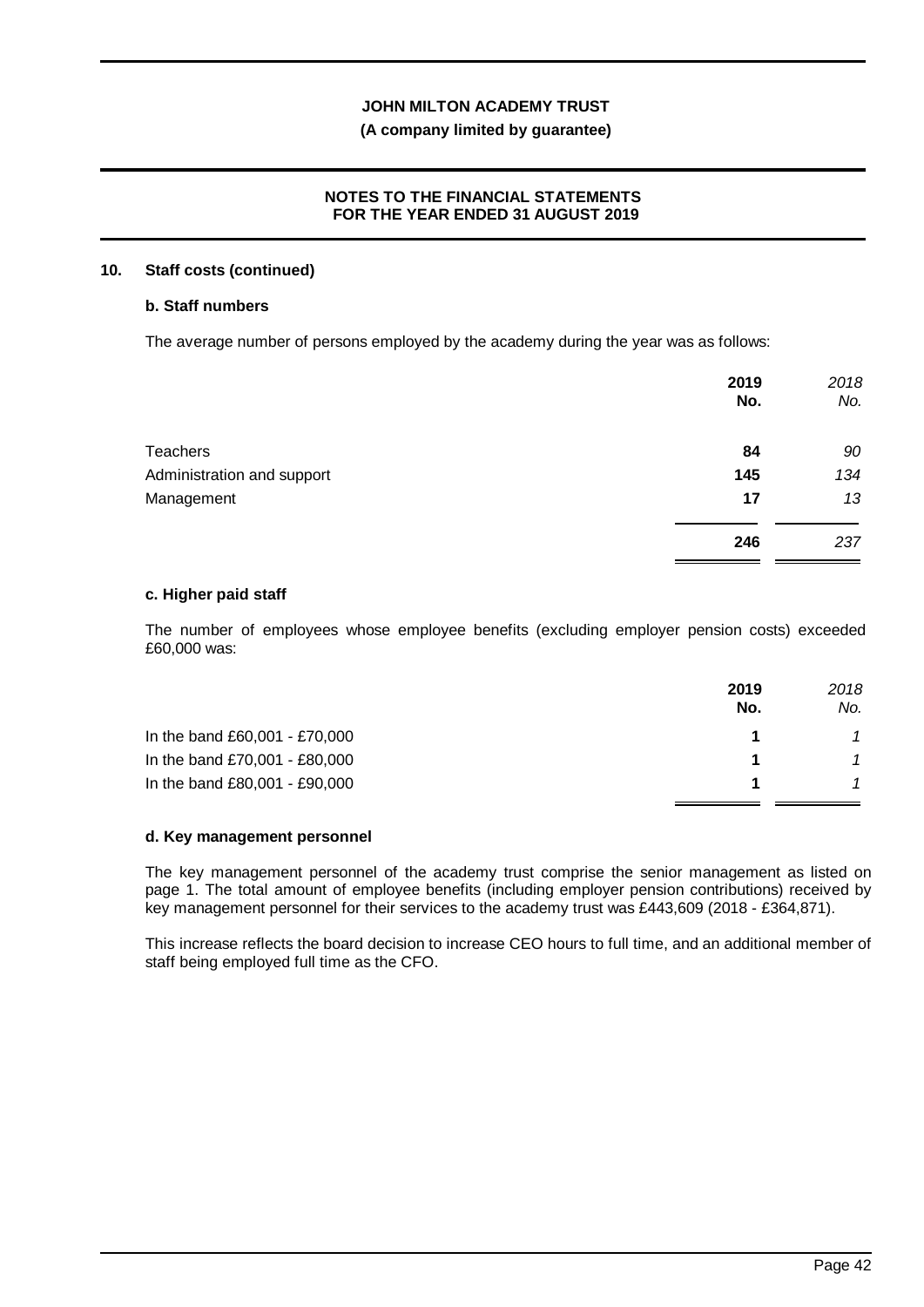## **(A company limited by guarantee)**

## **NOTES TO THE FINANCIAL STATEMENTS FOR THE YEAR ENDED 31 AUGUST 2019**

### **11. Central services**

The academy has provided the following central services to its academies during the year:

- · Payroll
- **Finance**
- Human Resources
- · Pensions
- **Recruitment**

The academy charges for these services on the following basis:

Straight 5% top slice from each primary schools delegated budget and 6% top slice from Stowupland High School to reflect the additional support provided.

The actual amounts charged during the year were as follows:

|                                   | 2019<br>£ | 2018<br>£ |
|-----------------------------------|-----------|-----------|
| <b>Bacton Primary School</b>      | 29,316    | 32,194    |
| <b>Cedars Park Primary School</b> | 72,024    | 75,603    |
| Mendlesham Primary School         | 20,640    | 21,932    |
| Stowupland High School            | 290,759   | 231,448   |
| Total                             | 412,739   | 361,177   |

## **12. Trustees' remuneration and expenses**

One or more Trustees has been paid remuneration or has received other benefits from an employment with the academy. The principal and other staff Trustees only receive remuneration in respect of services they provide undertaking the roles of principal and staff members under their contracts of employment. The value of Trustees' remuneration and other benefits was as follows:

|                                  |                            | 2019        | 2018       |
|----------------------------------|----------------------------|-------------|------------|
|                                  |                            | £           |            |
| K Grimes (CEO)                   | Remuneration               | $85,000 -$  | 65,000 -   |
|                                  |                            | 90,000      | 70.000     |
|                                  | Pension contributions paid | $10,000 -$  | $10,000 -$ |
|                                  |                            | 15,000      | 15.000     |
| A Emms (Headteacher and trustee) | Remuneration               | $10,000 -$  | 60,000 -   |
|                                  |                            | 15,000      | 65,000     |
|                                  | Pension contributions paid | $0 - 5.000$ | $5,000 -$  |
|                                  |                            |             | 10.000     |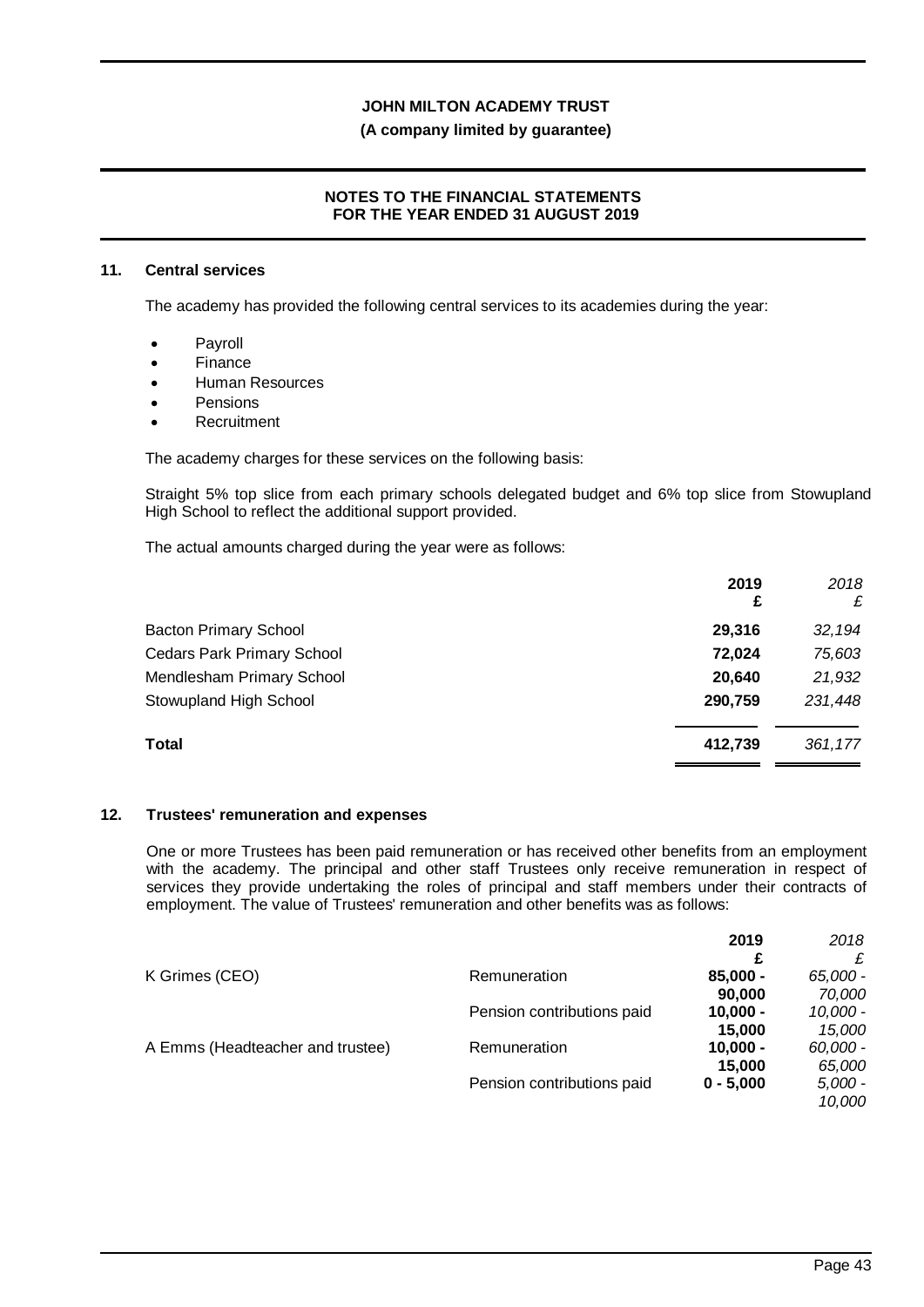#### **(A company limited by guarantee)**

### **NOTES TO THE FINANCIAL STATEMENTS FOR THE YEAR ENDED 31 AUGUST 2019**

#### **12. Trustees' remuneration and expenses (continued)**

During the year ended 31 August 2019, expenses totalling £NIL were reimbursed or paid directly to the Trustees including the CEO *(2018 - £83 to 1 Trustee)*.

Changes to remuneration reflect one resignation from the board and an increase from part time to full time work for the CEO.

#### **13. Trustees' and Officers' insurance**

In accordance with normal commercial practice, the academy has purchased insurance to protect Trustees and officers from claims arising from negligent acts, errors or omissions occurring whilst on academy business. The insurance provides cover up to £5,000,000 on any one claim and the cost for the year ended 31 August 2019 was £45,636 (2018 - £69,753). The cost of this insurance is included in the total insurance cost.

### **14. Intangible assets**

|                     | <b>Computer</b><br>software<br>£ |
|---------------------|----------------------------------|
| Cost                |                                  |
| At 1 September 2018 | 23,699                           |
| At 31 August 2019   | 23,699                           |
| <b>Amortisation</b> |                                  |
| At 1 September 2018 | 22,633                           |
| Charge for the year | 1,066                            |
| At 31 August 2019   | 23,699                           |
| Net book value      |                                  |
| At 31 August 2019   |                                  |
| At 31 August 2018   | 1,066                            |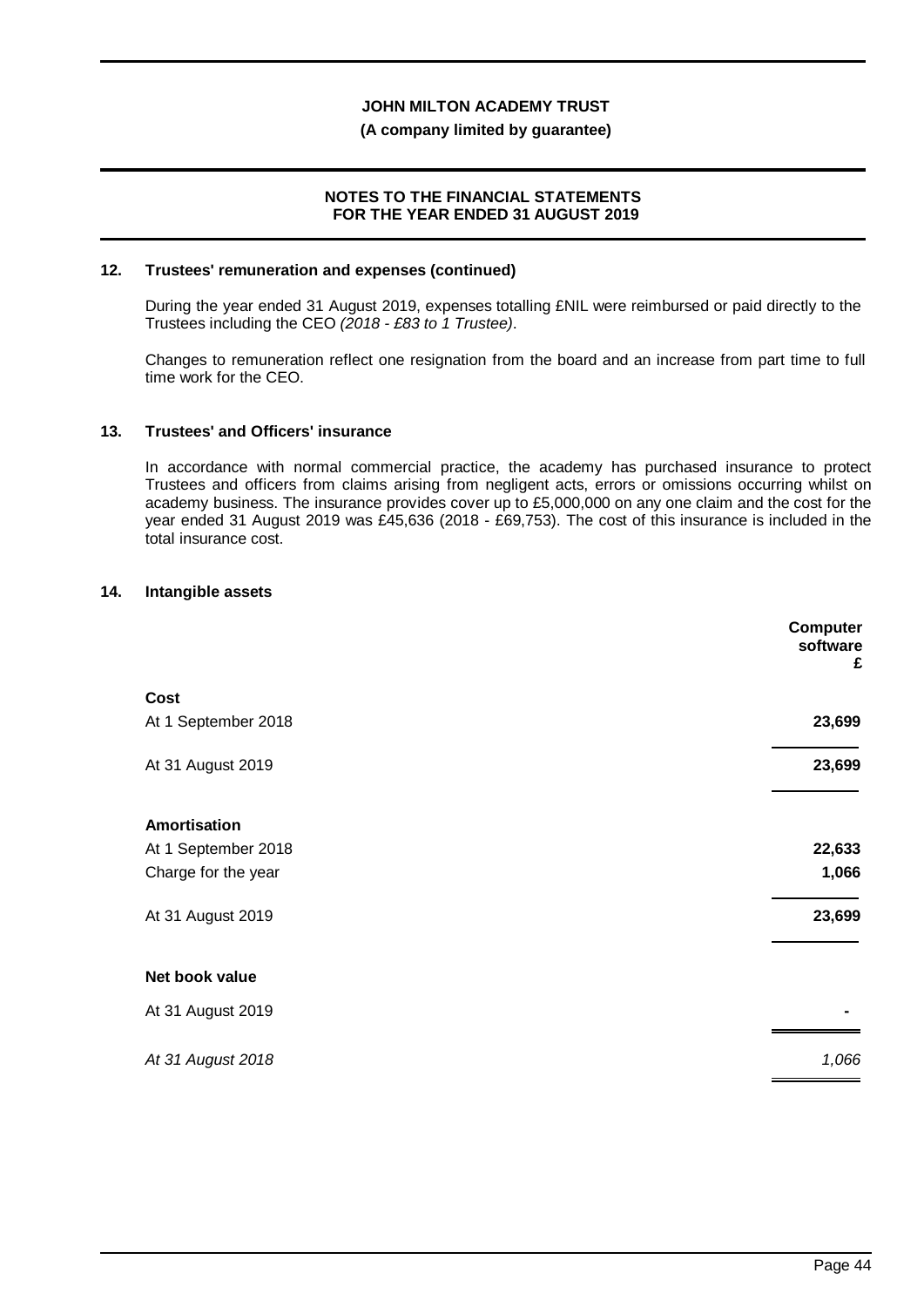## **(A company limited by guarantee)**

## **NOTES TO THE FINANCIAL STATEMENTS FOR THE YEAR ENDED 31 AUGUST 2019**

## **15. Tangible fixed assets**

|                          | <b>Freehold</b><br>property<br>£ | Long-term<br>leasehold<br>property<br>£ | <b>Furniture</b><br>and<br>equipment<br>£ | <b>Computer</b><br>equipment<br>£ | <b>Total</b><br>£ |
|--------------------------|----------------------------------|-----------------------------------------|-------------------------------------------|-----------------------------------|-------------------|
| <b>Cost or valuation</b> |                                  |                                         |                                           |                                   |                   |
| At 1 September 2018      | 14,215,171                       | 6,942,743                               | 239,386                                   | 167,736                           | 21,565,036        |
| <b>Additions</b>         | 523,129                          | 110,301                                 | 524,595                                   | 17,197                            | 1,175,222         |
| At 31 August 2019        | 14,738,300                       | 7,053,044                               | 763,981                                   | 184,933                           | 22,740,258        |
| <b>Depreciation</b>      |                                  |                                         |                                           |                                   |                   |
| At 1 September 2018      | 416,133                          | 230,523                                 | 18,068                                    | 77,387                            | 742,111           |
| Charge for the year      | 213,597                          | 122,949                                 | 120,068                                   | 59,731                            | 516,345           |
| At 31 August 2019        | 629,730                          | 353,472                                 | 138,136                                   | 137,118                           | 1,258,456         |
| Net book value           |                                  |                                         |                                           |                                   |                   |
| At 31 August 2019        | 14,108,570                       | 6,699,572                               | 625,845                                   | 47,815                            | 21,481,802        |
| At 31 August 2018        | 13,799,038                       | 6,712,220                               | 221,318                                   | 90,349                            | 20,822,925        |

## **16. Stocks**

|                                     | 2019  | 2018  |
|-------------------------------------|-------|-------|
|                                     |       |       |
| Finished goods and goods for resale | 7,585 | 3,575 |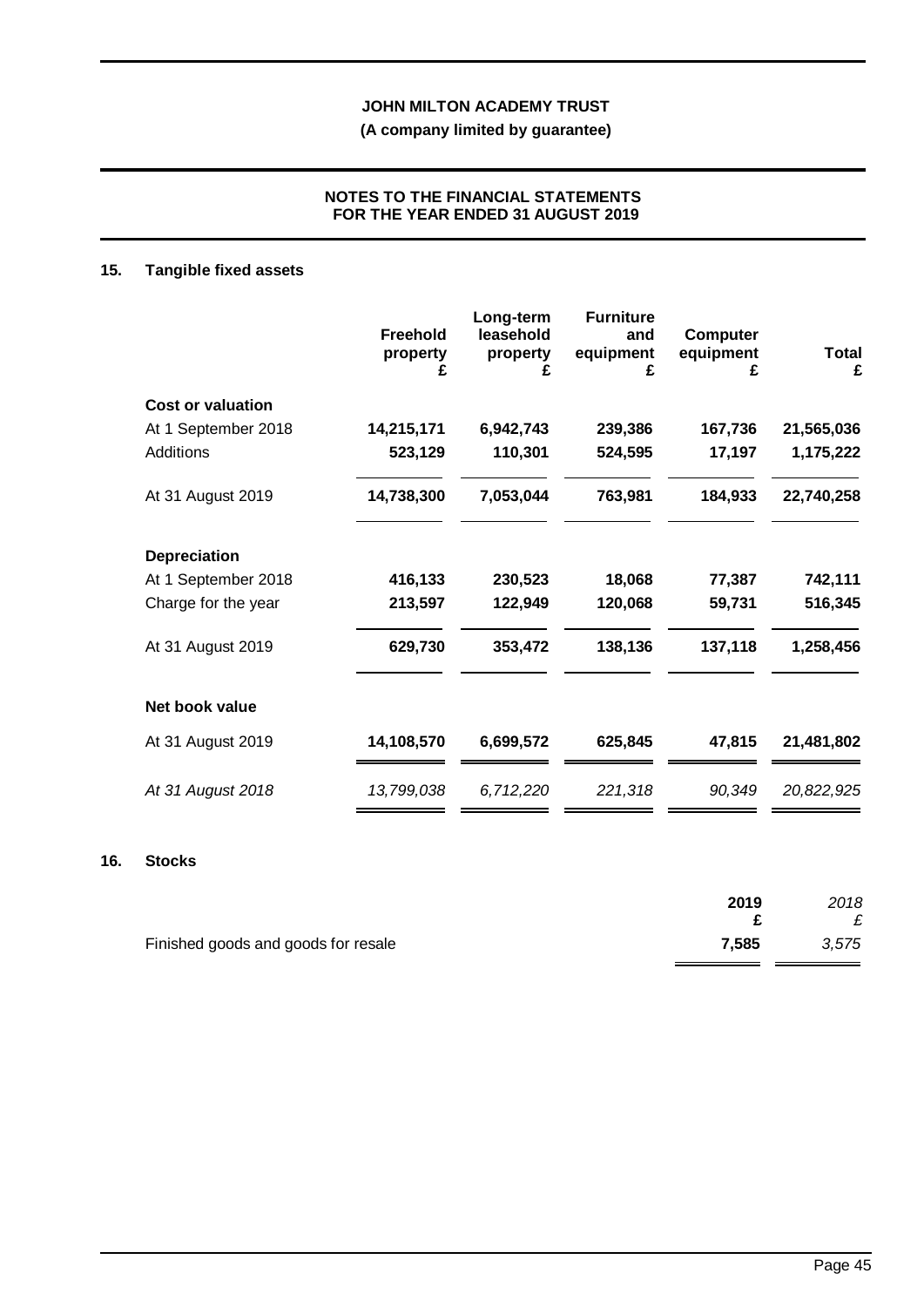## **(A company limited by guarantee)**

## **NOTES TO THE FINANCIAL STATEMENTS FOR THE YEAR ENDED 31 AUGUST 2019**

#### **17. Debtors**

|                                                       | 2019<br>£ | 2018<br>£ |
|-------------------------------------------------------|-----------|-----------|
| <b>Trade debtors</b>                                  | 9,392     | 14,570    |
| Other debtors                                         | 93,954    | 143,787   |
| Prepayments and accrued income                        | 483,194   | 313,404   |
|                                                       | 586,540   | 471,761   |
| Creditors: Amounts falling due within one year<br>18. |           |           |
|                                                       | 2019<br>£ | 2018<br>£ |
| <b>Trade creditors</b>                                | 377,719   | 406,717   |
| Other taxation and social security                    | 108,227   | 107,694   |
| Other creditors                                       | 5,531     | 4,774     |
| Accruals and deferred income                          | 210,762   | 143,529   |
|                                                       | 702,239   | 662,714   |
|                                                       | 2019      | 2018      |
|                                                       | £         | £         |
| <b>Deferred income</b>                                |           |           |
| Deferred income at 1 September 2018                   | 83,316    | 68,134    |
| Resources deferred during the year                    | 67,955    | 83,316    |
| Amounts released from previous periods                | (83, 316) | (68, 134) |

## At the balance sheet date the academy trust was holding funds received in advance for Universal Infant Free School Meals Grants and school trips.

**Deferred income at 31 August 2019 67,955** *83,316*

#### **19. Creditors: Amounts falling due after more than one year**

|                 | 2019<br>◠      | 2018<br>£ |
|-----------------|----------------|-----------|
| Other creditors | $\blacksquare$ | 1,889     |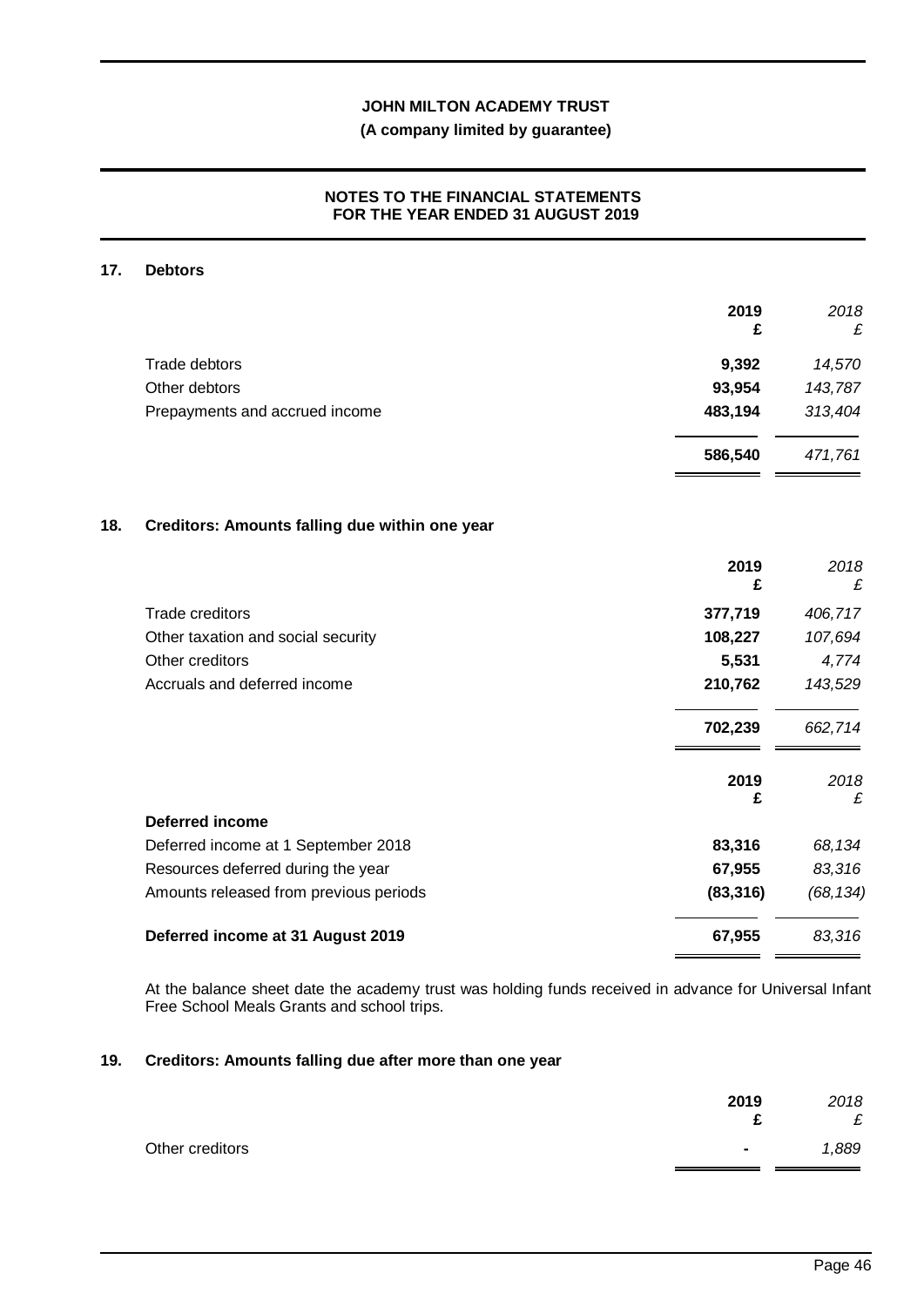**(A company limited by guarantee)**

## **NOTES TO THE FINANCIAL STATEMENTS FOR THE YEAR ENDED 31 AUGUST 2019**

#### **20. Statement of funds**

|                                               | <b>Balance at 1</b><br><b>September</b><br>2018<br>£ | £         | <b>Income Expenditure</b><br>£ | <b>Transfers</b><br>in/out<br>£ | Gains/<br>(Losses)<br>£ | <b>Balance at</b><br>31 August<br>2019<br>£ |
|-----------------------------------------------|------------------------------------------------------|-----------|--------------------------------|---------------------------------|-------------------------|---------------------------------------------|
| <b>Unrestricted</b><br>funds                  |                                                      |           |                                |                                 |                         |                                             |
| General Funds -<br>all funds                  | 423,407                                              | 470,106   | (226, 361)                     | (129, 472)                      |                         | 537,680                                     |
| <b>Restricted</b><br>general funds            |                                                      |           |                                |                                 |                         |                                             |
| <b>General Annual</b><br>Grant (GAG)<br>Other | 21,757                                               | 7,314,505 | (7, 378, 462)                  | 195,440                         |                         | 153,240                                     |
| DFE/ESFA<br>Grants                            | 120,093                                              | 659,338   | (776, 467)                     |                                 |                         | 2,964                                       |
| Pension reserve                               | (1,059,000)                                          |           | (86,000)                       |                                 | (750,000)               | (1,895,000)                                 |
|                                               | (917, 150)                                           | 7,973,843 | (8, 240, 929)                  | 195,440                         | (750,000)               | (1,738,796)                                 |
| <b>Restricted fixed</b><br>asset funds        |                                                      |           |                                |                                 |                         |                                             |
| <b>Restricted Fixed</b><br>Asset funds        | 21,656,515                                           | 552,457   | (517, 411)                     | (65, 968)                       |                         | 21,625,593                                  |
| <b>Total</b><br><b>Restricted</b><br>funds    | 20,739,365                                           | 8,526,300 | (8,758,340)                    | 129,472                         | (750,000)               | 19,886,797                                  |
| <b>Total funds</b>                            | 21, 162, 772                                         | 8,996,406 | (8,984,701)                    |                                 | (750,000)               | 20,424,477                                  |

The specific purposes for which the funds are to be applied are as follows:

#### **Unrestricted Funds**

These funds relate to unrestricted income to be used to support the Academy Trust's objectives and educational activities.

#### **Restricted General Funds Including GAG**

These grants relate to the development and operational activities of the Academy Trust.

#### **Restricted Pension Reserve**

These funds represent the LGPS obligation to the employees of the Academy Trust.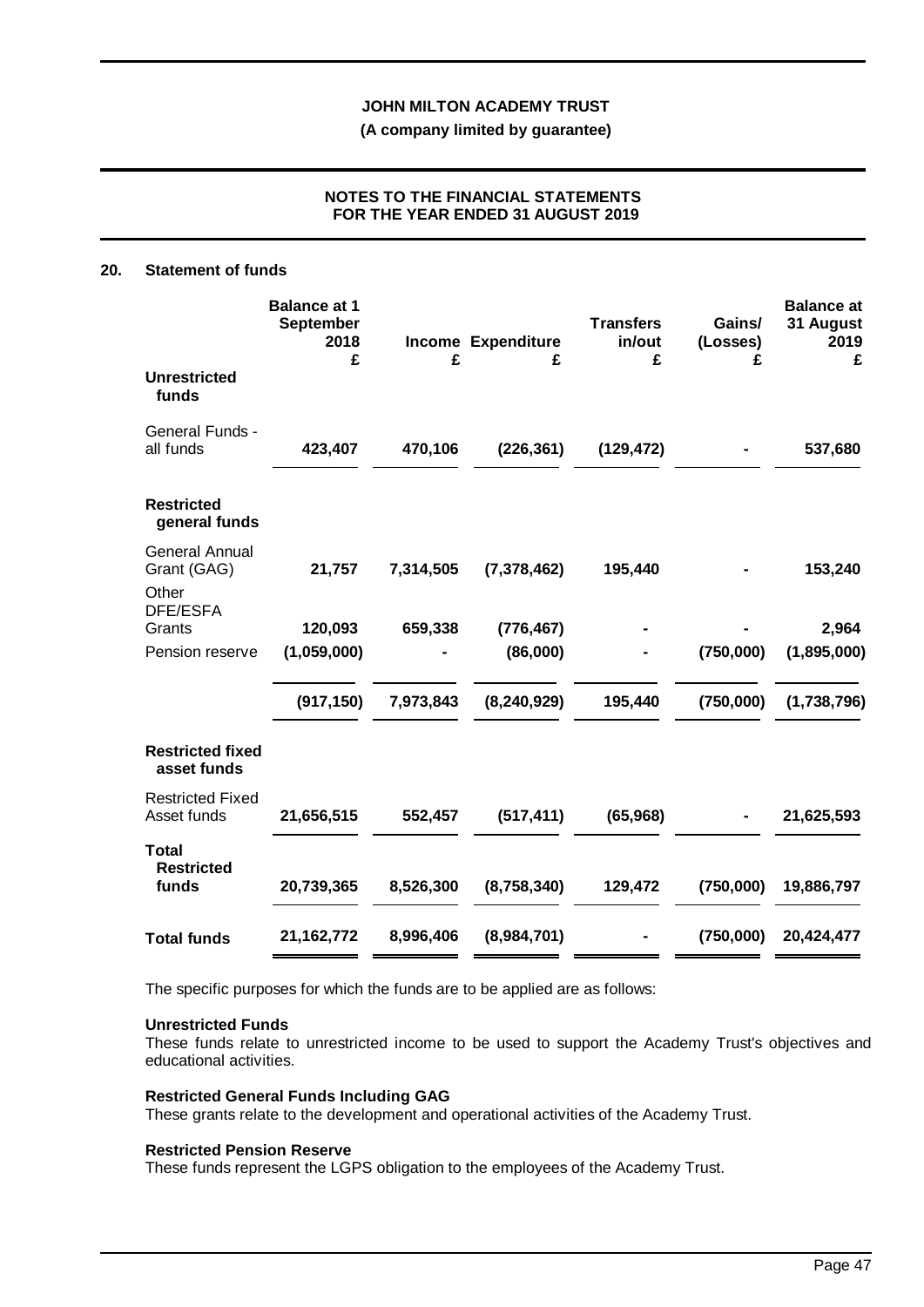#### **(A company limited by guarantee)**

#### **NOTES TO THE FINANCIAL STATEMENTS FOR THE YEAR ENDED 31 AUGUST 2019**

#### **20. Statement of funds (continued)**

#### **Restricted Fixed Asset Fund**

These grants relate to capital funding to carry out works of a capital nature. This is the net book value of the fixed assets held by the Academy Trust and unspent capital funding received to carry out works of a capital nature.

#### **Transfers**

£65,968 was transferred from the restricted fixed asset fund to GAG to represent repairs paid for out of DFC funding.

£129,472 was transferred from unrestricted funds to GAG to fund deficits on GAG balances.

Under the funding agreement with the Secretary of State, the academy was not subject to a limit on the amount of GAG it could carry forward at 31 August 2019.

## **Total funds analysis by academy**

Fund balances at 31 August 2019 were allocated as follows:

| 2019<br>£   | 2018<br>£    |
|-------------|--------------|
| 15,530      | 14,933       |
| 296,271     | 332,436      |
| 151,243     | 80,914       |
| 211,800     | 109,216      |
| 19,040      | 27,758       |
| 693,884     | 565,257      |
| 21,625,593  | 21,656,515   |
| (1,895,000) | (1,059,000)  |
| 20,424,477  | 21, 162, 772 |
|             |              |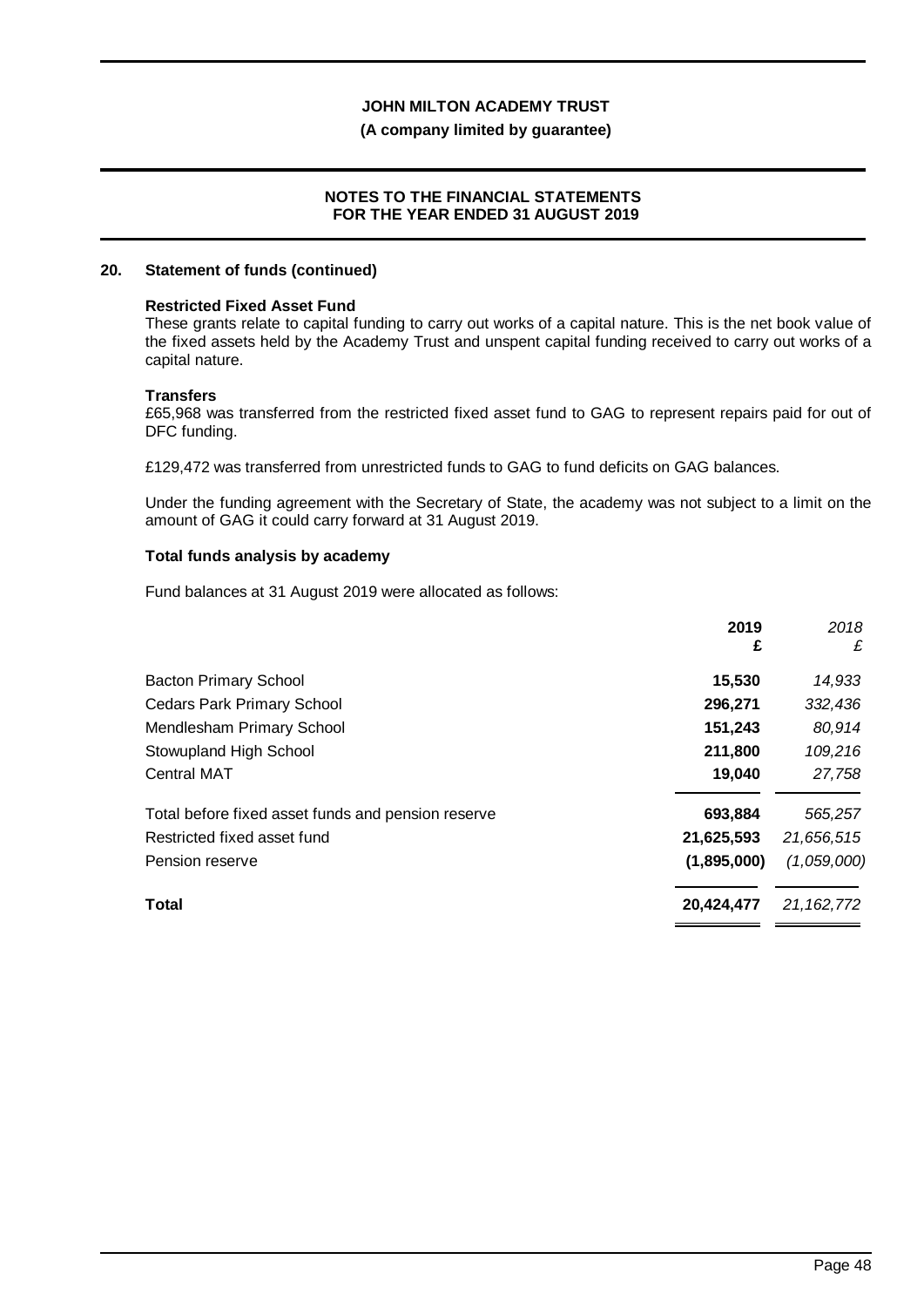**(A company limited by guarantee)**

## **NOTES TO THE FINANCIAL STATEMENTS FOR THE YEAR ENDED 31 AUGUST 2019**

## **20. Statement of funds (continued)**

## **Total cost analysis by academy**

Expenditure incurred by each academy during the year was as follows:

|                       | Teaching<br>and<br>educational<br>support<br>staff costs<br>£ | <b>Other</b><br>support<br>staff costs<br>£ | <b>Educational</b><br>£ | Other costs<br>excluding<br>supplies depreciation<br>£ | <b>Total</b><br>2019<br>£ | Total<br>2018<br>£ |
|-----------------------|---------------------------------------------------------------|---------------------------------------------|-------------------------|--------------------------------------------------------|---------------------------|--------------------|
| <b>Bacton Primary</b> |                                                               |                                             |                         |                                                        |                           |                    |
| School                | 480,723                                                       | 45,904                                      | 26,570                  | 128,574                                                | 681,771                   | 719,147            |
| Cedars Park           |                                                               |                                             |                         |                                                        |                           |                    |
| <b>Primary School</b> | 1,203,555                                                     | 134,887                                     | 100,429                 | 319,321                                                | 1,758,192                 | 1,613,504          |
| Mendlesham            |                                                               |                                             |                         |                                                        |                           |                    |
| <b>Primary School</b> | 306,542                                                       | 43,779                                      | 27,920                  | 93,708                                                 | 471,949                   | 468,392            |
| Stowupland High       |                                                               |                                             |                         |                                                        |                           |                    |
| School                | 3,356,217                                                     | 517,171                                     | 251,408                 | 645,868                                                | 4,770,664                 | 5,041,331          |
| <b>Central MAT</b>    | 221,880                                                       | 204,410                                     | 10,839                  | 347,585                                                | 784,714                   | 400,993            |
|                       |                                                               |                                             |                         |                                                        |                           |                    |
| Academy               | 5,568,917                                                     | 946,151                                     | 417,166                 | 1,535,056                                              | 8,467,290                 | 8,243,367          |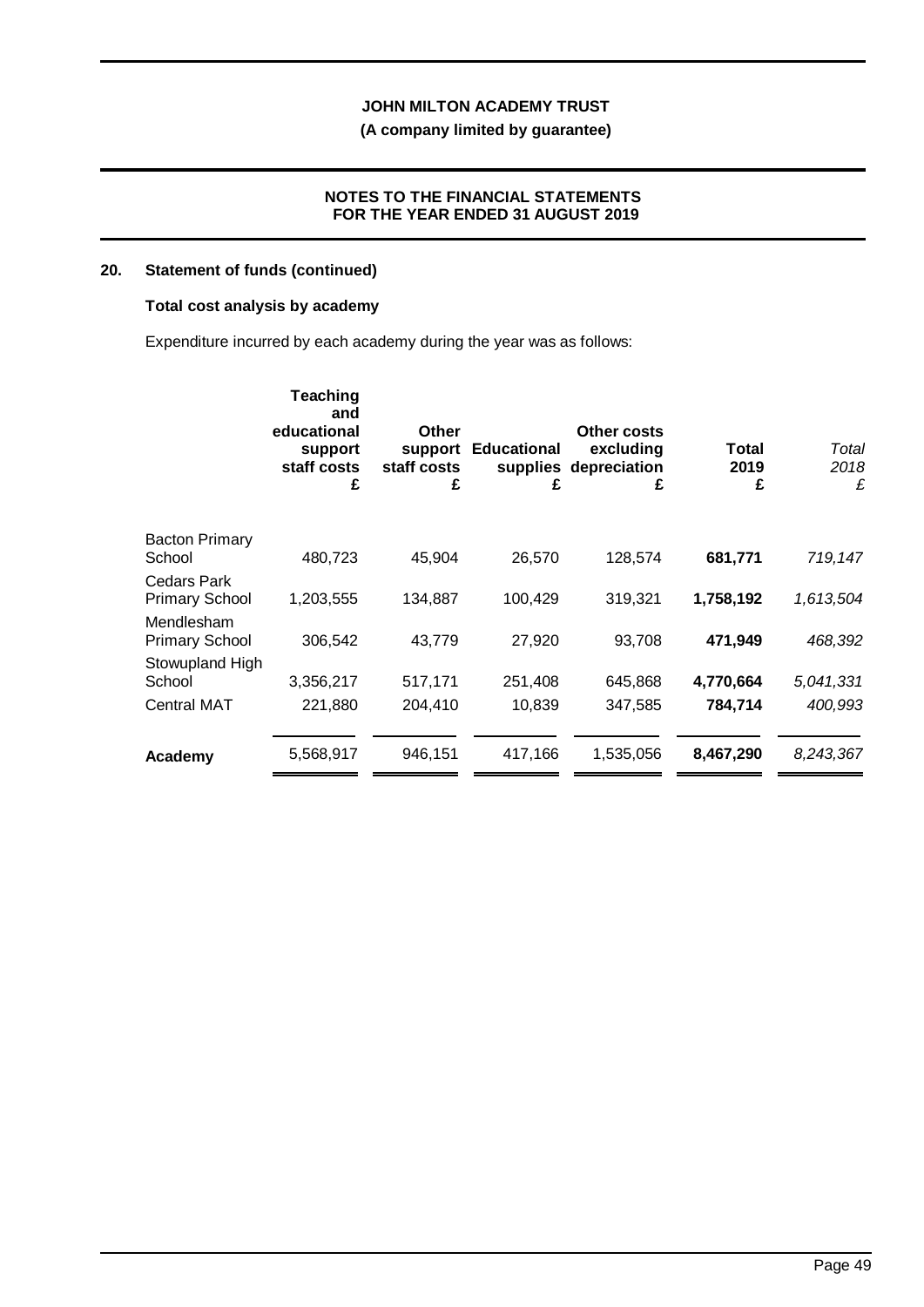**(A company limited by guarantee)**

## **NOTES TO THE FINANCIAL STATEMENTS FOR THE YEAR ENDED 31 AUGUST 2019**

## **20. Statement of funds (continued)**

Comparative information in respect of the preceding year is as follows:

|                                               | <b>Balance</b> at<br>1 September<br>2017<br>£ | Income<br>£ | Expenditure<br>£ | <b>Transfers</b><br>in/out<br>£ | Gains/<br>(Losses)<br>£ | <b>Balance</b> at<br>31 August<br>2018<br>£ |
|-----------------------------------------------|-----------------------------------------------|-------------|------------------|---------------------------------|-------------------------|---------------------------------------------|
| <b>Unrestricted</b><br>funds                  |                                               |             |                  |                                 |                         |                                             |
| General Funds -<br>all funds                  | 283,642                                       | 386,921     | (247, 156)       |                                 |                         | 423,407                                     |
| <b>Restricted</b><br>general funds            |                                               |             |                  |                                 |                         |                                             |
| <b>General Annual</b><br>Grant (GAG)          | 125,722                                       | 7,158,869   | (7, 167, 676)    | (95, 158)                       |                         | 21,757                                      |
| Start-up grants                               | 17,645                                        |             | (17, 645)        |                                 |                         |                                             |
| Pupil premium                                 | 44,928                                        | 356, 173    | (401, 101)       |                                 |                         |                                             |
| Other<br><b>DFE/ESFA</b>                      |                                               |             |                  |                                 |                         |                                             |
| Grants                                        | 106,290                                       | 263,592     | (249, 789)       |                                 |                         | 120,093                                     |
| Pension reserve                               | (1,319,000)                                   |             | (160,000)        |                                 | 420,000                 | (1,059,000)                                 |
|                                               | (1,024,415)                                   | 7,778,634   | (7,996,211)      | (95, 158)                       | 420,000                 | (917, 150)                                  |
| <b>Restricted fixed</b><br>asset funds        |                                               |             |                  |                                 |                         |                                             |
| <b>Restricted Fixed</b><br><b>Asset Funds</b> | 20,954,919                                    | 1,006,954   | (400, 516)       | 95,158                          |                         | 21,656,515                                  |
| <b>Total</b>                                  |                                               |             |                  |                                 |                         |                                             |
| <b>Restricted</b><br>funds                    | 19,930,504                                    | 8,785,588   | (8, 396, 727)    |                                 | 420,000                 | 20,739,365                                  |
| <b>Total funds</b>                            | 20,214,146                                    | 9,172,509   | (8, 643, 883)    |                                 | 420,000                 | 21, 162, 772                                |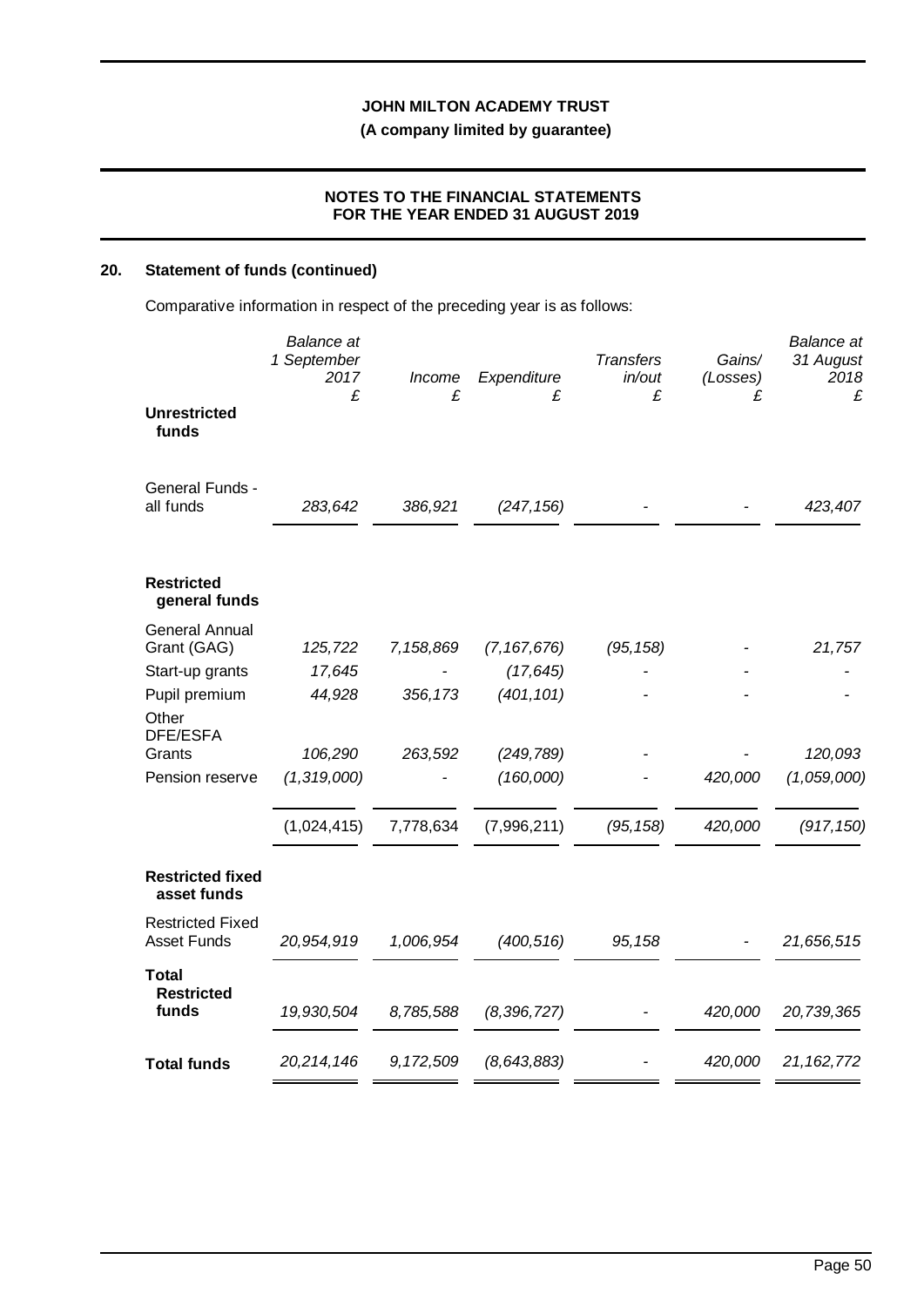## **(A company limited by guarantee)**

## **NOTES TO THE FINANCIAL STATEMENTS FOR THE YEAR ENDED 31 AUGUST 2019**

## **21. Analysis of net assets between funds**

### **Analysis of net assets between funds - current year**

|                                        | <b>Restricted</b><br>funds<br>2019<br>£ | <b>Restricted</b><br>funds<br>2019<br>£ | fixed asset Unrestricted<br>funds<br>2019<br>£ | Total<br>funds<br>2019<br>£ |
|----------------------------------------|-----------------------------------------|-----------------------------------------|------------------------------------------------|-----------------------------|
| Tangible fixed assets                  | ۰                                       | 21,481,802                              | ۰                                              | 21,481,802                  |
| Current assets                         | 690,662                                 | 306.041                                 | 543,211                                        | 1,539,914                   |
| Creditors due within one year          | (534, 458)                              | (162, 250)                              | (5,531)                                        | (702, 239)                  |
| Provisions for liabilities and charges | (1,895,000)                             |                                         |                                                | (1,895,000)                 |
| <b>Total</b>                           | (1,738,796)                             | 21,625,593                              | 537,680                                        | 20,424,477                  |

## **Analysis of net assets between funds - prior year**

|                                        |             | Restricted  |              |              |
|----------------------------------------|-------------|-------------|--------------|--------------|
|                                        | Restricted  | fixed asset | Unrestricted | Total        |
|                                        | funds       | funds       | funds        | funds        |
|                                        | 2018        | 2018        | 2018         | 2018         |
|                                        | £           | £           | £            | £            |
| Tangible fixed assets                  |             | 20,822,925  | ۰            | 20,822,925   |
| Intangible fixed assets                |             | 1,066       |              | 1,066        |
| Current assets                         | 784,927     | 832,524     | 444,840      | 2,062,384    |
| Creditors due within one year          | (641, 188)  |             | (21, 433)    | (662, 714)   |
| Creditors due in more than one year    | (1,889)     |             |              | (1,889)      |
| Provisions for liabilities and charges | (1,059,000) |             |              | (1,059,000)  |
| <b>Total</b>                           | (917, 150)  | 21,656,515  | 423.407      | 21, 162, 772 |
|                                        |             |             |              |              |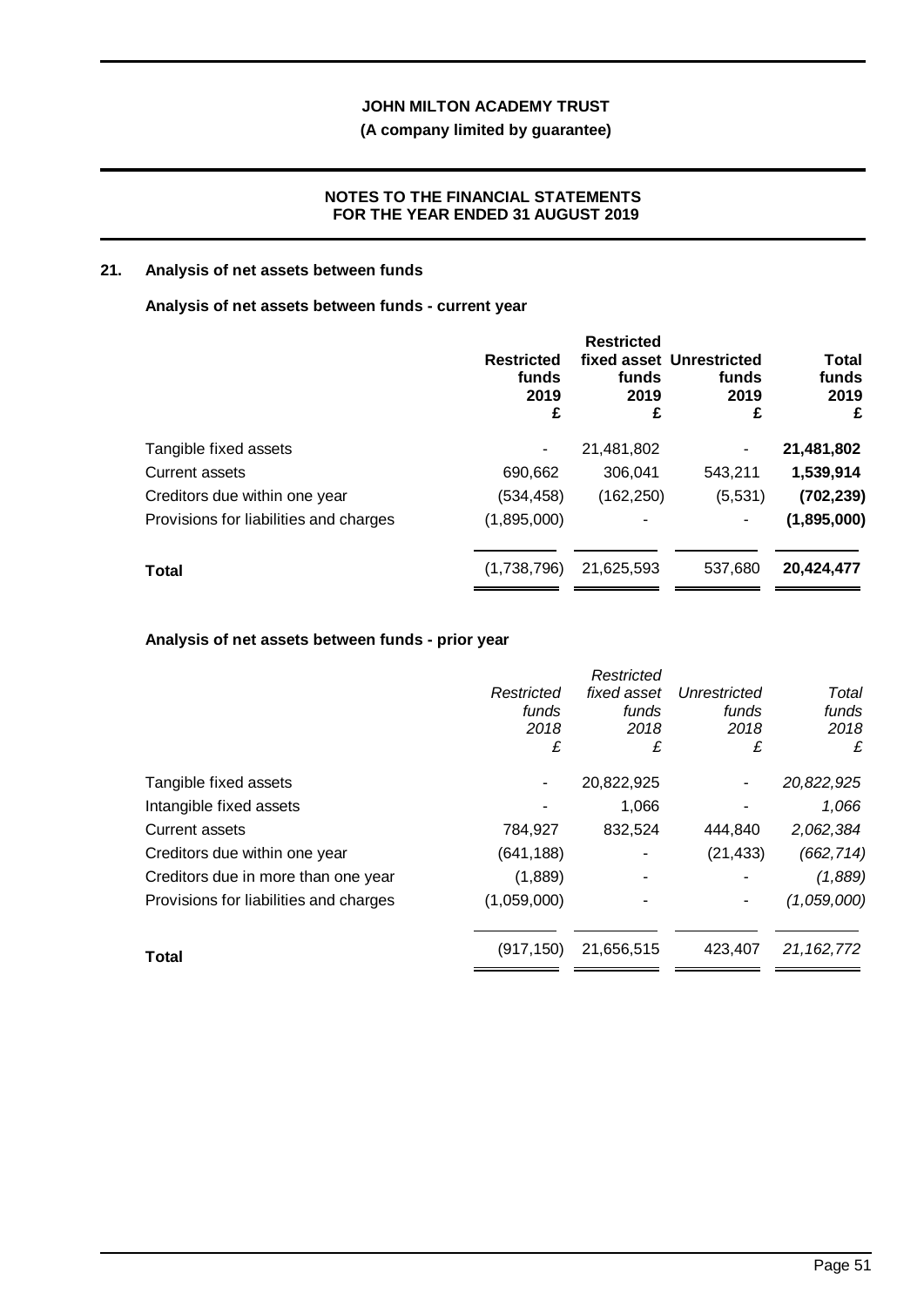**(A company limited by guarantee)**

## **NOTES TO THE FINANCIAL STATEMENTS FOR THE YEAR ENDED 31 AUGUST 2019**

## **22. Reconciliation of net income to net cash flow from operating activities**

|     |                                                                    | 2019<br>£     | 2018<br>£      |
|-----|--------------------------------------------------------------------|---------------|----------------|
|     | Net income for the year (as per Statement of Financial Activities) | 11,705        | 528,626        |
|     | <b>Adjustments for:</b>                                            |               |                |
|     | Amortisation                                                       | 1,066         | 11,800         |
|     | Depreciation                                                       | 516,345       | 388,716        |
|     | Capital grants from DfE and other capital income                   | (552, 457)    | (817, 599)     |
|     | Defined benefit pension scheme cost less contributions payable     | 56,000        | 125,000        |
|     | Defined benefit pension scheme finance cost                        | 30,000        | 35,000         |
|     | Increase in stocks                                                 | (4,010)       | (473)          |
|     | Increase in debtors                                                | (114, 779)    | (245, 792)     |
|     | Increase in creditors                                              | 37,636        | 103,265        |
|     | Net cash (used in)/provided by operating activities                | (18, 494)     | 128,543        |
| 23. | Cash flows from investing activities                               |               |                |
|     |                                                                    | 2019<br>£     | 2018<br>£      |
|     | Purchase of intangible assets                                      |               | (1,200)        |
|     | Purchase of tangible fixed assets                                  | (1, 175, 222) | (320, 917)     |
|     | Capital grants from DfE Group                                      | 552,457       | 817,599        |
|     | Net cash (used in)/provided by investing activities                | (622, 765)    | 495,482        |
| 24. | Analysis of cash and cash equivalents                              |               |                |
|     |                                                                    | 2019<br>£     | 2018           |
|     | Cash in hand                                                       | 945,789       | £<br>1,587,048 |
|     | Total cash and cash equivalents                                    | 945,789       | 1,587,048      |
|     |                                                                    |               |                |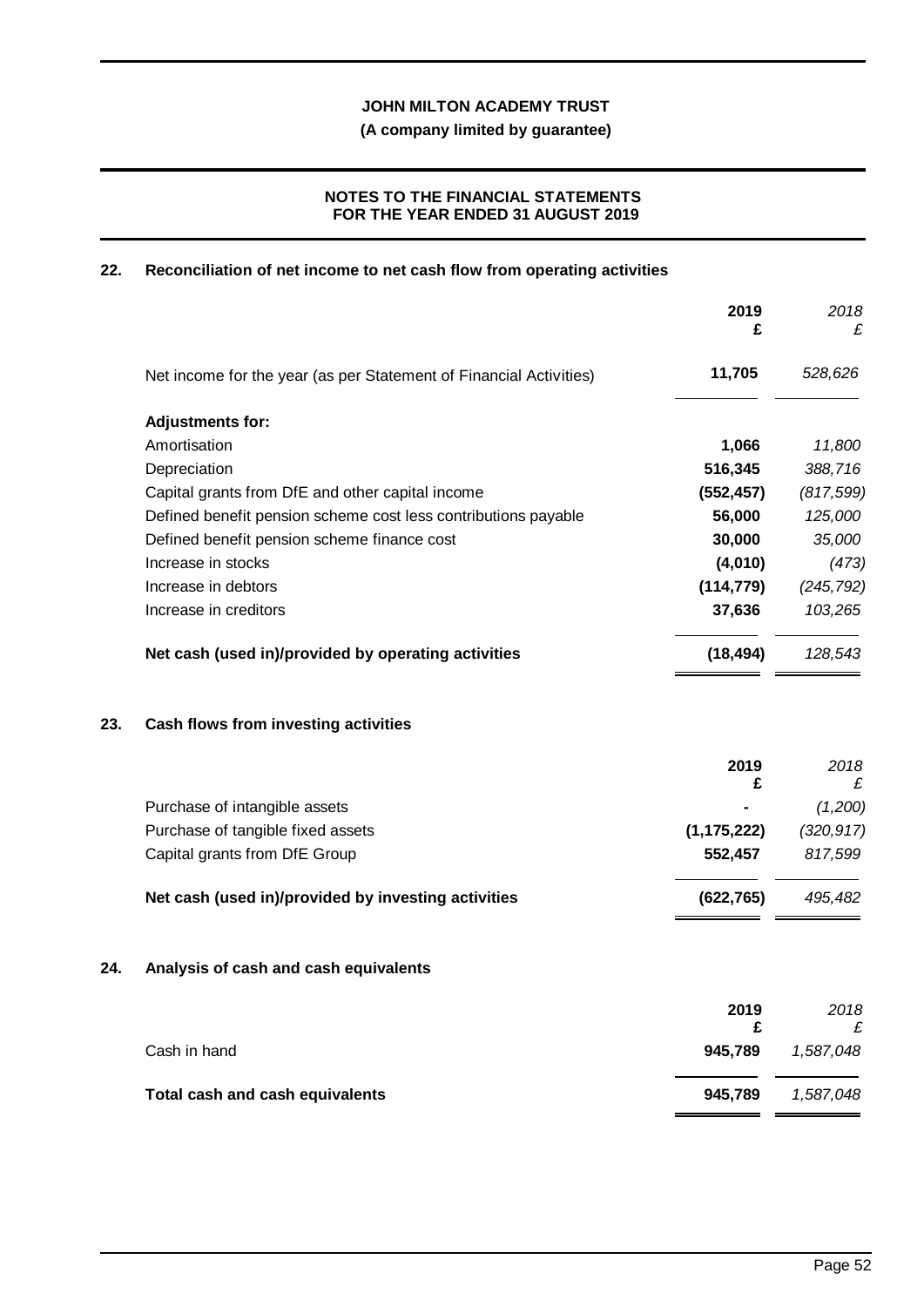### **(A company limited by guarantee)**

## **NOTES TO THE FINANCIAL STATEMENTS FOR THE YEAR ENDED 31 AUGUST 2019**

#### **25. Capital commitments**

At 31 August 2019 the academy had capital commitments as follows:

|                                                               | 2019           | 2018    |
|---------------------------------------------------------------|----------------|---------|
| Contracted for but not provided in these financial statements | $\blacksquare$ | 372.250 |

#### **26. Pension commitments**

The academy's employees belong to two principal pension schemes: the Teachers' Pension Scheme for England and Wales (TPS) for academic and related staff; and the Local Government Pension Scheme (LGPS) for non-teaching staff, which is managed by Suffolk County Council. Both are multi-employer defined benefit schemes.

The latest actuarial valuation of the TPS related to the period ended 31 March 2016 and of the LGPS 31 March 2016.

There were no outstanding or prepaid contributions at either the beginning or the end of the financial year.

## **Teachers' Pension Scheme**

The Teachers' Pension Scheme (TPS) is a statutory, contributory, defined benefit scheme, governed by the Teachers' Pension Scheme Regulations 2014. Membership is automatic for full-time teachers in academies and, from 1 January 2007, automatic for teachers in part-time employment following appointment or a change of contract, although they are able to opt out.

The TPS is an unfunded scheme and members contribute on a 'pay as you go' basis - these contributions along with those made by employers are credited to the Exchequer. Retirement and other pension benefits are paid by public funds provided by Parliament.

## **Valuation of the Teachers' Pension Scheme**

The Government Actuary, using normal actuarial principles, conducts a formal actuarial review of the TPS in accordance with the Public Service Pensions (Valuations and Employer Cost Cap) Directions 2014 published by HM Treasury. The aim of the review is to specify the level of future contributions. Actuarial scheme valuations are dependent on assumptions about the value of future costs, design of benefits and many other factors.

The previous actuarial valuation was carried out as at 31 March 2012 and determined the contributions for the period, which were paid at a rate of 16.48%. This rate has been paid since September 2015.

The latest valuation of the Teachers' Pension Scheme has now taken place, in line with directions issued by HM Treasury and using membership data as at 31 March 2016. As a result of this valuation TPS employers will pay an increased contribution rate of 23.68% from September 2019 (this includes the administration levy of 0.8%).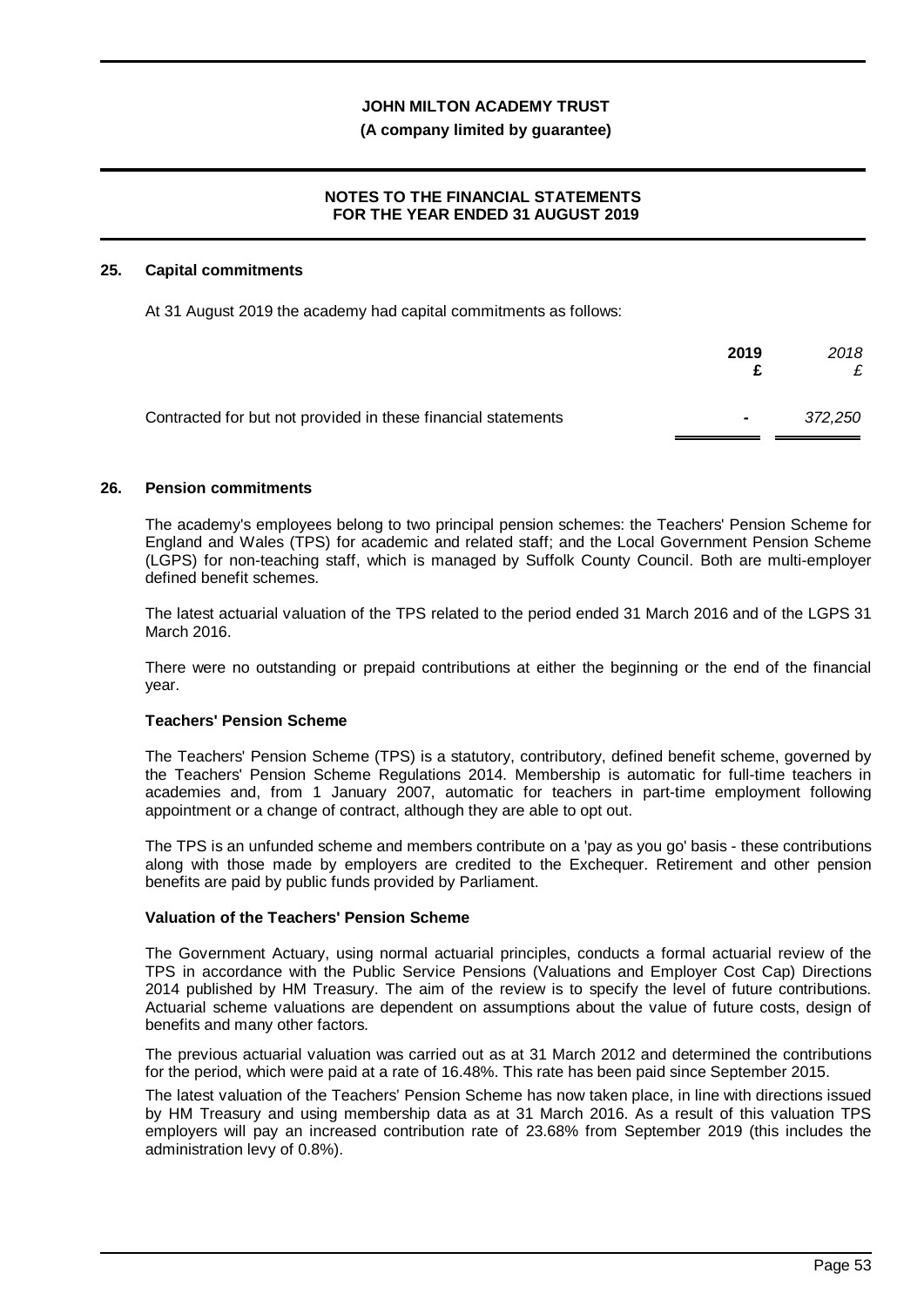#### **(A company limited by guarantee)**

### **NOTES TO THE FINANCIAL STATEMENTS FOR THE YEAR ENDED 31 AUGUST 2019**

#### **26. Pension commitments (continued)**

The employer's pension costs paid to TPS in the year amounted to £585,000 *(2018 - £554,000)*.

A copy of the valuation report and supporting documentation is on the Teachers' Pensions website.

Under the definitions set out in FRS 102, the TPS is an unfunded multi-employer pension scheme. The academy has accounted for its contributions to the scheme as if it were a defined contribution scheme.

#### **Scheme changes**

The arrangements for a reformed Teachers' Pension Scheme, in line with the recommendations made by Lord Hutton, in particular the introduction of a Career Average Revalued Earnings (CARE) scheme, were implemented from 1 April 2015.

In December 2018, the Court of Appeal held that transitional protection provisions contained in the reformed judicial and firefighter pension schemes, introduced as part of public service pension reforms in 2015, gave rise to direct age discrimination and were therefore unlawful. The Supreme Court, in a decision made in June 2019, have rejected the Government's application for permission to appeal the Court of Appeal's ruling. The case will now be referred to an Employment Tribunal for a decision regarding the remedy which will need to be offered to those members of the two schemes who were subject of the age discrimination.

HM Treasury are clear that the ruling has implications for the other public service schemes, including the Teachers' Pension Scheme. Those implications are currently being considered and any impact on scheme costs is expected to be looked at within the next scheme valuation, which is currently scheduled to be based on April 2020 data and implemented in April 2023.

#### **Local Government Pension Scheme**

The LGPS is a funded defined benefit pension scheme, with the assets held in separate trusteeadministered funds. The total contribution made for the year ended 31 August 2019 was £476,000 *(2018 - £426,000)*, of which employer's contributions totalled £404,000 *(2018 - £353,000)* and employees' contributions totalled £ 72,000 *(2018 - £73,000)*. The agreed contribution rates for future years are 28 per cent for employers and tiered per cent for employees.

Parliament has agreed, at the request of the Secretary of State for Education, to a guarantee that, in the event of academy closure, outstanding Local Government Pension Scheme liabilities would be met by the Department for Education. The guarantee came into force on 18 July 2013.

#### **Principal actuarial assumptions**

|                                                    | 2019 | 2018 |
|----------------------------------------------------|------|------|
|                                                    | %    | ℅    |
| Rate of increase in salaries                       | 2.6  | 2.6  |
| Rate of increase for pensions in payment/inflation | 2.3  | 2.3  |
| Discount rate for scheme liabilities               | 1.9  | 2.8  |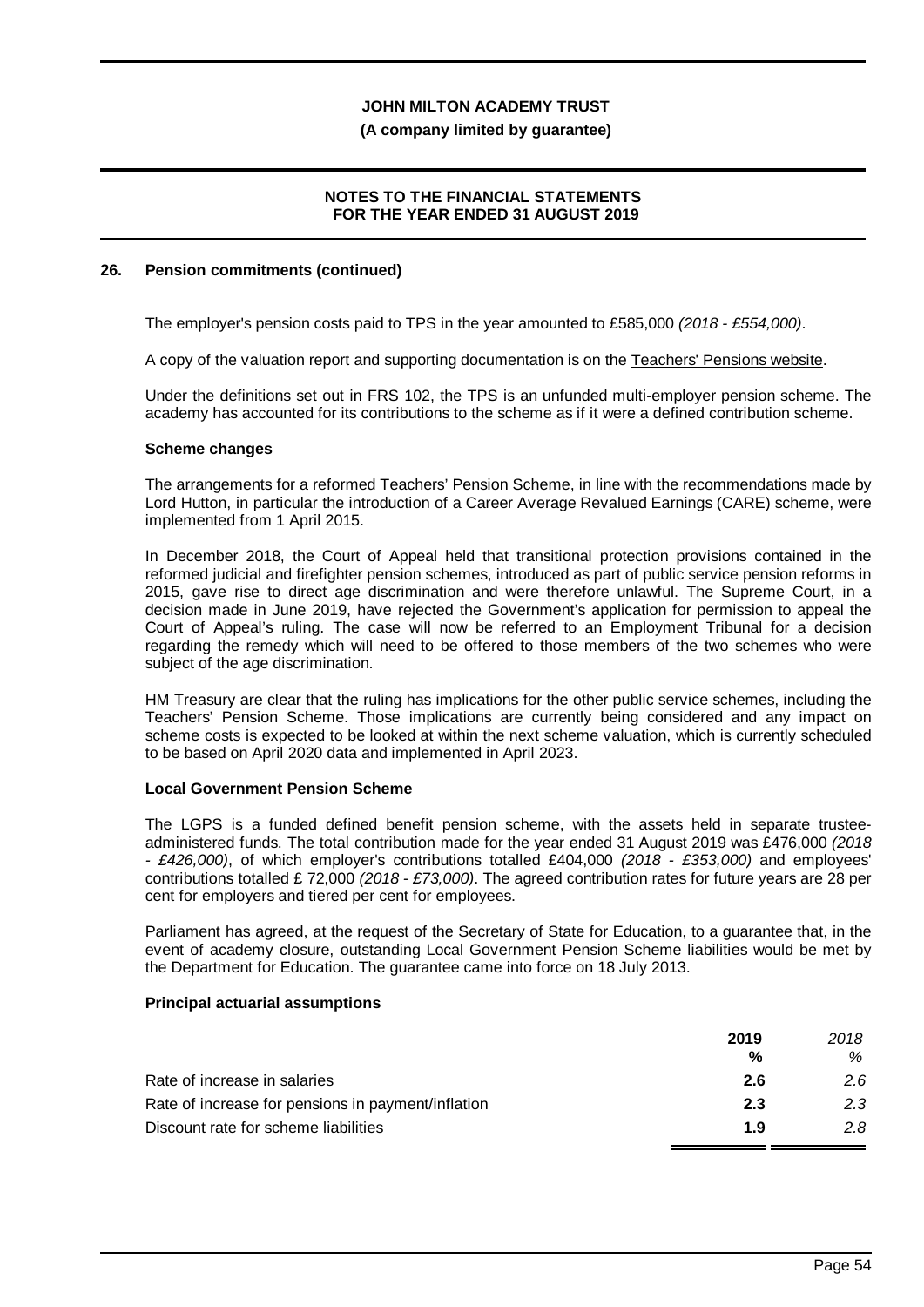## **(A company limited by guarantee)**

### **NOTES TO THE FINANCIAL STATEMENTS FOR THE YEAR ENDED 31 AUGUST 2019**

#### **26. Pension commitments (continued)**

The current mortality assumptions include sufficient allowance for future improvements in mortality rates. The assumed life expectations on retirement age 65 are:

|                       | 2019<br>Years | 2018<br>Years |
|-----------------------|---------------|---------------|
| <b>Retiring today</b> |               |               |
| Males                 | 21.3          | 21.9          |
| Females               | 23.5          | 24.4          |
| Retiring in 20 years  |               |               |
| Males                 | 22.3          | 23.9          |
| Females               | 24.9          | 26.4          |

## **Sensitivity analysis**

|                                        | 2019<br>£000 | 2018<br>£000 |
|----------------------------------------|--------------|--------------|
| Discount rate $+0.1\%$                 | (137,000)    | (94,000)     |
| Discount rate -0.1%                    | 137,000      | 94,000       |
| Mortality assumption - 1 year increase | 187.000      | 75.000       |
| Mortality assumption - 1 year decrease | (187,000)    | (75,000)     |
| CPI rate $+0.1\%$                      | 113,000      | 130,000      |
| CPI rate $-0.1\%$                      | (113,000)    | (130,000)    |

The academy's share of the assets in the scheme was:

| At 31<br>2019                             | <b>August</b> At 31 August<br>2018<br>£<br>£ |
|-------------------------------------------|----------------------------------------------|
| Equities<br>1,395,000                     | 1,358,000                                    |
| Corporate bonds<br>754,000                | 591,000                                      |
| 614,000<br>Property                       | 219,000                                      |
| Cash and other liquid assets<br>28,000    | 22,000                                       |
| Total market value of assets<br>2,791,000 | 2,190,000                                    |

The actual return on scheme assets was £145,000 *(2018 - £116,000)*.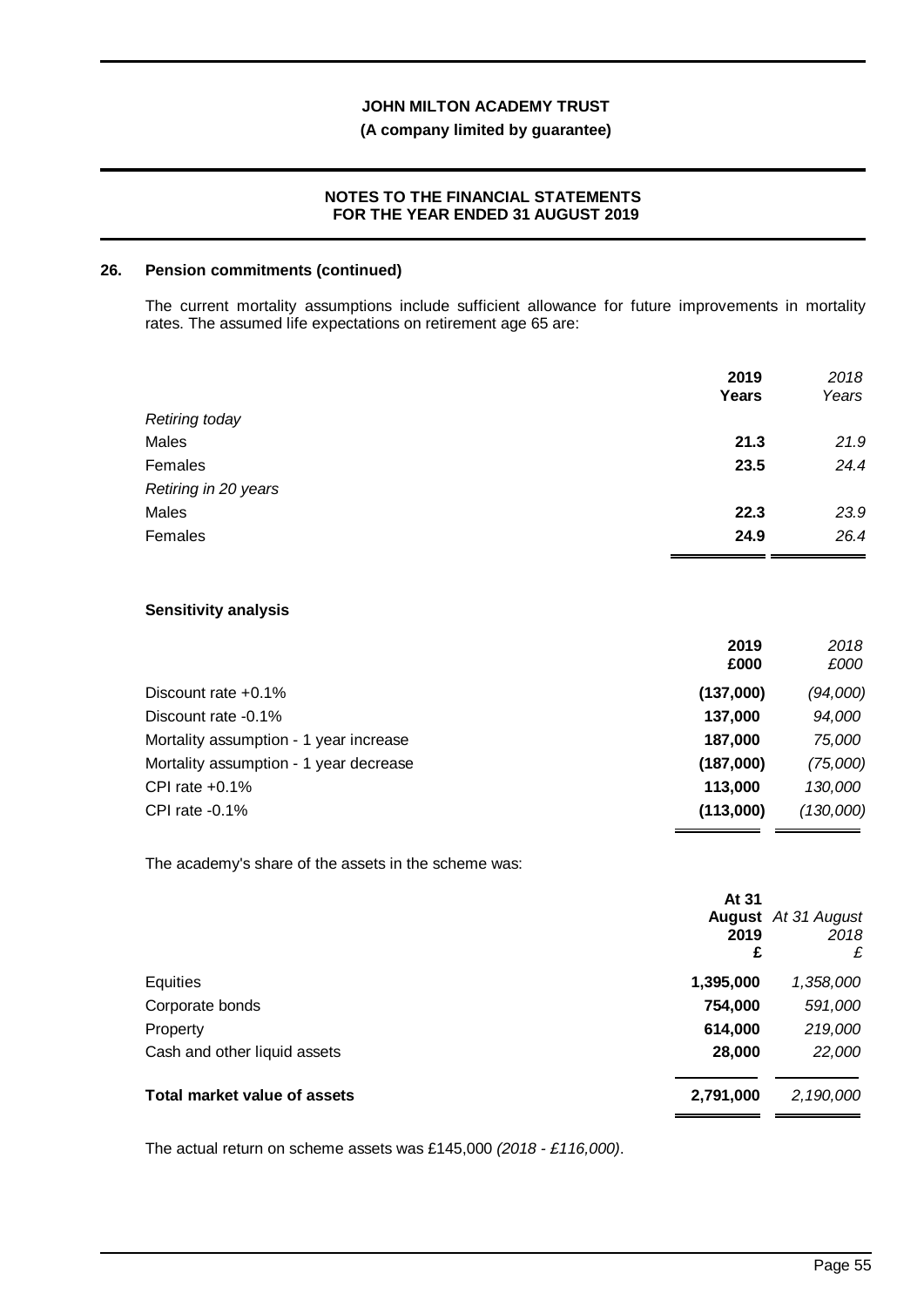## **(A company limited by guarantee)**

## **NOTES TO THE FINANCIAL STATEMENTS FOR THE YEAR ENDED 31 AUGUST 2019**

#### **26. Pension commitments (continued)**

The amounts recognised in the Statement of Financial Activities are as follows:

|                                                                  | 2019<br>£ | 2018<br>£ |
|------------------------------------------------------------------|-----------|-----------|
| Current service cost                                             | (441,000) | (478,000) |
| Past service cost                                                | (19,000)  |           |
| Interest income                                                  | 68,000    | 47,000    |
| Interest cost                                                    | (98,000)  | (82,000)  |
| Total amount recognised in the Statement of Financial Activities | (490,000) | (513,000) |

Changes in the present value of the defined benefit obligations were as follows:

|                          | 2019<br>£ | 2018<br>£ |
|--------------------------|-----------|-----------|
| At 1 September           | 3,249,000 | 2,990,000 |
| Current service cost     | 441,000   | 478,000   |
| Interest cost            | 98,000    | 82,000    |
| Employee contributions   | 72,000    | 73,000    |
| Actuarial losses/(gains) | 807,000   | (374,000) |
| Past service costs       | 19,000    |           |
| At 31 August             | 4,686,000 | 3,249,000 |

Changes in the fair value of the academy's share of scheme assets were as follows:

|                               | 2019<br>£ | 2018<br>£ |
|-------------------------------|-----------|-----------|
| At 1 September                | 2,190,000 | 1,671,000 |
| Interest income               | 68,000    | 47,000    |
| Actuarial gains               | 57,000    | 46,000    |
| <b>Employer contributions</b> | 404,000   | 353,000   |
| Employee contributions        | 72,000    | 73,000    |
| At 31 August                  | 2,791,000 | 2,190,000 |
|                               |           |           |